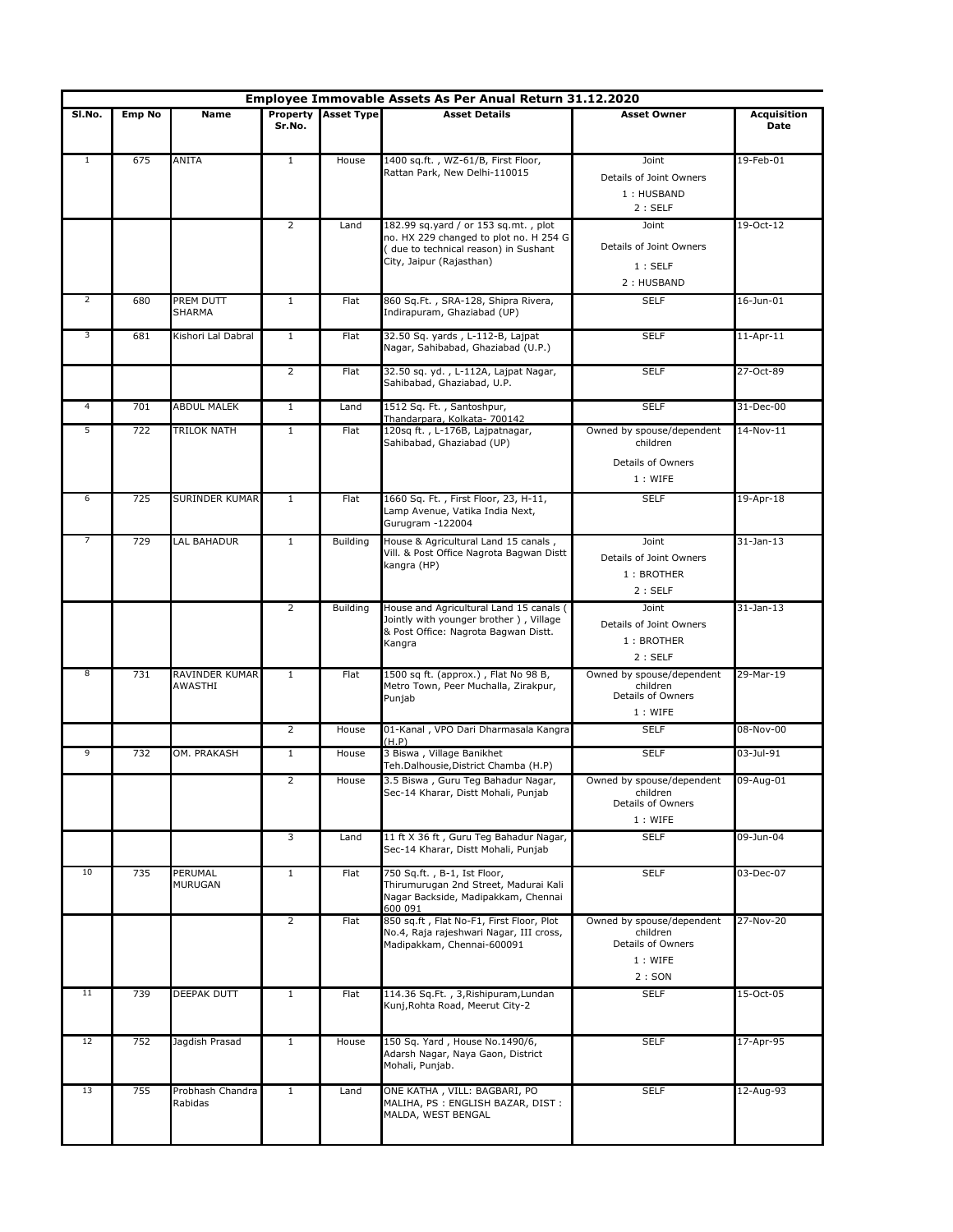|    |     |                               | 2              | Land  | ONE KATHA, VILL: BAGBARI, PO<br>MALIHA, PS: ENGLISH BAZAR, DIST:<br>MALDA, WEST BENGAL                                                                                                                                                                                                 | <b>SELF</b>                                                              | 12-Aug-93 |
|----|-----|-------------------------------|----------------|-------|----------------------------------------------------------------------------------------------------------------------------------------------------------------------------------------------------------------------------------------------------------------------------------------|--------------------------------------------------------------------------|-----------|
|    |     |                               | 3              | Land  | 2173 Sq Ft, Plat no.140, Mouza<br>Kheadaha, J.L.No.11. R.S DAG<br>No.81(P), PS: Sonarpur, Dist: South 24<br>Parganas, West Bengal-700150                                                                                                                                               | <b>SELF</b>                                                              | 22-Feb-13 |
|    |     |                               | $\overline{4}$ | Land  | 2173 sq. ft, Plot No.140, Mouza<br>Kheadaha, J.L No.11, R.S. DAG<br>No.81(P), P.S: Sonarpur, Dist: South<br>24 Parganas, West Bengal, PIN:<br>700150                                                                                                                                   | <b>SELF</b>                                                              | 22-Feb-13 |
|    |     |                               | 5              | Land  | 11 DECIMILE, VILL / PO : PANCHPARA,<br>PS : GAZOLE, DIST : MALDA, WEST<br>BENGAL                                                                                                                                                                                                       | <b>SELF</b>                                                              | 12-Feb-08 |
|    |     |                               | 6              | Land  | 11 DECIMILE, VILL / PO : PANCHPARA,<br>PS: GAZOLE, DIST: MALDA, WEST<br><b>BENGAL</b>                                                                                                                                                                                                  | <b>SELF</b>                                                              | 12-Feb-08 |
|    |     |                               | 7              | Land  | 2173 Sq Ft, Plat no.140, Mouza<br>Kheadaha, J.L.No.11. R.S DAG<br>No.81(P), PS: Sonarpur, Dist: South 24<br>Parganas, West Bengal-700150                                                                                                                                               | <b>SELF</b>                                                              | 22-Feb-13 |
|    |     |                               | 8              | Land  | 2173 sq. ft, Plot No.140, Mouza<br>Kheadaha, J.L No.11, R.S. DAG<br>No.81(P), P.S: Sonarpur, Dist: South<br>24 Parganas, West Bengal, PIN:<br>700150                                                                                                                                   | <b>SELF</b>                                                              | 22-Feb-13 |
| 14 | 780 | PREM LAL<br>KHANDURI          | $\mathbf{1}$   | Flat  | 39-58 Sq mt., first floor block-f, flat<br>no.111, molar band, new delhi                                                                                                                                                                                                               | <b>SELF</b>                                                              | 14-Nov-11 |
|    |     |                               | $\overline{2}$ | House | 125 sq. yards, K-II, 524, Sangam<br>Vihar, New Delhi-110062                                                                                                                                                                                                                            | Owned by spouse/dependent<br>children<br>Details of Owners<br>1: WIFE    | 06-Apr-98 |
| 15 | 784 | SHANTI<br>RAJGOPALAN          | 1              | Flat  | Property details 510 sq. feet, Flat B-4<br>Ragavendra Flats, No.12 14th Street,<br>Nanganallur, Chennai - 600 061                                                                                                                                                                      | Owned by spouse/dependent<br>children<br>Details of Owners<br>1: HUSBAND | 10-Jun-93 |
| 16 | 802 | RAJ RATAN                     |                |       | <b>NIL</b>                                                                                                                                                                                                                                                                             |                                                                          |           |
| 17 | 811 | SHAMBHOO NATH<br>MAURYA       | $\mathbf{1}$   | House | 669sq ft, A-497, Gayatri Nagar Society,<br>Makarpura, Vadodara                                                                                                                                                                                                                         | <b>SELF</b>                                                              | 09-Jan-01 |
|    |     |                               | $\overline{2}$ | House | 1142 sq feet, B-174, Aryan Residency,<br>Near Ieal School, Makarpura Road,<br>Vadodara                                                                                                                                                                                                 | <b>SELF</b>                                                              | 13-Apr-15 |
| 18 | 840 | Chandan Singh<br><b>Bisht</b> | 1              | House | 1200 Sq Ft., 71/60, Pratap Nagar,<br>Sanganer, Jaipur                                                                                                                                                                                                                                  | <b>SELF</b>                                                              | 10-Jun-03 |
| 19 | 852 | Mettu<br>Venkateswarulu       | $\mathbf{1}$   | House | LAND AREA 150 SQ. YD., BUILDING<br>AREA 750 SQ. FT., H.No. 8-5-245/A,<br>Syndicate Bank Colony, Old Bowenpally,<br>RR District, Secundrabad - 500011                                                                                                                                   | <b>SELF</b>                                                              | 31-Mar-98 |
| 20 | 865 | SUNIL DUTT<br>SHARMA          | $\mathbf{1}$   | Land  | 225 Square Yard, Khasra<br>No.687/2/3/4, UP MAHAL, JALGRAN<br>MAHAL TABBA, TEHSIL & DISTRICT<br><b>UNA (H.P.)</b>                                                                                                                                                                      | <b>SELF</b>                                                              | 09-Jun-05 |
|    |     |                               | $\overline{2}$ | Land  | 225 Square Yard, Khasra<br>No.687/2/3/4, UP MAHAL, JALGRAN<br>MAHAL TABBA, TEHSIL & DISTRICT<br><b>UNA (H.P.)</b>                                                                                                                                                                      | <b>SELF</b>                                                              | 09-Jun-05 |
| 21 | 874 | RAGHU NANDAN                  | $\mathbf{1}$   | House | (1) 3.31. Marlas measruing 900 Sq. Ft.<br>App. (2) 15 Marlas (3) 8.5 Marlas, (1)<br>Q. No.04, Rehari Colony Jammu.<br>Ancestral property (2) Plot of land<br>situated at Gadigarh, Jammu Purchased<br>on 23.03.2002 (3) Plot of land at<br>Gadigarh, Jammu purchased on<br>11.01.2007. | <b>SELF</b>                                                              | 23-Mar-02 |
| 22 | 877 | P.K Soman Nair                | $\mathbf{1}$   | House | 22 cents of dry land, Survey No. 83,<br>Survey Sub Division No. 8/1, Village &<br>Panchayat - Panavally, Taluk Cherthala,<br>District Alleppey, State Kerala                                                                                                                           | Owned by spouse/dependent<br>children<br>Details of Owners<br>1: WIFE    | 03-Jan-12 |
|    |     |                               |                |       |                                                                                                                                                                                                                                                                                        |                                                                          |           |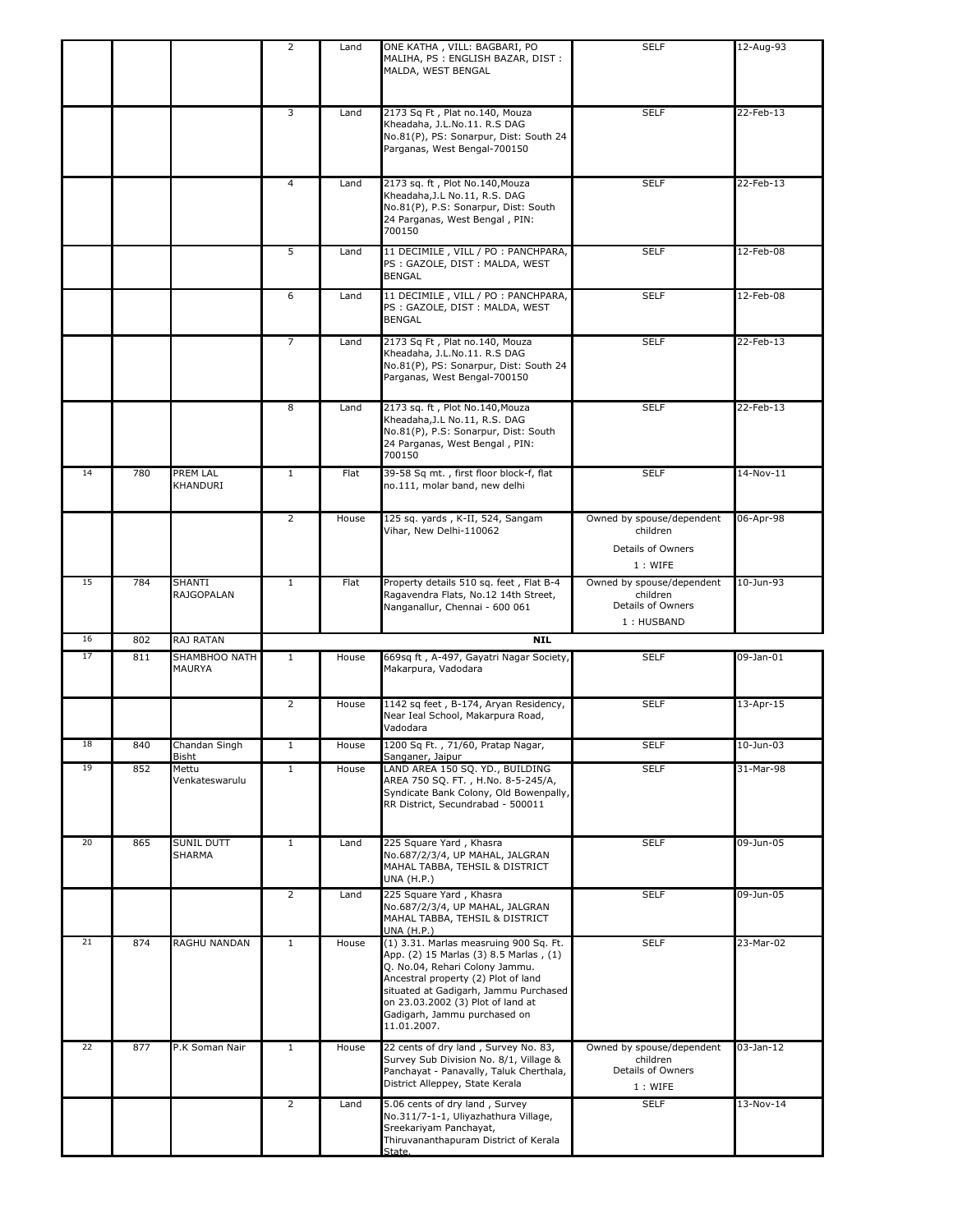|    |     |                                           | 3              | House           | 1800 sq.ft, Sreenayana, House No. TC-<br>10/2579 (1), KERA-Lane-K,<br>Uliyazhathura Village, Sreekariyam<br>Panchayat, Thiruvananthapuram District                                                                                                                                                       | <b>SELF</b>                                                           | 10-Nov-15    |
|----|-----|-------------------------------------------|----------------|-----------------|----------------------------------------------------------------------------------------------------------------------------------------------------------------------------------------------------------------------------------------------------------------------------------------------------------|-----------------------------------------------------------------------|--------------|
| 23 | 880 | Brijesh Kakra                             | $\mathbf{1}$   | <b>Building</b> | 10.67 Sq Mtrs, Shop No.04, Property<br>No.85, Janak Park, Hari Nagar, Toatl<br>Area 10.67 Sq. Mtrs                                                                                                                                                                                                       | Owned by spouse/dependent<br>children<br>Details of Owners<br>1: WIFE | 22-Aug-09    |
|    |     |                                           | $\overline{2}$ | House           | 1800 SqFt, B.L.23, L Block, Hari Nagar,<br>New Delhi-64                                                                                                                                                                                                                                                  | Owned by spouse/dependent<br>children<br>Details of Owners<br>1: WIFE | 02-Feb-11    |
| 24 | 886 | K. Vardarajan                             | $\mathbf{1}$   | House           | Plot Area - 1137.5 Sq. ft. Plinth Area -                                                                                                                                                                                                                                                                 | <b>SELF</b>                                                           | 02-Apr-05    |
|    |     |                                           |                |                 | 690 Sq.ft., B-2, Jagajeevanram Street,<br>Dr. B.R. Ambedkar Nagar,<br>Chitlapakkam, Chennai 600 064                                                                                                                                                                                                      |                                                                       |              |
|    |     |                                           | 2              | Flat            | 949 sq.ft., Plot No.4, Dayaakar<br>Avenue, Chitlapakkam, Chennai 600<br>064                                                                                                                                                                                                                              | <b>SELF</b>                                                           | 20-Sep-12    |
|    |     |                                           | 3              | Land            | 1900.16 Sq.ft., Plot No.A-9, Babadia<br>Kalan Patwari Halka No.72, Nagar<br>Nigam Ward No.53, Tehsil-Huzur,<br>District-Bhopal                                                                                                                                                                           | <b>SELF</b>                                                           | 16-Jun-03    |
|    |     |                                           | $\overline{a}$ | Flat            | 600 Sq.ft., F-3, Sterling Homes-II, Plot<br>No.67, Sector-A, Sarvadharam, Kolar<br>Road, Bhopal 462 042                                                                                                                                                                                                  | <b>SELF</b>                                                           | 11-Aug-97    |
| 25 | 891 | PUSHPA SANDUJA                            | $\mathbf{1}$   | House           | 171 Sq. Meter, 443, Sector-9. Gurgaon.                                                                                                                                                                                                                                                                   | <b>SELF</b>                                                           | $25$ -Jul-02 |
| 26 | 893 | SARITA MADAN                              |                |                 | <b>NIL</b>                                                                                                                                                                                                                                                                                               |                                                                       |              |
| 27 | 894 | <b>JIYA LAL</b>                           | $\mathbf{1}$   | Flat            | 62 sq. mtr, House No.40 (2nd floor),                                                                                                                                                                                                                                                                     | <b>SELF</b>                                                           | 13-Dec-05    |
|    |     |                                           |                |                 | Bhagwan Nagar, Ashram, New Delhi                                                                                                                                                                                                                                                                         |                                                                       |              |
|    |     |                                           | $\overline{2}$ | Land            | Residential Plot Measuring 125 Sq. Yard<br>Plot No. 655, Krishana Enclave,<br>Gajjipur, Sub Teh Zirakpur, Teh Dera<br>Bassi, Distt. SAS Nagar, Punjab                                                                                                                                                    | Owned by spouse/dependent<br>children                                 | 29-Apr-16    |
|    |     |                                           |                |                 |                                                                                                                                                                                                                                                                                                          | Details of Owners<br>1: WIFE                                          |              |
| 28 | 909 | <b>RAVI SHANKAR</b>                       |                |                 | <b>NIL</b>                                                                                                                                                                                                                                                                                               |                                                                       |              |
| 29 | 921 | SINGH<br>Sukh Dev Burman                  | $\mathbf{1}$   | Flat            | 920 sq.ft., MIG-J, B-82, Dhanvantari                                                                                                                                                                                                                                                                     | <b>SELF</b>                                                           | 10-Mar-03    |
| 30 | 925 | <b>ASHISH KUMAR</b><br><b>DEY</b>         | $\mathbf{1}$   | Flat            | Nagar, Jabalpur<br>870 Sq ft., Flat No. 202, Dimple<br>Apartment, Gupteshwar, Jabalpur<br>(Madhya Pradesh)                                                                                                                                                                                               | <b>SELF</b>                                                           | 04-Apr-95    |
| 31 | 929 | Sant Prakash<br>Srivastava                | 1              | House           | House 60 Sq. Mtrs., 5/796, Viram<br>Khand, Gomti Nagar, Lucknow                                                                                                                                                                                                                                          | <b>SELF</b>                                                           | 07-Feb-96    |
|    |     |                                           | 2              | Land            | Land, 1250 sq ft, E-24, Amrit Kripa,<br>Sultanpur Road Near Rahmat Nagar,<br>Lucknow (Uttar Pradesh)                                                                                                                                                                                                     | <b>SELF</b>                                                           | 23-Oct-18    |
| 32 | 933 | THUBINAKERE<br>HANUMAIAH<br>HANUMANTHAIAH | $\mathbf{1}$   | Land            | 30' x 40' (SITE), A HOUSE WITHIN THE<br>SITE., BANGALORE - DISTRICT,<br>UTTARAHALLI - TALUK, LAGGERE -<br>VILLAGE                                                                                                                                                                                        | Owned by spouse/dependent<br>children<br>Details of Owners<br>1: WIFE | 25-Nov-99    |
|    |     |                                           | $\overline{2}$ | Land            | Land, 40' x 60' Sq. Ft. REVENUE /<br>GRAMTANA SITE., MACHOHALLI -<br>VILLAGE, DASANAPURA - HOBLI,<br>BANGALORE NORTH TALUK,<br>BANGALORE - DISTRICT,<br>BAANGALORE.                                                                                                                                      | <b>SELF</b>                                                           | 28-Jan-04    |
| 33 | 936 | Madan Lal                                 | $\mathbf{1}$   | Flat            | Flat Area 66.888 Sq. Mt and Land Area<br>on which the building is standing<br>464.8716 Sq. Mtr, Flat No.15, 2nd<br>Floor in the Building Standing on<br>Property No.2, Kh. No.298/1, Abadi Lal<br>Dora, Village Gadaipur on Chhattarpur-<br>Mandi Road, Tehsil Hauz Khas,<br>Mehrauli, New Delhi-110 030 | <b>SELF</b>                                                           | 13-Oct-11    |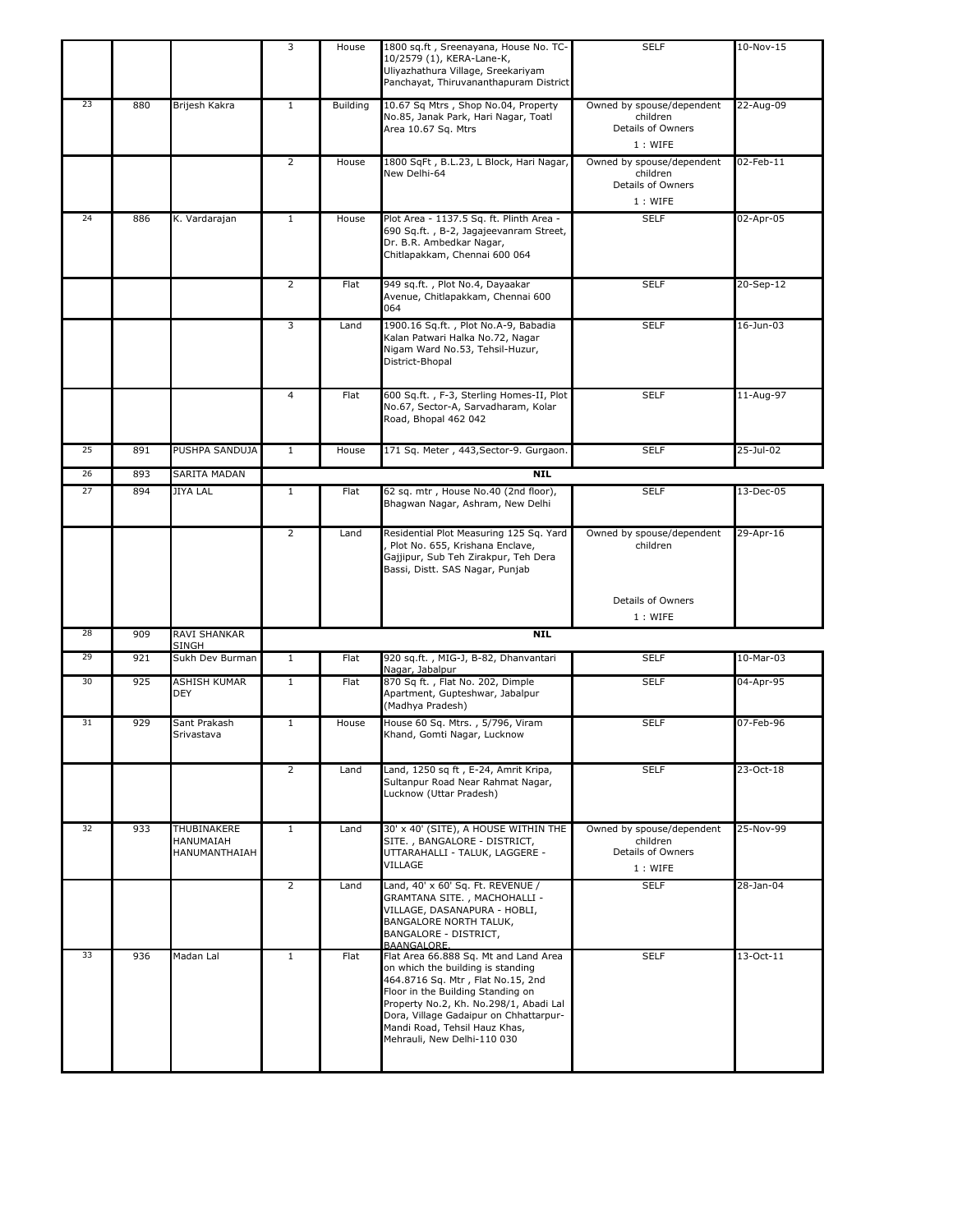|    |      |                       | 2              | Flat  | Flat Area 66.888 Sq. Mtr. and Land Area<br>on which the Building is standing<br>464.8716 Sq. Mtr , Flat No.15, 2nd<br>Floor in the Building Standing on<br>Property No.2, Kh. No.298/1 Abadi Lal<br>Dora, Village Gadaipur on Chhattarpur-<br>Mandi Road, Tehsil Hauz Khas, Mehrauli,<br>New Delhi-110 030 | <b>SELF</b>                                                           | 13-Oct-11               |
|----|------|-----------------------|----------------|-------|------------------------------------------------------------------------------------------------------------------------------------------------------------------------------------------------------------------------------------------------------------------------------------------------------------|-----------------------------------------------------------------------|-------------------------|
|    |      |                       | 3              | House | 4 Biswas, Village-Badog, PO-Chandi<br>(Sewra), Via- Darlaghat, Tehsil-Arki,<br>Distt. - Solan, H.P.                                                                                                                                                                                                        | <b>SELF</b>                                                           | 01-Feb-89               |
|    |      |                       | 4              | Land  | 190.17 Sq. Mtrs., Khata Khatoni No.<br>38min/50min, Khasra No. 879/3, Up-<br>Mohal Kaithu Pratham, Tehsil Shimla<br>(Urban), distt-Shimla, HP                                                                                                                                                              | Joint<br>Details of Joint Owners<br>1:SELF<br>2: BROTHER              | 05-Oct-16               |
| 34 | 945  | Lathika Sadasivan     | $\mathbf{1}$   | House | 950 Sq. ft., Manavalassery Village,<br>Mukundapuram Taluk, PO Irinjalakuda,<br>Cheloor, Trichur Distt. Kerala                                                                                                                                                                                              | <b>SELF</b>                                                           | 24-Jul-00               |
| 35 | 950  | Pankaj Kumar<br>Yadav |                |       | <b>NIL</b>                                                                                                                                                                                                                                                                                                 |                                                                       |                         |
| 36 | 953  | Saroj Sharma          | $\mathbf{1}$   | Land  | 253 Sq. M. Residential plot, F-96, Ansal<br>Sushant City, Kalwar Road, Jaipur                                                                                                                                                                                                                              | <b>SELF</b>                                                           | 01-Oct-03               |
|    |      |                       | $\overline{2}$ | Land  | 90 Sq. Mt. Residential Plot, D-237, JDA<br>Mahal Yojna, Jagatpura, Jaipur                                                                                                                                                                                                                                  | <b>SELF</b>                                                           | 08-Dec-06               |
|    |      |                       | 3              | House | 1100 Sq. Ft., 105/87, Pratap Nagar,<br>Sanganer, Jaipur                                                                                                                                                                                                                                                    | <b>SELF</b>                                                           | 05-Feb-07               |
|    |      |                       | 4              | Land  | 111.11 sq. feet residential plot, Plot<br>No. 37, Scheme Royal Residency Phase-<br>I, Village Sarangpura & Ramchandpura,<br>Tehsil Sanganer, Ajmer Road, Jaipur                                                                                                                                            | <b>SELF</b>                                                           | 29-Sep-16               |
| 37 | 958  | Mr. Charanjit         | $\mathbf{1}$   | House | 450 Sq.Ft., Khasra No.437/5, H.No.43-<br>B, Gali No. 16-C, Molar Band Extension,<br>Badarpur, New Delhi-110044                                                                                                                                                                                             | <b>SELF</b>                                                           | 14-Sep-01               |
| 38 | 961  | Om Prakash            |                |       | <b>NIL</b>                                                                                                                                                                                                                                                                                                 |                                                                       |                         |
|    |      |                       |                |       |                                                                                                                                                                                                                                                                                                            |                                                                       |                         |
| 39 | 965  | Diwan Chand           |                |       | <b>NIL</b>                                                                                                                                                                                                                                                                                                 |                                                                       |                         |
| 40 | 968  | Rajeshwar Shah        | $\mathbf{1}$   | House | 60 sq yd., F-2/209 Sangam Vihar, New<br>Delhi-110062                                                                                                                                                                                                                                                       | <b>SELF</b>                                                           | 25-Jan-11               |
|    |      |                       | $\overline{2}$ | House | 60 sq yd., F-2/209 Sangam Vihar, New<br>Delhi-110062                                                                                                                                                                                                                                                       | <b>SELF</b>                                                           | $25-Jan-11$             |
| 41 | 972  | Ram Dev               | $\mathbf{1}$   | House | 450 Sq. Fit, 7/6, Vikas Nagar, Lucknow                                                                                                                                                                                                                                                                     | <b>SELF</b>                                                           | 06-Jun-89               |
| 42 | 974  | Rajendra Prasad       | $\mathbf{1}$   | Land  | 85.40 Sq. Mtrs. (Lucknow Development<br>Authority, Lucknow), 2/101, Vikas<br>Khand, Gomtinagar, Lucknow                                                                                                                                                                                                    | <b>SELF</b>                                                           | 07-Jan-92               |
|    |      |                       | 2              | Land  | 1350 sq Ft., Mauja-Baalawal, Pargana-<br>Parvadun, Distt. Dehradun                                                                                                                                                                                                                                         | Owned by spouse/dependent<br>children<br>Details of Owners<br>1: WIFE | $\overline{18}$ -Jul-13 |
| 43 | 975  | Amar Pal Singh        | $\mathbf{1}$   | Flat  | 489 sq ft., Flat No, 106, Tower A4<br>Signature Solera Sector-107 Gurugram<br>Hayana                                                                                                                                                                                                                       | <b>SELF</b>                                                           | 19-Mar-19               |
|    |      |                       | $\overline{2}$ | Flat  | 70 Yards, New Vikas Nagar, Line Paar,<br>Bhadurgarh, Distt. Jhajjar, Haryana                                                                                                                                                                                                                               | <b>SELF</b>                                                           | 19-Feb-99               |
| 44 | 982  | RAJ KUMAR             | $\mathbf{1}$   | House | 185.186 SQ MTR, HOUSE NO :103,<br>SECTOR-6, CHIRANJIV VIHAR,<br>GHAZIABAD                                                                                                                                                                                                                                  | <b>SELF</b>                                                           | 05-Sep-19               |
| 45 | 985  | Anjali Kaul           |                |       | NIL                                                                                                                                                                                                                                                                                                        |                                                                       |                         |
| 46 | 989  | YATISH KHANNA         | $\,1\,$        | House | 4.5 Marla, House No, 4640 MIG (I)<br>Sector-70, Mohali                                                                                                                                                                                                                                                     | <b>SELF</b>                                                           | 19-Jun-02               |
| 47 | 992  | BIDHYADHAR            |                |       | <b>NIL</b>                                                                                                                                                                                                                                                                                                 |                                                                       |                         |
|    |      | SAHOO                 |                |       | NIL                                                                                                                                                                                                                                                                                                        |                                                                       |                         |
| 48 | 1011 | RAM NAGINA            | $\mathbf{1}$   | Land  | 120 Sq. Yards, 657, Surya Nagar, Part-<br>II, Sector-91, Faridabad, Haryana                                                                                                                                                                                                                                | <b>SELF</b>                                                           | 06-May-04               |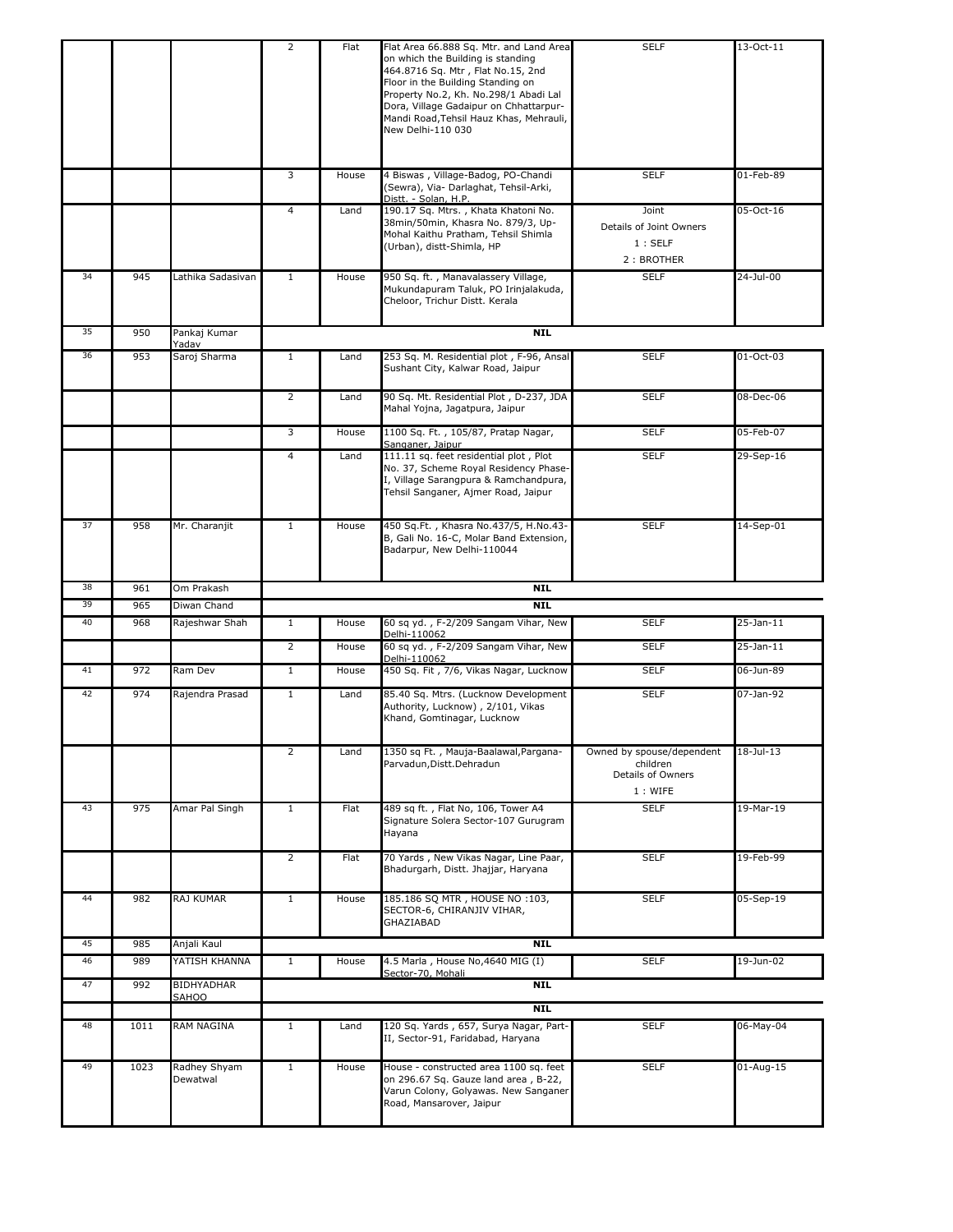| 50 | 1024 | Omvir Singh<br>Yadav             | $\mathbf{1}$   | Land  | 0.089 Hectare, Gata No. 239, Village-<br>Pariyarmau, Tehsil-Sirsaganj, Distt-<br>Firozabad, U.P.                                                                                 | <b>SELF</b>                                                         | 12-May-17     |
|----|------|----------------------------------|----------------|-------|----------------------------------------------------------------------------------------------------------------------------------------------------------------------------------|---------------------------------------------------------------------|---------------|
|    |      |                                  | $\overline{2}$ | House | 659.18 Sq Ft., LIG B-310, AVAS VIKAS<br>COLONY, SHIKOHABAD, DISTT.<br>FIROZABAD                                                                                                  | <b>SELF</b>                                                         | 21-Jan-94     |
| 51 | 1025 | LEKH RAJ                         | $\mathbf{1}$   | Shop  | 11'x36' plot area, Sector 14, VPO<br>Kharar, Distt. Mohali                                                                                                                       | Owned by spouse/dependent<br>children<br>Details of Owners<br>1:SON | 23-Jun-10     |
|    |      |                                  | $\overline{2}$ | House | 100 Sq. Yards, #C-81 Gali No. 4 (Old<br>No. 97), Jujhar Nagar, PO Behlolpur,<br>Distt. Mohali, Punjab.                                                                           | <b>SELF</b>                                                         | 21-Apr-97     |
| 52 | 1026 | Kula Nand Silwal                 | $\mathbf{1}$   | Land  | Approximate 1.25 Acre, Vill. Chopra, PO<br>Kamand, District Tehri Garhwal<br>(Uttarakhand)                                                                                       | <b>SELF</b>                                                         | $01$ -Jan-73  |
|    |      |                                  | $\overline{2}$ | House | 2430 Sq. Ft., Vill. Mehuwala Mafi, PO,<br>Mehuwala Mafi, Dehradun, Distirct<br>Dehradun (Uttrakhand)                                                                             | <b>SELF</b>                                                         | 15-Dec-91     |
|    |      |                                  | 3              | Land  | 0.08 Acr (3200 Sq. Fit), Khasra<br>No.105, Mehuwal Mafi, Dehradun,<br>District Dehradun (Uttrakhand)                                                                             | <b>SELF</b>                                                         | 18-Oct-04     |
|    |      |                                  | 4              | House | 100 SQ. YARD, HOUSE NO. 122,<br>LAKSHMI ENCLAVE, DAKOLI, NAC<br>ZIRAKPUR (PUNJAB)                                                                                                | <b>SELF</b>                                                         | 22-Nov-07     |
|    |      |                                  | 5              | Land  | 1000 Sq. Ft., Vill. Chopra, PO Kamand,<br>District Tehri Garwhwal (Uttrakhand)                                                                                                   | <b>SELF</b>                                                         | $01$ -Jan-73  |
| 53 | 1030 | Veena Rawat                      | $\mathbf{1}$   | Flat  | 61.9. SQ.MT., 67-E, POCKET-3, MAYUR<br>VIHAR PHASE-ONE DELHI - 110091                                                                                                            | Joint<br>Details of Joint Owners<br>1: HUSBAND<br>2:SELF            | 01-Feb-04     |
| 54 | 1035 | Kandarp<br>Surendrabhai<br>Patel | $\mathbf{1}$   | Flat  | Approx. 900 Sq. Ft., 10-Asstha<br>Avenue, Beside Anandvan Complex,<br>New IPCL Road, Subhanpura, Vadodara-<br>390023                                                             | <b>SELF</b>                                                         | 10-Oct-03     |
| 55 | 1036 | Hari Singh Bisht                 |                |       | <b>NIL</b>                                                                                                                                                                       |                                                                     |               |
| 56 | 1040 | Gali Subba Rao                   | $\mathbf{1}$   | Flat  | 1597 sft, Flat No.202, Ist Block, Silicon<br>Ridge, Attapur                                                                                                                      | <b>SELF</b>                                                         | 13-Mar-19     |
|    |      |                                  | $\overline{2}$ | Flat  | 1082, 3-4-183/VS/G8, Vijaya Satya<br>Residency, Hyderguda, Attapur,<br>Hyderabad                                                                                                 | <b>SELF</b>                                                         | 12-Aug-05     |
|    |      |                                  | 3              | Flat  | 735 sq ft, 12-2-709/B/21/6, Karolbagh<br>Apartments, Padmanabhanagar,<br>Hyderabad-500028                                                                                        | <b>SELF</b>                                                         | 01-Apr-92     |
| 57 | 1043 | Santhi<br>Paramasivam            | $1\,$          | Flat  | 1725 Sq.Ft., Flat No. I, 3 B, Sabari<br>Terrace, Shozhinganallur, Chennai.                                                                                                       | Joint<br>Details of Joint Owners<br>1:SELF<br>2: HUSBAND            | $07 -$ Jul-10 |
|    |      |                                  | $\overline{2}$ | House | 2400 Sq.Ft., Plot No.46,Door<br>No.15A, Ravi Street, Dr. Seethapathy<br>Nagar, Velachery, Chenna-42                                                                              | <b>SELF</b>                                                         | 15-Oct-96     |
|    |      |                                  | 3              | Land  | 1569 sq.ft of land with a house of 120<br>sq.ft, 6/12, Natarajan Street, Adhi<br>Nagar, Selaiyur, Tambaram (East), Chenn<br>ai                                                   | <b>SELF</b>                                                         | 22-Nov-19     |
| 58 | 1056 | D.V.G.K.S.<br>PRASAD             | $\mathbf{1}$   | House | 117 sq yds, H.No. 1-6-517 (6-61/4/3),<br>Road No.34, Chaitanyapuri, Kothapet,<br>LB Nagar Municipal Area, Hyderabad-60<br>(Purchased Plot and constructed House<br>with REC HBA) | <b>SELF</b>                                                         | 16-Apr-92     |
|    |      |                                  | $\overline{2}$ | Flat  | 900 Sq.Ft., Flat #207, Sravana<br>Apartments, HUDA Complex,<br>Saroornagar, Hyderabad-500035                                                                                     | <b>SELF</b>                                                         | 05-Mar-14     |
|    |      |                                  | 3              | Flat  | 1200 sq ft, Flat No. 305, Plot No. 35,<br>Sravana Apts, HUDA Complex,<br>Saroornagar, Hyderabad-500 035                                                                          | <b>SELF</b>                                                         |               |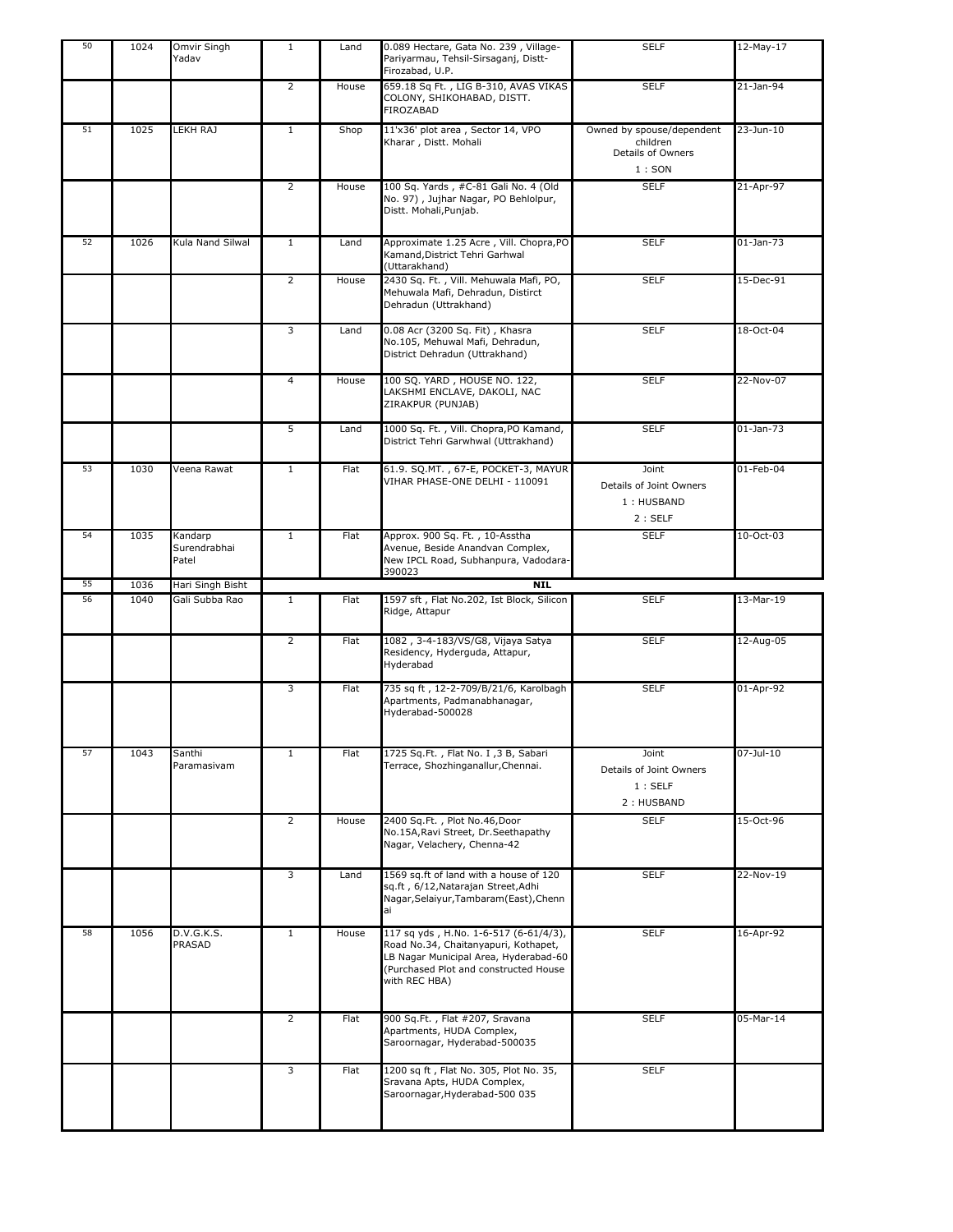| 59 | 1069 | Vimal Kumar<br>Nawal       | $\mathbf{1}$   | House  | House-1800 Sq. Ft, B-28-C, Bahubali<br>Nagar, New Sanganer Road,<br>Mansarover, Jaipur                                                                             | <b>SELF</b>                                                           | 25-Feb-19   |
|----|------|----------------------------|----------------|--------|--------------------------------------------------------------------------------------------------------------------------------------------------------------------|-----------------------------------------------------------------------|-------------|
| 60 | 1074 | Navdeep Navnitrai<br>Mehta | $\mathbf{1}$   | Flat   | 915 Sq. Feet, M-6, Vrindavan Estate,<br>Pashabhai Park, Gotri Road, Vadodara,                                                                                      | <b>SELF</b>                                                           | $01-Mar-14$ |
| 61 | 1076 | SHIVAJI MORE               |                |        | Gujarat<br><b>NIL</b>                                                                                                                                              |                                                                       |             |
|    |      |                            |                |        |                                                                                                                                                                    |                                                                       |             |
| 62 | 1085 | Shiv Singh Rawat           | $\mathbf{1}$   | House  | 720 Sq. Ft., House No. 114, Kanha<br>Kunj, Phase-II, Kolar Road, Bhopal -<br>462042 (M.P.)                                                                         | <b>SELF</b>                                                           | 30-Jun-06   |
|    |      |                            | $\overline{2}$ | Land   | 1200 Sq. ft., Plot No. 5, Vishal Nagar,<br>Phase II, Bhopal, MP                                                                                                    | <b>SELF</b>                                                           | 14-Dec-10   |
|    |      |                            | 3              | Flat   | 1075 Sq. ft., IBD hallmark city,<br>Diamond -16, flat no. 102, main kolar<br>road, Bhopal                                                                          | <b>SELF</b>                                                           | 26-Mar-11   |
| 63 | 1090 | Rajeev Kumar               |                |        | <b>NIL</b>                                                                                                                                                         |                                                                       |             |
| 64 | 1093 | Neelam Mehta               |                |        | <b>NIL</b>                                                                                                                                                         |                                                                       |             |
| 65 | 1095 | Valli Natrajan             | $\mathbf{1}$   | Flat   | Flat, A 503 Krishna Apra Sapphire,                                                                                                                                 | Joint                                                                 | 23-Apr-11   |
|    |      |                            |                |        | Indirapuram, Ghaziabad                                                                                                                                             | Details of Joint Owners<br>1: HUSBAND<br>2:SELF                       |             |
|    |      |                            | $\overline{2}$ | Land   | 2890 sq. ft, Metropolitan Coop Housing<br>society, Metrocity, Ambattur, Chennai                                                                                    | Joint<br>Details of Joint Owners<br>1: HUSBAND<br>2:SELF              | 01-Jun-04   |
|    |      |                            | 3              | Land   | 2100 sq. ft, Chennai metropolitan<br>Housing Coop society, ambattur,<br>chennai                                                                                    | <b>SELF</b>                                                           | 15-May-15   |
|    |      |                            | 4              | Flat   | 1890 sq. ft, A 503 Krishna Apra<br>Sapphire, Indirapuram, Ghaziabad                                                                                                | Joint<br>Details of Joint Owners<br>1: HUSBAND<br>2:SELF              |             |
| 66 | 1104 | Chander Prakash<br>Sethi   | $\mathbf{1}$   | Flat   | 65mtr, B-1 218, SK-III, Indirapuram,<br>Ghaziabad (UP)                                                                                                             | Joint<br>Details of Joint Owners<br>1:SELF<br>2 : WIFE                | 02-Jun-11   |
|    |      |                            | 2              | Flat   | 65mtr, B-1 218, SK-III, Indirapuram,<br>Ghaziabad (UP)                                                                                                             | Joint<br>Details of Joint Owners<br>1:SELF<br>2: WIFE                 | 02-Jun-11   |
| 67 | 1116 | Gandla Shanker             | $\mathbf{1}$   | Others | 267 Sq. Yds, Plot, Plot no. 97, ICANA<br>MEADOWS, GOUDAVELLY VILLAGE,<br>MEDCHAL MANDAL, MEDCHAL-<br>MALKAJGIRI DISTRICT, TELANGANA                                | Owned by spouse/dependent<br>children<br>Details of Owners<br>1: WIFE | 20-Mar-19   |
|    |      |                            | $\overline{2}$ | Others | 220 Sq. yds., Plot no. 230<br>Suryaraoguda, Kondannaguda,<br>Shadnagar, Mahboobnagar, AP                                                                           | <b>SELF</b>                                                           | 21-Feb-08   |
|    |      |                            | 3              | Flat   | 1154 sq.ft, 2-2-12/4C, CHANDRALA<br>NIVAS, DURGABAI DESHMUKH<br>COLONY, HYDERABAD-500007, AP                                                                       | <b>SELF</b>                                                           | 27-Mar-03   |
|    |      |                            | 4              | Others | 240 Sq. Yds Plot, Plot no. 345, ICANA<br>MEADOWS, GOUDAVELLY VILLAGE,<br>MEDCHAL MANDAL, MEDCHAL-<br>MALKAJGIRI DISTRICT, TELANGANA                                | Owned by spouse/dependent<br>children<br>Details of Owners<br>1: WIFE | 20-Mar-19   |
|    |      |                            | 5              | Flat   | 1685 S Ft, Flat # 302, Rishi Residency,<br>Tejaswinagar, Attapur(vill),<br>Rajendranagar, Hyderabad                                                                | Joint<br>Details of Joint Owners<br>1: WIFE<br>2:SELF                 | 07-Feb-11   |
| 68 | 1118 | <b>DAVINDER</b>            |                |        | <b>NIL</b>                                                                                                                                                         |                                                                       |             |
|    |      | <b>KAPOOR</b>              |                |        | <b>NIL</b>                                                                                                                                                         |                                                                       |             |
| 69 | 1121 | T. Subhash C.<br>Bosh      | $\mathbf{1}$   | Land   | Plot No. 4, vacant land measuring<br>2291.75 Sq. Ft, Plot No. 4,<br>Arunothayam Nagar, Nanmangalam<br>Village, Tambaram Taluk,<br>Kancheepuram District, Tamilnadu | <b>SELF</b>                                                           | 05-Aug-19   |
|    |      |                            | $\overline{2}$ | Land   | 317 Sq Mt, Patta No. 71, Survey No.<br>20/2A2, M.K. Thottam, Chidambaram<br>608001                                                                                 | Owned by spouse/dependent<br>children<br>Details of Owners<br>1: WIFE | 24-Jun-19   |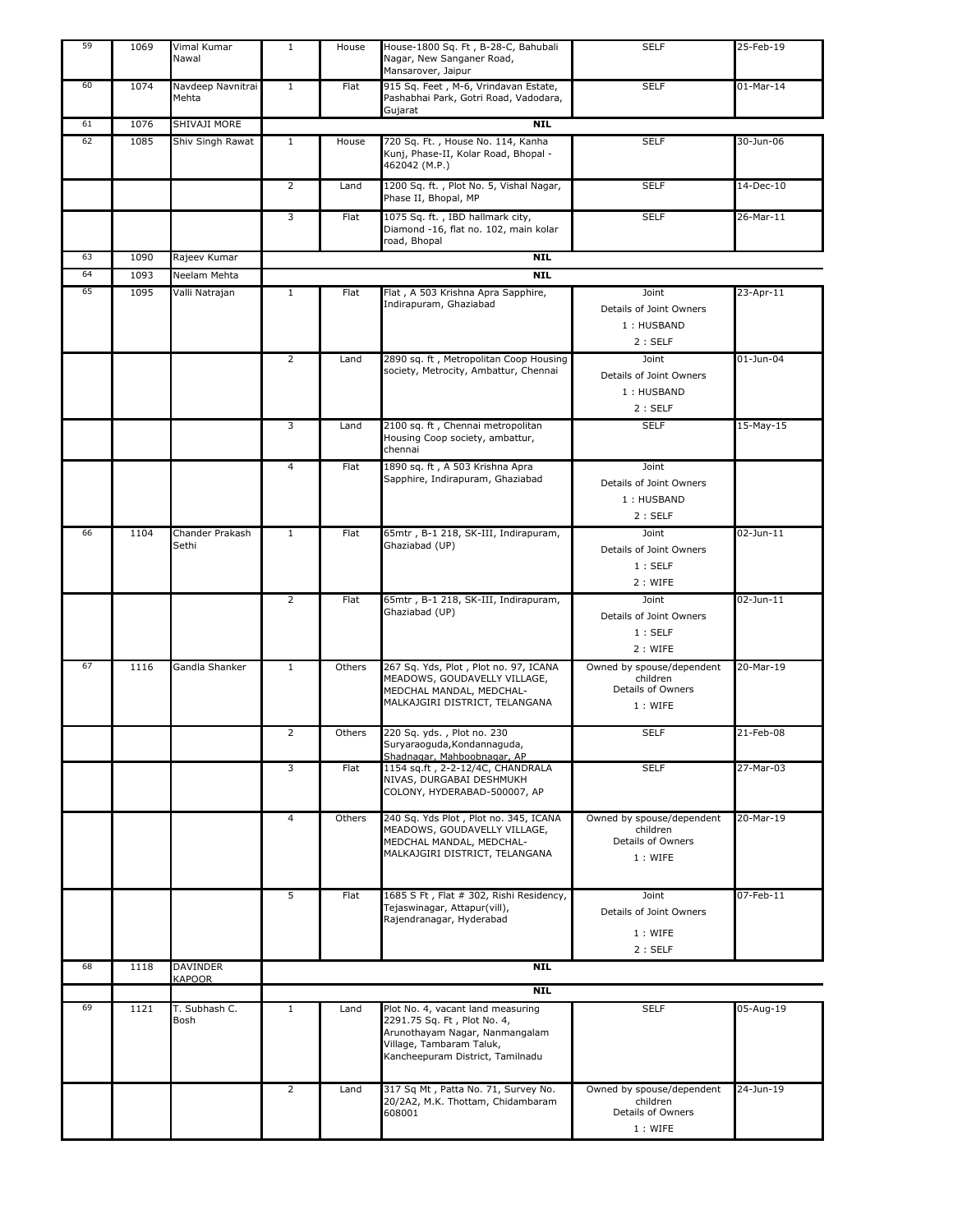|    |      |                                           | 3                       | House | Plot size 1485 sq.ft., House construction<br>area: Ground floor 1100 sqft & first<br>floor 1300 sqft., Plot acquired by my<br>wife and intimated to REC earlier.<br>Construction of house in that plot No. 8,<br>Omsakthi Nagar, Nemilicherry,<br>Tambaram(TK), Kanchipuram Dt (TN). | Owned by spouse/dependent<br>children<br>Details of Owners<br>1: WIFE |                 |
|----|------|-------------------------------------------|-------------------------|-------|--------------------------------------------------------------------------------------------------------------------------------------------------------------------------------------------------------------------------------------------------------------------------------------|-----------------------------------------------------------------------|-----------------|
|    |      |                                           | 4                       | Land  | 3 cents, Odaiyur main road, Near Sivan<br>Koil Kulam, B. Odaiyur village,<br>Chidambaram (TK), Cuddalore(Dt), TN                                                                                                                                                                     | <b>SELF</b>                                                           |                 |
| 70 | 1125 | ARUP BANERJEE                             | $\mathbf{1}$            | Flat  | 1200 Sq. Ft., FLAT NO. 57-C, POCKET<br>D', SFS FLATS, MAYUR VIHAR, PHASE-<br>III, DELHI-110096                                                                                                                                                                                       | Joint<br>Details of Joint Owners<br>1:SELF<br>2 : WIFE                | 23-Nov-09       |
| 71 | 1126 | Malathi<br>Sundararajan                   | $\overline{1}$          | Flat  | 973 sq. ft., 348 A, Regal, Shipra Sun<br>City, Indirapuram, Ghaziabad, UP                                                                                                                                                                                                            | <b>SELF</b>                                                           | $10 - Apr - 02$ |
|    |      |                                           | $\overline{2}$          | Flat  | 1725 sq. ft., 503, Arihant Paradiso,<br>Ahimsa Khand II, Indirapuram,<br>Ghaziabad, UP                                                                                                                                                                                               | Joint<br>Details of Joint Owners<br>1:SELF<br>2: HUSBAND              | 21-Aug-08       |
|    |      |                                           | 3                       | Flat  | Flat 1000 sq. ft., Supertech Icon, Nyay<br>Khand, Indirapuram, Ghaziabad, UP                                                                                                                                                                                                         | <b>SELF</b>                                                           | 13-Oct-14       |
|    |      |                                           | 4                       | Flat  | 1725 sq. ft., 503, Arihant Paradiso,<br>Ahimsa Khand II, Indirapuram,<br>Ghaziabad, UP                                                                                                                                                                                               | Joint<br>Details of Joint Owners<br>1:SELF<br>2: HUSBAND              | 21-Aug-08       |
|    |      |                                           | 5                       | Flat  | 973 sq. ft., 348 A Regal, Shipra Sun<br>City, Indirapuram, Ghaziabad, UP                                                                                                                                                                                                             | <b>SELF</b>                                                           | $10-Apr-02$     |
| 72 | 1130 | Kuntala Venugopal                         | $\mathbf{1}$            | Flat  | 1190 Sq.Ft., Pionner Park, Sector-61,<br>Gurgaon                                                                                                                                                                                                                                     | Joint<br>Details of Joint Owners<br>1:SELF<br>2 : WIFE                | 04-Nov-16       |
|    |      |                                           | 2                       | Flat  | 700 Sqft., 47-E, POCKET K, SHEIK<br>SARAI PHASE II, NEW DELHI - 110017                                                                                                                                                                                                               | Joint<br>Details of Joint Owners<br>1:SELF<br>2 : WIFE                | 07-Mar-05       |
| 73 | 1149 | TEKKAM SRIDHAR                            | $\mathbf{1}$            | Land  | 311.11 sq yards Plot in the Chilkuri<br>Brindavan Estate Lay out,<br>Gambheeram Village, Anandapuram<br>Mandal, Visakhapatnam Distt, AP.                                                                                                                                             | Joint<br>Details of Joint Owners<br>1:SELF<br>2: WIFE                 | 23-Jul-18       |
|    |      |                                           | $\overline{2}$          | Flat  | 1155 sft, Power Welfare Society,<br>Narsingi, RR District, AP.                                                                                                                                                                                                                       | <b>SELF</b>                                                           | 16-Dec-10       |
|    |      |                                           | 3                       | House | 2000 Sq. Ft. (Approx.), No. 125, Blue<br>Marino, Kapuluppuada, Bhimili, Distt.<br>Vishakapatnam, Andhra Pradesh                                                                                                                                                                      | Joint<br>Details of Joint Owners<br>1:SELF<br>2: WIFE                 | 21-Apr-18       |
|    |      |                                           | $\overline{\mathbf{4}}$ | Flat  | 1234 sft., FLAT NO 201, VINEYARD<br>CASTLE, P & T COLONY, NACHARAM,<br>HYDERABAD                                                                                                                                                                                                     | <b>SELF</b>                                                           | 02-Jan-04       |
|    |      |                                           | 5                       | Flat  | 1530 Sq. Ft., Pioneer Park, Sector 61,<br>Gurgaon                                                                                                                                                                                                                                    | Joint<br>Details of Joint Owners<br>1:SELF<br>2 : WIFE                | 06-Jan-17       |
| 74 | 1150 | D.N.S. HARI<br><b>KRISHNA</b>             |                         |       | NIL                                                                                                                                                                                                                                                                                  |                                                                       |                 |
| 75 | 1151 | CHILAKAMARRI V.<br>LAKSHMANA<br>CHARAYULU | $\mathbf{1}$            | Flat  | 1510 sft, Plot No.190 & 191, Survey<br>No.200, Sreeramnagar Colony,<br>Kondapur, Serlingampally Mandal,<br>Hyderabad                                                                                                                                                                 | <b>SELF</b>                                                           |                 |
|    |      |                                           | $\overline{2}$          | Flat  | 3 BHK 1500 sq Ft, Flat No 402, SRI<br>VAIKUNAM APARTMENTS, Gopal Nagar<br>Cooperative House building<br>Society, Hydernagar, Balanagar Mandal<br>Kukatpally, Hyderabad                                                                                                               | <b>SELF</b>                                                           | 20-Oct-16       |
| 76 | 1152 | Pradeep Fellows                           | $\mathbf{1}$            | House | 1945 sqft plot size, House No E-08,<br>Fortune Prestiage, Bawadia kalan, Teshil<br>huzur. District Bhopal. Municipal ward                                                                                                                                                            | Joint<br>Details of Joint Owners                                      | 24-Jun-19       |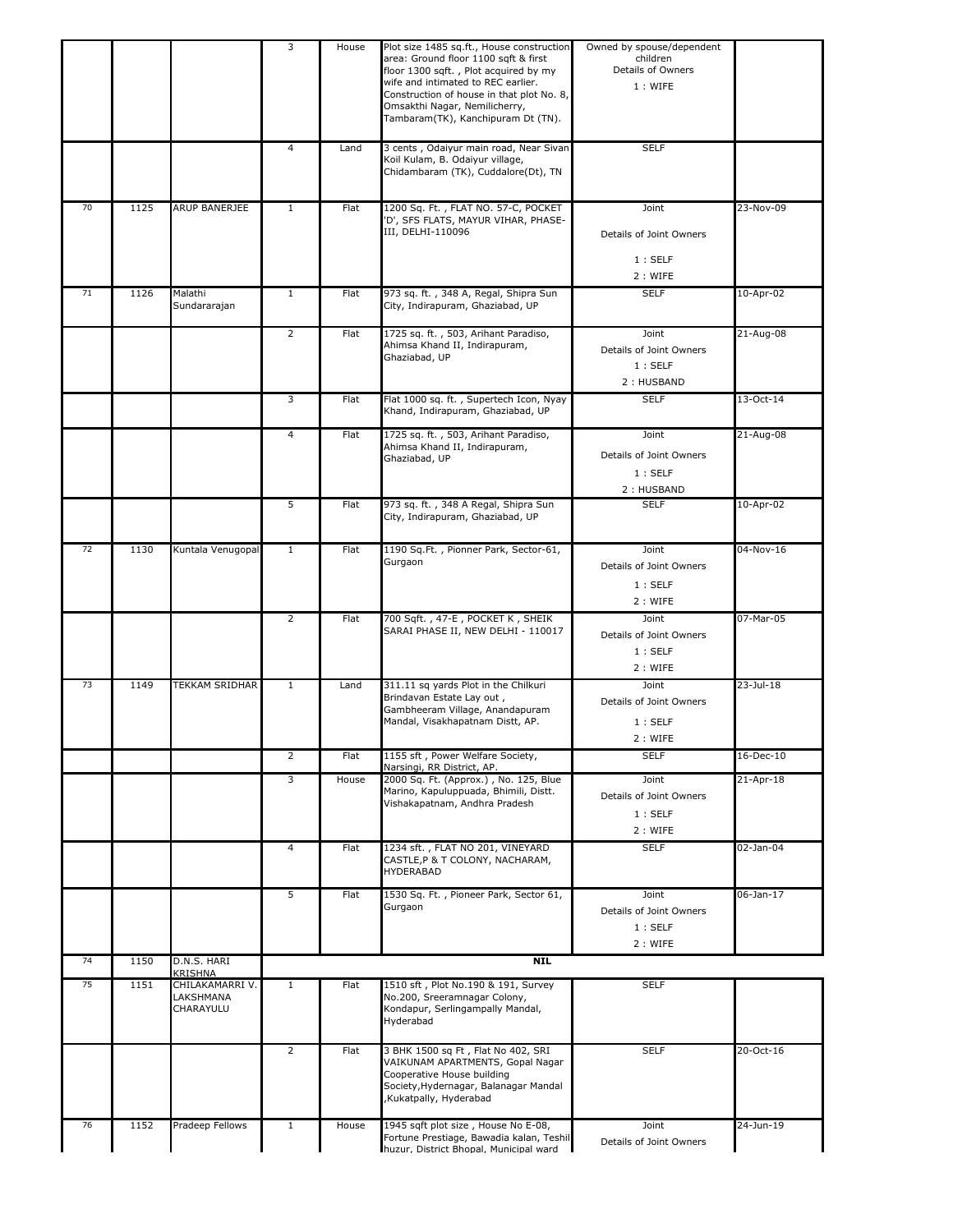|    |      |                                  |                |        | موصلات وسادي والمستوساة والمستحدث والمستد<br>no. 52.                                                                                                                                          | 1:SELF<br>2 : WIFE                                                    |                 |
|----|------|----------------------------------|----------------|--------|-----------------------------------------------------------------------------------------------------------------------------------------------------------------------------------------------|-----------------------------------------------------------------------|-----------------|
|    |      |                                  | $\overline{2}$ | House  | 1000 Sq Ft super Built area, Plot SP-<br>22, Survey 26, Shirdipuram, Kolar Road<br>(Payal Housing Society) Bhopal                                                                             | <b>SELF</b>                                                           | 30-Dec-11       |
|    |      |                                  | 3              | Flat   | 895 sq ft + 158 Sq Ft car parking, Flat<br>305 SAARA CLASSIC, plot 3A/3B,<br>Survey 31, Upperpally Rajendranagar<br>Ranga Reddy Dist AP                                                       | Joint<br>Details of Joint Owners<br>1:SELF<br>2 : WIFE                |                 |
|    |      |                                  | 4              | Flat   | 1100 Sq Ft, Flat C-002, Fortune Divine<br>City Hoshangabad Road Bhopal                                                                                                                        | Owned by spouse/dependent<br>children<br>Details of Owners<br>1: WIFE | $15$ -Jan- $13$ |
| 77 | 1155 | Doctor R<br>Mohamed Nafi         | $\mathbf{1}$   | House  | 1/4 OF THE HOUSE, 79, MAIN STREET,<br>UDANGUDI, TIRUCHENDUR TALUK,<br>THOOTHUKUDI DISTRICT                                                                                                    | <b>SELF</b>                                                           | 01-Oct-66       |
|    |      |                                  | $\overline{2}$ | Flat   | 1216 SQ. FT. , FLAT NO. 202, SAJID<br>PLAZA, H. NO. 2-5-<br>27/S/202, UPPERPALLY,<br>RAJENDRANAGAR, HYDERABAD-500048                                                                          | <b>SELF</b>                                                           | 26-Oct-10       |
|    |      |                                  | 3              | Flat   | 1032 sf ft together with 500 sf ft UDS of<br>land, Flat No. F-2, First Floor, Plot No.<br>1234, Vijayalakshmi Flats, 19,<br>Nanmangalam, Tambaram Taluk,<br>Kancheepuram District, Tamil Nadu | <b>SELF</b>                                                           | 02-Mar-15       |
|    |      |                                  | 4              | House  | LAND AREA 1683 SQ. FT., BUILDING<br>AREA 1803 SQ. FT. (TWO FLOORS),<br>PLOT NO. 1, ALAYAMMAN NAGAR, 2ND<br>STREET, MADIPAKKAM, CHENNAI -<br>600091                                            | <b>SELF</b>                                                           | 10-Apr-01       |
| 78 | 1156 | Monisha Barua<br>Sharma          | $\mathbf{1}$   | Flat   | 1400sqft, B41402 DLF westend<br>Heights, Akshaya Nagar,<br>Begur, Bangalore 560068                                                                                                            | Joint<br>Details of Joint Owners<br>1: HUSBAND                        | 27-Sep-18       |
|    |      |                                  | $\overline{2}$ | Flat   | 1710 Sq ft, F601, Renaissance Jagriti<br>II, Varthur, Whitefield Main Road,<br>Bangalore-66                                                                                                   | Joint<br>Details of Joint Owners<br>1: HUSBAND                        | 01-Feb-09       |
|    |      |                                  | 3              | House  | 2373 sft, B11 Gopalan urban woods,<br>120/1, Mahadevpura, Doddanakundi II<br>stage Bangalore 560048                                                                                           | Joint<br>Details of Joint Owners<br>1: HUSBAND                        | 08-Jun-18       |
| 79 | 1157 | Suman Ekka                       | $\mathbf{1}$   | Land   | 13 dismil, Khatiyan no.- 566, Plot No-<br>860, D/2 Mouja- Chas, PS -Chas, Thana<br>No- 30 Under Chas Municiplity, Ward No-<br>3, Bokaro Steel City, Jharkhand                                 | <b>SELF</b>                                                           | 24-Nov-15       |
|    |      |                                  | $\overline{2}$ | Others | NA, NA                                                                                                                                                                                        | <b>SELF</b>                                                           | $01-Apr-11$     |
|    |      |                                  | 3              | Flat   | 1100 sqft., Flat No.: A5-8B, 8th Floor,<br>Block-A5, SAIL City, New Pundag, P.S-<br>Jagannathpur, Ranchi- 834004,<br>Jharkhand                                                                | Owned by spouse/dependent<br>children<br>Details of Owners            | 13-May-15       |
|    |      |                                  |                |        |                                                                                                                                                                                               | 1: WIFE                                                               |                 |
| 80 | 1158 | ARUN KUMAR<br><b>TYAGI</b>       | $\mathbf{1}$   | House  | 212 SQ YARDS, H.N-72, ansals garden<br>enclave, hapur road, GHAZIABAD(UP)                                                                                                                     | Joint<br>Details of Joint Owners<br>1:SELF<br>2: WIFE                 | 18-Dec-04       |
|    |      |                                  | $\overline{2}$ | Flat   | 1470sqft, FLAT NO.1109, GOLF<br>LINK,TOWER-2C,NH-24,VILLAGE-<br>DASNA, MEHRAULI, PARGANA-DASNA,<br>GHAZIABAD,UP                                                                               | Joint<br>Details of Joint Owners<br>1:SELF<br>2 : WIFE                | 19-Oct-12       |
| 81 | 1159 | Saraswathi                       | $\mathbf{1}$   | Flat   | Flat 1089 sq.ft, Flat no 507 & 508,<br>Drewberry, Building no 12, Everest<br>World, Kolshet road, Thane west.                                                                                 | Joint<br>Details of Joint Owners<br>1:SELF<br>2: HUSBAND              | 06-Jun-10       |
| 82 | 1162 | Harinder Kaur                    |                |        | <b>NIL</b>                                                                                                                                                                                    |                                                                       |                 |
| 83 | 1163 | Chani<br>Rajendra Kumar<br>Gupta | $\mathbf{1}$   | Flat   | 2195 sq ft., 204, Millenia Hieght,<br>Ramprastha Green, Sector-7, Vaishali,<br>Ghaziabad (U)                                                                                                  | <b>SELF</b>                                                           | 28-Mar-10       |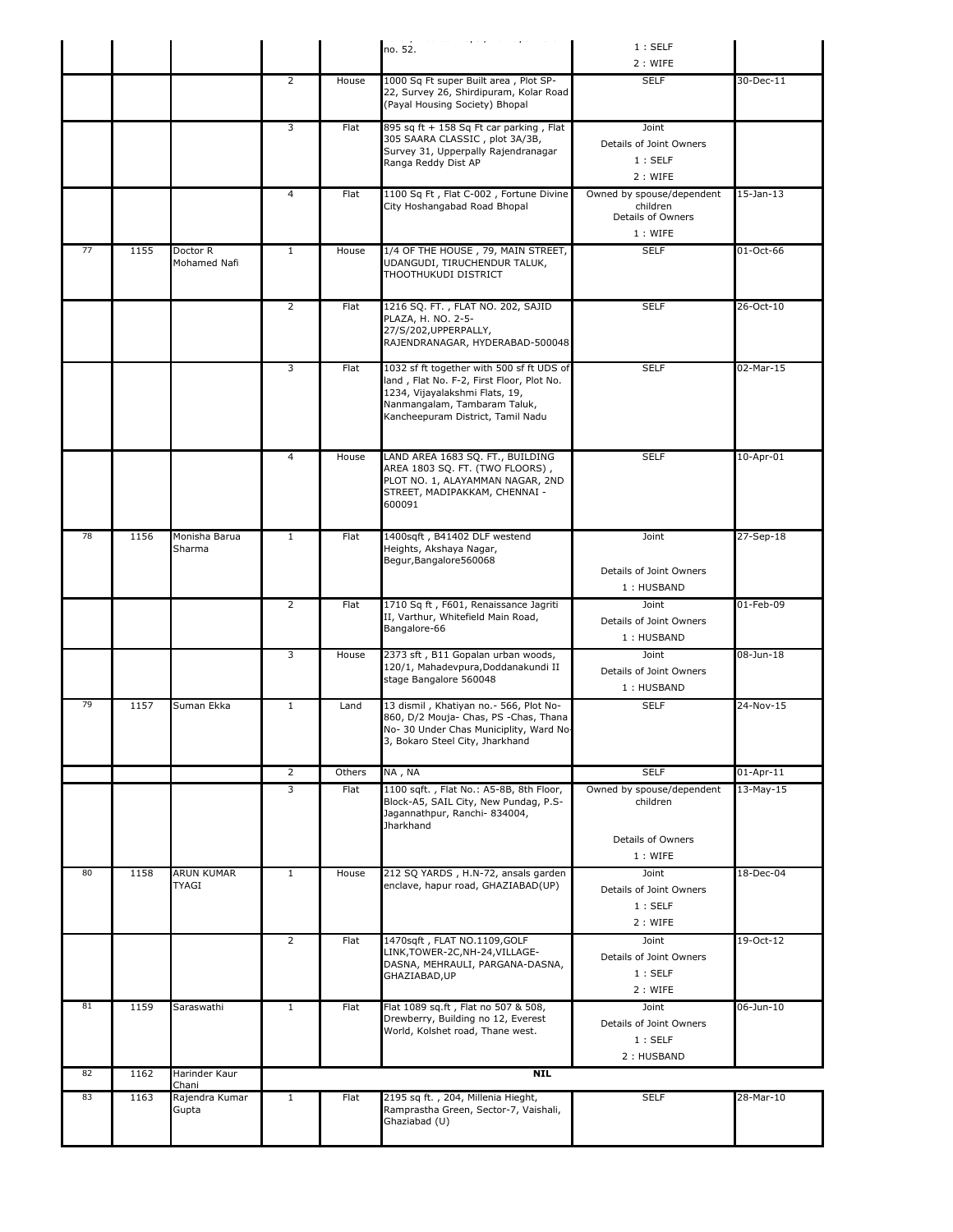|    |      |                      | 2              | House    | 138 Sq yard, D-184, Malviya Nagar,<br>Jaipur                                                                  | <b>SELF</b>                       | 01-May-91       |
|----|------|----------------------|----------------|----------|---------------------------------------------------------------------------------------------------------------|-----------------------------------|-----------------|
| 84 | 1166 | Dhramendra<br>Nagpal | $\mathbf{1}$   | Flat     | 1575 SQ FT, E-26, 1ST FLOOR, ARDEE<br>CITY, SECTOR-52, GURGAON<br>(HARYANA)                                   | Joint                             | 01-Oct-08       |
|    |      |                      |                |          |                                                                                                               | Details of Joint Owners           |                 |
|    |      |                      |                |          |                                                                                                               | 1:SELF                            |                 |
|    |      |                      |                |          |                                                                                                               | 2: WIFE                           |                 |
|    |      |                      | $\overline{2}$ | Flat     | 1235 Sq Feet, Unit No. 617, Palm 6th                                                                          | Joint                             | 07-Sep-12       |
|    |      |                      |                |          | Floor, Bhiwadi (Rajasthan)                                                                                    | Details of Joint Owners           |                 |
|    |      |                      |                |          |                                                                                                               | 1:SELF                            |                 |
|    |      |                      |                |          |                                                                                                               | 2: WIFE                           |                 |
| 85 | 1168 | Hemant Kumar         |                |          | <b>NIL</b>                                                                                                    |                                   |                 |
| 86 | 1169 | Taruna Gupta         | $\mathbf{1}$   | Flat     | approx. 115 sq mt, D-4/4140, Vasant                                                                           | <b>SELF</b>                       | 25-Nov-99       |
|    |      |                      |                |          | Kunj, New Delhi -110070                                                                                       |                                   |                 |
|    |      |                      | $\overline{2}$ | House    | Land measuring approx. 900 sq mtrs.<br>with building, 21/113 (21/004), Tilak                                  | Joint                             | 21-Dec-19       |
|    |      |                      |                |          | Marg, Lucknow, UP, 226001                                                                                     |                                   |                 |
|    |      |                      |                |          |                                                                                                               | Details of Joint Owners           |                 |
|    |      |                      |                |          |                                                                                                               | 1:SELF                            |                 |
|    |      |                      |                |          |                                                                                                               | 2: SISTER                         |                 |
| 87 | 1171 | KOSHAL PURI          | $\mathbf{1}$   | Flat     | 1520 sq ft, Flat No TL-804, Pioneer<br>Park, Sector-61, Gurgaon                                               | <b>SELF</b>                       | 31-Oct-16       |
|    |      |                      | $\overline{2}$ | Land     | 130 sq yards, Khasra No 910, Gali No                                                                          | <b>SELF</b>                       | 19-Apr-99       |
|    |      |                      |                |          | 7, Shakti Vihar Part-II, P.O. Badarpur,<br>New Delhi.                                                         |                                   |                 |
| 88 | 1173 | Ajit Kotia           | $\mathbf{1}$   | Flat     | 1018 Sq Ft, A-50, Jal Vayu Vihar                                                                              | Joint                             | 27-Nov-12       |
|    |      |                      |                |          | Sector-30, Gurgaon                                                                                            | Details of Joint Owners           |                 |
|    |      |                      |                |          |                                                                                                               | 1:SELF                            |                 |
|    |      |                      |                |          |                                                                                                               | 2: WIFE                           |                 |
|    |      |                      | $\overline{2}$ | Flat     | 2095, Sector-84 Gurgaon                                                                                       | Joint                             | 27-Jan-18       |
|    |      |                      |                |          |                                                                                                               | Details of Joint Owners           |                 |
|    |      |                      |                |          |                                                                                                               | 1: WIFE                           |                 |
|    |      |                      |                |          |                                                                                                               | 2:SELF                            |                 |
| 89 | 1175 | Pooja Suri           |                |          | <b>NIL</b>                                                                                                    |                                   |                 |
|    |      |                      |                |          |                                                                                                               |                                   |                 |
| 90 | 1176 | Sanjay Choudhary     | $\mathbf{1}$   | Flat     | Flat 1096 Sq. Ft. aprox, Flat on 2nd<br>floor, Plot:698, Surya Nagar, Gopal<br>Pura Bypass, Jaipur, Rajasthan | <b>SELF</b>                       | 27-Jun-11       |
|    |      |                      | $\overline{2}$ | Flat     | Flat 1060.00 Sq Ft, Second Floor, 8, H-                                                                       | Joint                             | 21-Oct-14       |
|    |      |                      |                |          | 4, Vatika India Next, Gurgaon-122004                                                                          |                                   |                 |
|    |      |                      |                |          |                                                                                                               | Details of Joint Owners           |                 |
|    |      |                      |                |          |                                                                                                               | 1:SELF<br>2: WIFE                 |                 |
| 91 | 1177 | Rohit Kumar          | $\mathbf{1}$   | Flat     | 1190 Sq Ft., Flat No. M-304, Antriksh                                                                         | Joint                             | 22-Mar-16       |
|    |      |                      |                |          | Golf View-II, Sector-78, NOIDA                                                                                |                                   |                 |
|    |      |                      |                |          |                                                                                                               | Details of Joint Owners<br>1:SELF |                 |
|    |      |                      |                |          |                                                                                                               | 2 : WIFE                          |                 |
| 92 | 1178 | Navita Dubal         | $\mathbf{1}$   | Building | approx. 200Sq yrds (Agricultural land),                                                                       | <b>SELF</b>                       | 30-Jan-06       |
|    |      |                      |                |          | Village Ibharimpur, Khasra No 236,<br>Pradeep Vihar, Near Nathupura More                                      |                                   |                 |
|    |      |                      |                |          | Delhi-94                                                                                                      |                                   |                 |
|    |      |                      | $\overline{2}$ | Flat     | approx. 41.8 sq mt, , J80,2nd Floor,<br>Pandav Nagar, Delhi 92                                                | <b>SELF</b>                       | 12-Dec-09       |
|    |      |                      | 3              | Flat     | 985 Sq ft, Flat No 307, Gaur Ganga-I                                                                          | <b>SELF</b>                       | 25-Apr-09       |
|    |      |                      |                |          | Apartments, Sector 4 Vaishali, Gaziabad                                                                       |                                   |                 |
| 93 | 1179 | Gurpreet Kaur        | $\mathbf{1}$   | Flat     | 1696 Sq. Ft. on a plot of 358.80 Sq.                                                                          | Joint                             | 21-Jun-12       |
|    |      |                      |                |          | yards., Unit no. 42, Ground Floor in<br>"Vipul Floors", Block - E, "Vipul World",                             | Details of Joint Owners           |                 |
|    |      |                      |                |          | Sector-48, Gurgaon, Haryana.                                                                                  | 1:SELF                            |                 |
|    |      |                      |                |          |                                                                                                               | 2: HUSBAND                        |                 |
| 94 | 1180 | Neelima Thakur       | $\mathbf{1}$   | Flat     | Flat 1000 Sq. ft, 65, Sharda                                                                                  | Joint                             | $11$ -Jan- $10$ |
|    |      |                      |                |          | Apartment, West Enclave, Pitam Pura,                                                                          | Details of Joint Owners           |                 |
|    |      |                      |                |          | New Delhi- 110034                                                                                             | 1:SELF                            |                 |
|    |      |                      |                |          |                                                                                                               | 2: HUSBAND                        |                 |
| 95 | 1181 | Saranjeet Kaur       | $\mathbf{1}$   | House    | Plot size of 120 Sq.Mtr., 173-C, Sector                                                                       | Owned by spouse/dependent         | 24-Oct-13       |
|    |      |                      |                |          | XU-II, Greater Noida, Distt. Gautam                                                                           | children                          |                 |
|    |      |                      |                |          | Budh Nagar, U.P.                                                                                              |                                   |                 |
|    |      |                      |                |          |                                                                                                               | Details of Owners<br>1: WIFE      |                 |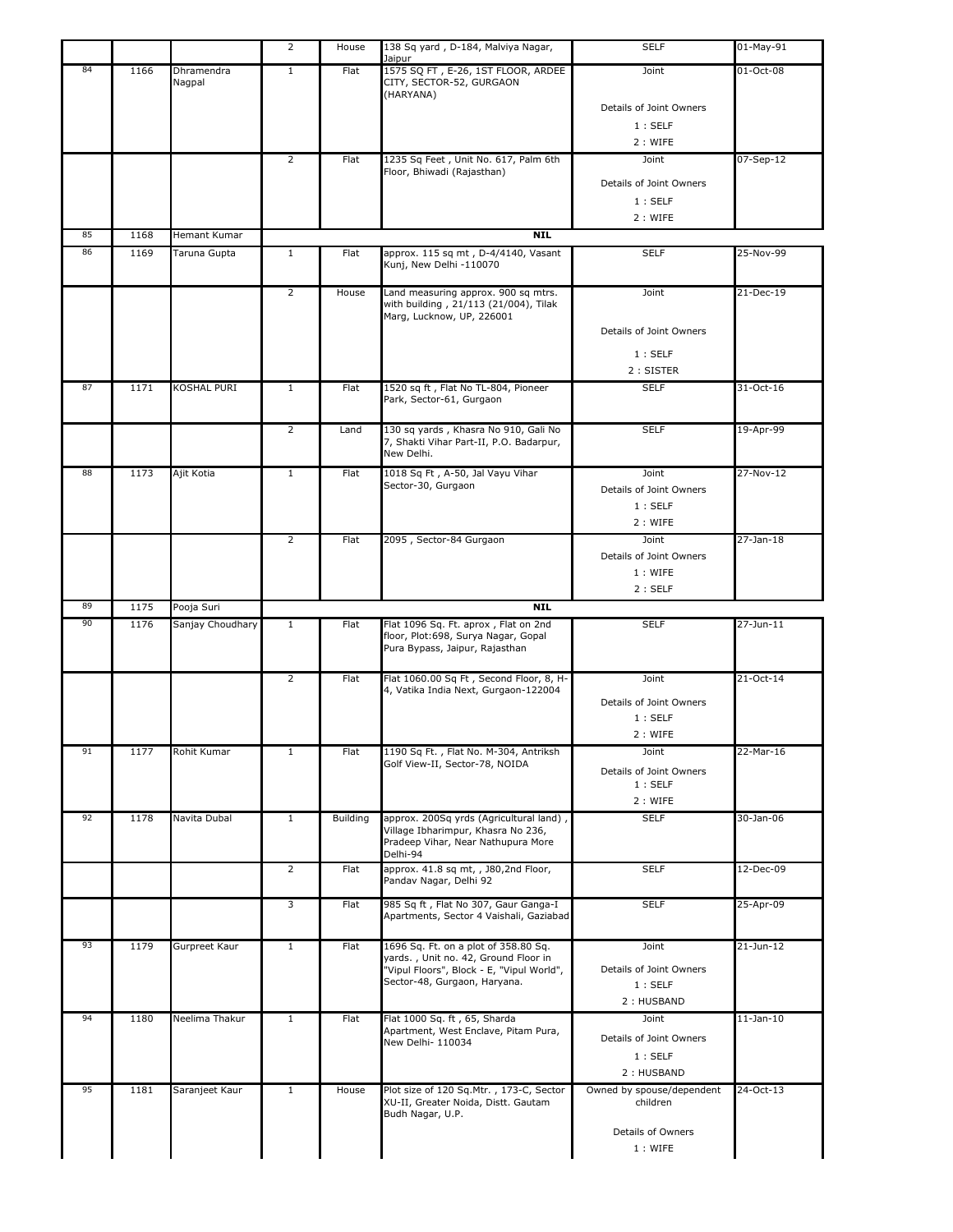|     |      |                          |                |      |                                                                                                                                                                                            | 2: HUSBAND                                               |                 |
|-----|------|--------------------------|----------------|------|--------------------------------------------------------------------------------------------------------------------------------------------------------------------------------------------|----------------------------------------------------------|-----------------|
| 96  | 1182 | Sushma Sagar             | 1              | Flat | 83.61 sq meter, Village Atour,<br>Ghaziabad, UP                                                                                                                                            | <b>SELF</b>                                              | 08-Aug-17       |
|     |      |                          | $\overline{2}$ | Flat | 800 sq. ft. 2 bedroom/drawing dining<br>flat, Flat No.89, 3rd floor, DDA Flats,<br>Pocket-A, Sukhdev Vihar, New Delhi-<br>110025                                                           | Joint<br>Details of Joint Owners<br>1: HUSBAND<br>2:SELF | 20-Feb-13       |
|     |      |                          | 3              | Flat | 1024 SQ FT, P3-52, SECOND FLOOR,<br>PARK ELITE FLOORS, SECTOR 75,<br>PARKLANDS, FARIDABAD                                                                                                  | Joint<br>Details of Joint Owners<br>1:SELF<br>2: HUSBAND |                 |
| 97  | 1183 | Naveen Verma             | $\mathbf{1}$   | Flat | 4 BHK Flat Measuring 2340 Sq. Ft (Flat<br>No. E-1103, Skytech Matrott, Sector-<br>76, Noida), Flat No. E-1103, 11th<br>Floor, SKYTECH MATROTT, Plot No.<br>GH/01D, Sector-76, NOIDA, Uttar | Joint<br>Details of Joint Owners<br>1: WIFE<br>2:SELF    | 24-Jan-17       |
|     |      |                          | $\overline{2}$ | Flat | 3 BHK FLAT Measuring 1455 Sq. Ft.,<br>Flat No. A-204, 2nd Floor, Skytech<br>Matrott, Gh-01/D, Sector-76, Noida,<br>U.P.-201301                                                             | <b>SELF</b>                                              | $15$ -Jul- $15$ |
| 98  | 1184 | Ritu Saini               | $\mathbf{1}$   | Flat | -, 801, Tower 1, Parsvanath Majestic<br>Floors, Vaibhav Khand, Ghaziabad                                                                                                                   | Joint<br>Details of Joint Owners<br>1: HUSBAND<br>2:SELF | 15-Jun-13       |
|     |      |                          | $\overline{2}$ | Flat | 300, 507, EWS, Nyaya Khand 2,<br>Indirapuram                                                                                                                                               | <b>SELF</b>                                              | $01$ -Dec-15    |
|     |      |                          | 3              | Flat | -, B202, Gulmohar Apartments, Plot<br>no. 81, Sector 56, Gurgaon                                                                                                                           | Joint<br>Details of Joint Owners<br>1: HUSBAND<br>2:SELF | 15-Mar-07       |
| 99  | 1185 | MANISHA ARORA            |                |      | <b>NIL</b>                                                                                                                                                                                 |                                                          |                 |
| 100 | 1187 | Swati Gupta              | $\mathbf{1}$   | Flat | House super built area - 1815 sq feets.<br>Flat No.502, Tower No.12, Fresco,<br>Nirvana Country, South City-2,<br>Gurgaon, Haryana.                                                        | Joint<br>Details of Joint Owners<br>1:SELF<br>2: HUSBAND | 08-Sep-15       |
|     |      |                          | $\overline{2}$ | Flat | Flat, 1251 sq ft., 7 D, belgravia Tower<br>No.23, Central Park-II, Sector-48,                                                                                                              | <b>SELF</b>                                              | 27-Nov-16       |
| 101 | 1205 | Dinesh Kumar<br>Gupta    | $\mathbf{1}$   | Flat | Gurgaon.<br>1800 Sq ft, BH-503, Amrapali Village,<br>Indirapuram, Gaziabad (UP)                                                                                                            | Joint<br>Details of Joint Owners<br>1 : SELF<br>2 : WIFE | 30-Nov-09       |
|     |      |                          | $\overline{2}$ | Land | 1800 Sq Ft, Plot No. 46 Radha Krishna<br>Nagar, Manyawas, Sanganer, Jaipur                                                                                                                 | <b>SELF</b>                                              | 09-Aug-95       |
| 102 | 1206 | Debasis Mitra            | $\mathbf{1}$   | Flat | 1305 sq feet, Jaypee Greens Noida<br>Sector 133                                                                                                                                            | <b>SELF</b>                                              | $05$ -Dec-12    |
|     |      |                          | $\overline{2}$ | Flat | 1600 Sq FT, A 7, 1202, Saviour<br>Builders, Crossing Republic                                                                                                                              | <b>SELF</b>                                              | 28-Mar-10       |
| 103 | 1207 | Vivek Agarwal            | $\mathbf{1}$   | Flat | 1628 Sq. Ft., 16-A, Heritage Divine<br>Appartments, Gyan Khand -II,<br>Indirapuram, Ghaziabad - 201010                                                                                     | Joint<br>Details of Joint Owners<br>1:SELF<br>2 : WIFE   | 19-Oct-10       |
|     |      |                          | $\overline{2}$ | Flat | 1305 Sq. Ft., Garden Isles, Wish Town,<br>Sector 133, Noida                                                                                                                                | <b>SELF</b>                                              | 06-Dec-12       |
| 104 | 1219 | Praveen Kumar<br>Singhal | $\mathbf{1}$   | Shop | Approx. 100 sqft area, Neem Tala,<br>Main Bazar, V&PO: Nakur, Distt.<br>Saharanpur, UP                                                                                                     | <b>SELF</b>                                              | 08-Aug-16       |
|     |      |                          | 2              | Flat | 1280sqft (approx.), G-56, Jal Vidyut<br>Apartment, Sector-21C, Part-III,<br>Faridabad-121001                                                                                               | <b>SELF</b>                                              | 30-Dec-98       |
|     |      |                          | 3              | Flat | 1835, A4-15A, Green Power Residency,<br>S-Block, Sector-75, Faridabad -121004                                                                                                              | Joint<br>Details of Joint Owners<br>1:SELF               | 02-Apr-19       |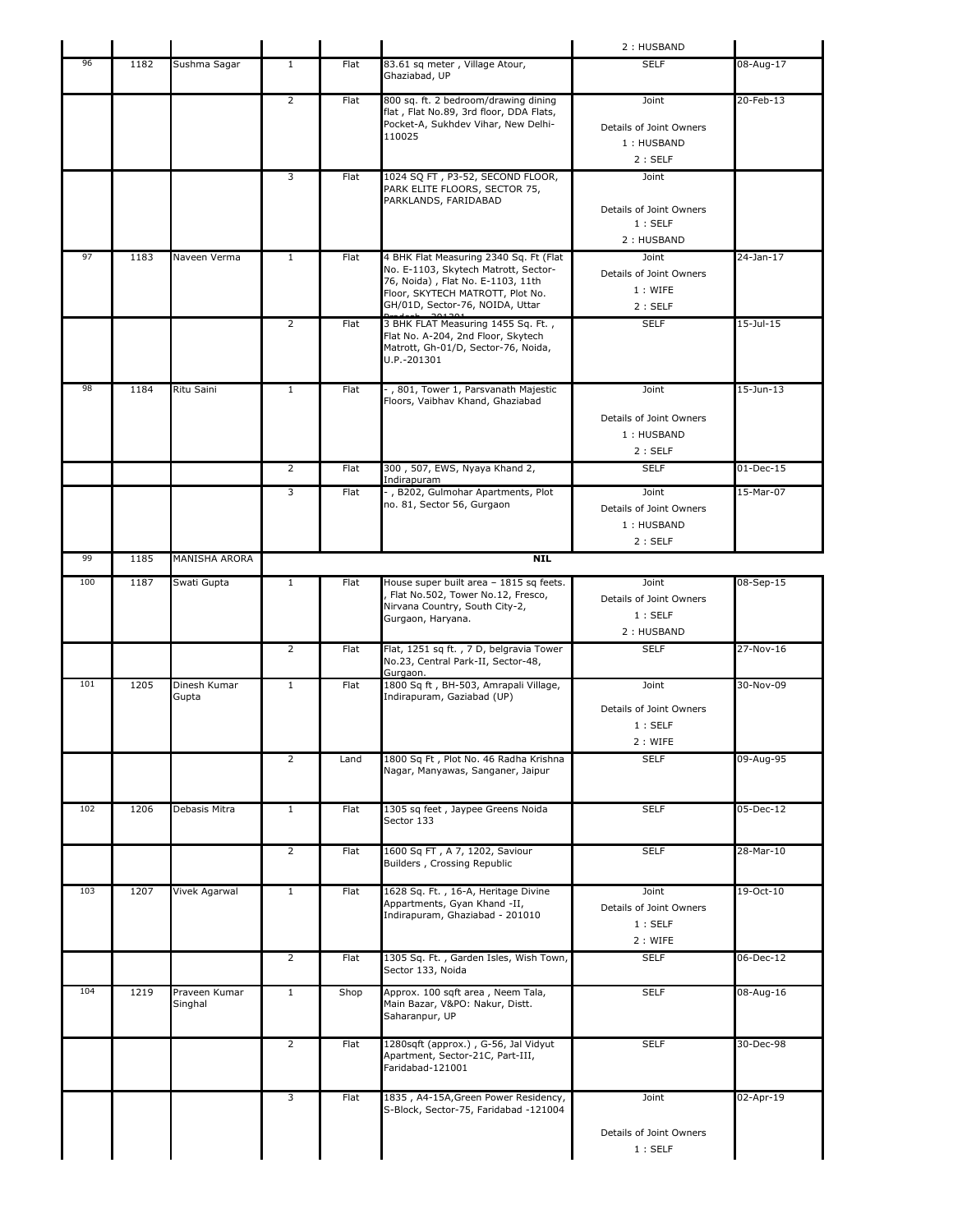|     |      |                    |                |                 |                                                                                    | 2 : WIFE                              |                 |
|-----|------|--------------------|----------------|-----------------|------------------------------------------------------------------------------------|---------------------------------------|-----------------|
| 105 | 1222 | Thara Ramesh       | $\mathbf{1}$   | Flat            | 1147 sq. ft, G 1004, JM Orchid, Plot No.<br>GH-01/C, Sector 76, Noida (U.P)        | Joint                                 | 20-Mar-13       |
|     |      |                    |                |                 |                                                                                    |                                       |                 |
|     |      |                    |                |                 |                                                                                    | Details of Joint Owners<br>1:SELF     |                 |
|     |      |                    |                |                 |                                                                                    | 2: HUSBAND                            |                 |
| 106 | 1228 | KRISHAN SINGH      | 1              | Flat            | 547 sq. ft. on actual possession, Flat                                             | <b>SELF</b>                           | 29-Apr-19       |
|     |      |                    |                |                 | No. 707, Tower A2, "Solera", Sector-<br>107. Gurgaon                               |                                       |                 |
|     |      |                    | $\overline{2}$ | Land            | 18 Acre Agricluture Land, Agricluture                                              | Joint                                 | $01$ -Apr-11    |
|     |      |                    |                |                 | Land at Vill Mazri, PO Gubhana Teh<br>Bahadurgarh, Distt. Jhajjar (Haryana)        | Details of Joint Owners               |                 |
|     |      |                    |                |                 |                                                                                    | 1:SELF                                |                 |
|     |      |                    |                |                 |                                                                                    | 2: BROTHER                            |                 |
|     |      |                    |                |                 |                                                                                    | 3: Other                              |                 |
|     |      |                    | 3              | Land            | Cultivable Land Size 1 Kanal 16 Marle (<br>1089 Sq. Yard), Khewat No. 13/10,       | Owned by spouse/dependent<br>children | 17-Feb-20       |
|     |      |                    |                |                 | Khata No. 14 Village Majri PO Gubhana                                              |                                       |                 |
|     |      |                    |                |                 | Tehsil Badli District Jhajjar Haryana                                              |                                       |                 |
|     |      |                    |                |                 |                                                                                    | Details of Owners                     |                 |
|     |      |                    |                |                 |                                                                                    | 1: WIFE                               |                 |
| 107 | 1229 | Parmod Kumar       | $\mathbf{1}$   | Flat            | 29.75,sqm., flat no.1978,sector 22D<br>yamuna expressway authority                 | <b>SELF</b>                           |                 |
|     |      |                    |                |                 |                                                                                    |                                       |                 |
|     |      |                    | $\overline{2}$ | Flat            | 489sq ft, Flat.No. 705, Tower "A" 7th<br>Floor, Sector-107 Gurugram Haryana        | <b>SELF</b>                           | 19-Mar-19       |
|     |      |                    |                |                 |                                                                                    |                                       |                 |
| 108 | 1231 | PAWAN JASRAI       | $\overline{1}$ | <b>Building</b> | 1628 SFT, 27 A, HERITAGE DIVINE                                                    | Joint                                 | 15-Oct-08       |
|     |      |                    |                |                 | APARTT, GYAN KHAND-II,<br>INDIRAPURAM, U.P                                         | Details of Joint Owners               |                 |
|     |      |                    |                |                 |                                                                                    | 1:SELF                                |                 |
|     |      |                    |                |                 |                                                                                    | 2: WIFE                               |                 |
|     |      |                    | $\overline{2}$ | Flat            | 1252 Sq Ft, H-303 SECTOR 105<br><b>DWARKA EXPRESSWAY</b>                           | Joint<br>Details of Joint Owners      | 14-Oct-13       |
|     |      |                    |                |                 |                                                                                    | 1 : NOT RELATED                       |                 |
|     |      |                    |                |                 |                                                                                    | 2:SELF                                |                 |
| 109 | 1234 | <b>BIJAY KUMAR</b> | $\mathbf{1}$   | Flat            | Flat 1658 Sq Ft, Flat No.O, Block-2, 4th                                           | <b>SELF</b>                           | 25-Nov-14       |
|     |      | MOHANTY            |                |                 | floor, Rajvatika Apartment, Plot<br>NO.1286/1619, Mouza-Pathargadia,               |                                       |                 |
|     |      |                    |                |                 | Near KIITS, Bhubaneswar, Dist.<br>Khurda, Odisha                                   |                                       |                 |
|     |      |                    |                |                 |                                                                                    |                                       |                 |
|     |      |                    | $\overline{2}$ | Flat            | FLAT 550 Sq.Ft., KRISHNA SEA<br>SIGHTS, BLOCK NO.6, FLAT NO.7C,                    | <b>SELF</b>                           | 25-Oct-17       |
|     |      |                    |                |                 | BALIAPANDA, PURI STATE-ODISHA                                                      |                                       |                 |
|     |      |                    |                |                 |                                                                                    |                                       |                 |
| 110 | 1237 | Sanjay Tripathi    |                | Flat            | Built up area 1938.43 Sq. ft, Flat No. D-<br>902, Mahima Panache Building, Airport | <b>SELF</b>                           | 06-Nov-17       |
|     |      |                    |                |                 | Road, Jagatpura, Jaipur, Rajasthan                                                 |                                       |                 |
| 111 | 1239 | <b>CHANDER</b>     | $\mathbf{1}$   | Flat            | 1550 SQ FT, FLAT NO T-1, 403,                                                      |                                       |                 |
|     |      | PRAKASH BHATIA     |                |                 | PANCHSHEEL HYNISH, GREATER NOIDA                                                   | Joint                                 | 07-Nov-16       |
|     |      |                    |                |                 | <b>WEST</b>                                                                        |                                       |                 |
|     |      |                    |                |                 |                                                                                    | Details of Joint Owners               |                 |
|     |      |                    |                |                 |                                                                                    | 1:SELF                                |                 |
|     |      |                    | $\overline{2}$ | Flat            | 1739 SQ. FT., A-207, SECOND FLOOR,                                                 | 2: WIFE<br><b>SELF</b>                | $19 - Apr - 11$ |
|     |      |                    |                |                 | SAMRIDDHI RESIDENCY, GRAM SHRI                                                     |                                       |                 |
|     |      |                    |                |                 | KISHANPURA, JAGATPURA, TEHSIL<br>SANGANER, DISTRICT JAIPUR                         |                                       |                 |
|     |      |                    | 3              | House           | 112.50 SQ. MTR., E-210, SECTOR-15,                                                 | Joint                                 | 18-Jun-01       |
|     |      |                    |                |                 | NOIDA, DIST GAUTAM BUDH NAGAR,                                                     |                                       |                 |
|     |      |                    |                |                 | PIN 201301                                                                         | Details of Joint Owners               |                 |
|     |      |                    |                |                 |                                                                                    | 1: WIFE                               |                 |
|     |      |                    | $\overline{4}$ |                 | 121 SQ. FT., SHOP NO. C-82, SECTOR                                                 | 2:SELF                                |                 |
|     |      |                    |                | Shop            | 15, GULMOHAR SHOPPING COMPLEX,                                                     | Owned by spouse/dependent<br>children |                 |
|     |      |                    |                |                 | NOIDA                                                                              | Details of Owners                     |                 |
|     |      |                    |                |                 |                                                                                    | 1: WIFE                               |                 |
|     |      |                    |                |                 |                                                                                    |                                       |                 |
|     |      |                    | 5              | House           | 628 Sq. Ft., F-308, Sector 15(II),<br>IRWO, Rail Vihar, Gurgaon, Haryana           | Joint                                 | 03-Mar-96       |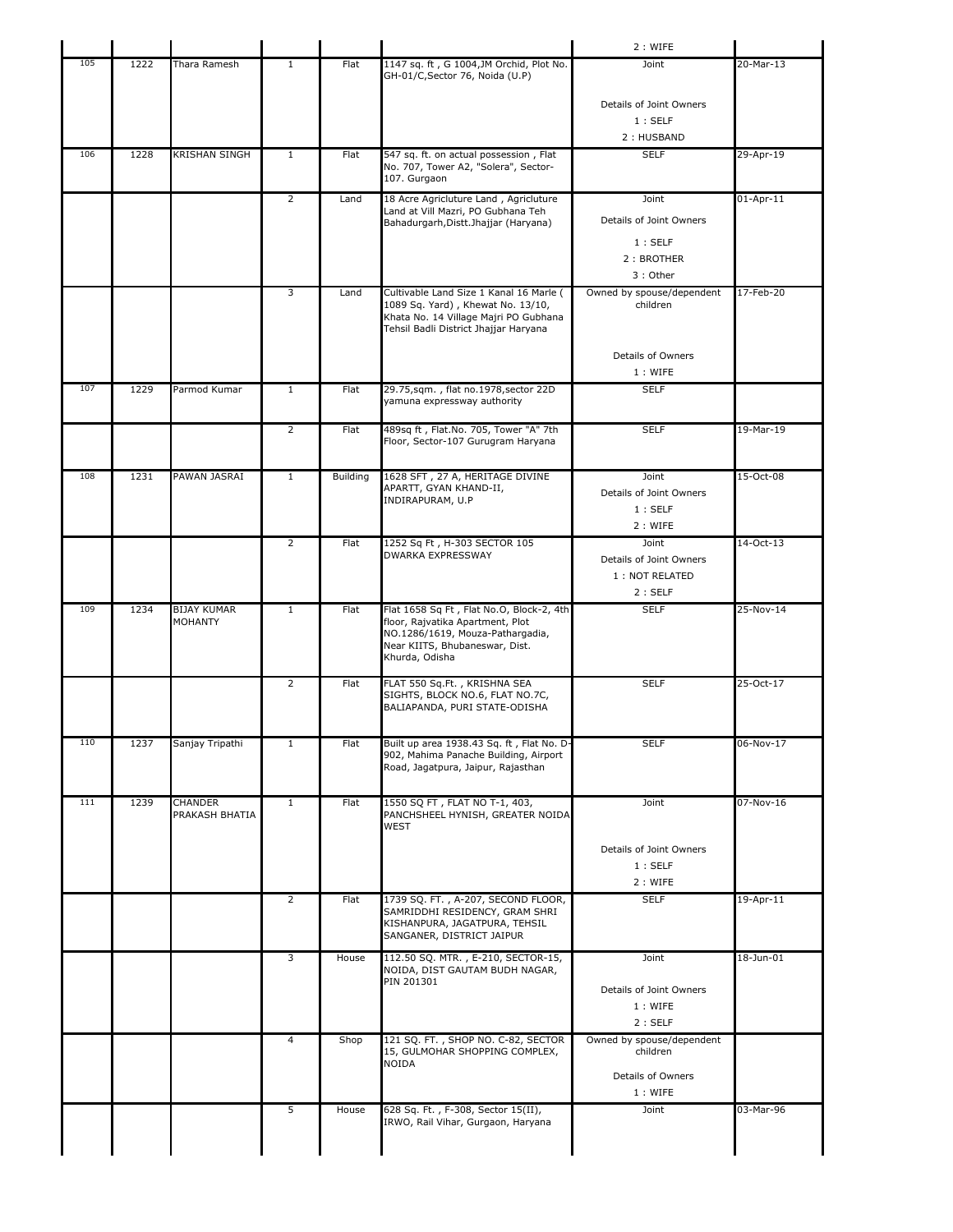|     |      |                             |                |       |                                                                                      | Details of Joint Owners<br>1: WIFE    |               |
|-----|------|-----------------------------|----------------|-------|--------------------------------------------------------------------------------------|---------------------------------------|---------------|
| 112 | 1242 | NARENDRA                    | $\mathbf{1}$   | Land  | 225 SQ MTRS, R-12. TARNGAN,                                                          | Joint                                 | 27-Dec-05     |
|     |      | <b>KUMAR MAURYA</b>         |                |       | MOUZA CHINCH BHAVAN NAGPUR                                                           |                                       |               |
|     |      |                             |                |       |                                                                                      | Details of Joint Owners               |               |
|     |      |                             |                |       |                                                                                      | 1: WIFE                               |               |
|     |      |                             |                |       |                                                                                      | 2:SELF                                |               |
|     |      |                             | $\overline{2}$ | House | 1742 SQ FT, 5/22 JANKIPURAM<br><b>VISTAR LUCKNOW</b>                                 | Owned by spouse/dependent<br>children | 08-Dec-09     |
|     |      |                             |                |       |                                                                                      | Details of Owners                     |               |
|     |      |                             |                |       |                                                                                      | 1: WIFE                               |               |
|     |      |                             | 3              | Land  | 4200 Sq Ft (390.334 Sq Mtr), Plot<br>No.96 and 97, Rishi Udyaan Phase II,            | Owned by spouse/dependent<br>children | 25-Aug-11     |
|     |      |                             |                |       | Khasra No. 634 Sa, Village - Juggaur,                                                | Details of Owners                     |               |
|     |      |                             |                |       | Tehsil - Lucknow Distt.-Lucknow                                                      | 1: WIFE                               |               |
| 113 | 1243 | SAHAB NARAIN                | $\mathbf{1}$   | Flat  | 2180 sq Ft., 21074, ATS Green                                                        | <b>SELF</b>                           | 01-Oct-18     |
|     |      |                             |                |       | Paradiso, Sector Chi IV, Greater Noida,<br>UP                                        |                                       |               |
| 114 | 1244 | Harsh Baweja                | $\mathbf{1}$   | House | 203 sq mt., 101/13 mansarovar, Jaipur                                                | <b>SELF</b>                           | 11-Apr-96     |
|     |      |                             |                |       |                                                                                      |                                       |               |
|     |      |                             | $\overline{2}$ | House | house - 223 Sq. mtr. approx, B-58,<br>Sethi colony Jaipur                            | <b>SELF</b>                           | 30-Apr-13     |
|     |      |                             |                |       |                                                                                      |                                       |               |
|     |      |                             | 3              | House | 473 sq. mt., 111/178-179 sanganer,                                                   | Joint                                 | 20-Nov-03     |
|     |      |                             |                |       | jaipur                                                                               | Details of Joint Owners               |               |
|     |      |                             |                |       |                                                                                      | 1:SELF                                |               |
| 115 | 1246 | R Anbalagan                 | $\mathbf{1}$   | Flat  | Flat 1302 Sq. Ft., Flat No.4-H, Block-H,<br>Kalpataru Project, Pillayar Koil Street, | Owned by spouse/dependent<br>children | 12-May-14     |
|     |      |                             |                |       | Rail Nagar, Koyambedu, Chennai -                                                     |                                       |               |
|     |      |                             |                |       | 600107.                                                                              |                                       |               |
|     |      |                             |                |       |                                                                                      | Details of Owners<br>1: WIFE          |               |
| 116 | 1247 | Daljeet Singh               | $\mathbf{1}$   | Flat  | Flat - 1575 Sq. Ft., Flat No.101, First                                              | <b>SELF</b>                           | 22-Sep-12     |
|     |      | Khatri                      |                |       | Floor, Victoria Tower, Omaxe Heights,                                                |                                       |               |
|     |      |                             |                |       | Sector-86, Faridabad                                                                 |                                       |               |
|     |      |                             |                |       |                                                                                      |                                       |               |
|     |      |                             | $\overline{2}$ | Flat  | Flat 1520 Sq. Ft., Flat No.TL-401,<br>Pioneer Park, Sector-61, Gurgaon               | <b>SELF</b>                           | 31-Oct-16     |
| 117 | 1248 | ANJAN LAHIRI                | $\mathbf{1}$   | Flat  | 1340Sq feet area on 3rd floor, 223B,                                                 | <b>SELF</b>                           | 26-Feb-20     |
|     |      |                             |                |       | Kolkata motor dealers cooperative<br>society, ho chi min saroni behala               |                                       |               |
|     |      |                             |                |       | chowrasta, Kolkata-34                                                                |                                       |               |
|     |      |                             |                |       |                                                                                      |                                       |               |
| 118 | 1249 | MOHAN LAL                   | $\mathbf{1}$   | Flat  | 1998 Sq. Feet Super Area+101 Sq. Feet                                                | Joint                                 | 30-Apr-10     |
|     |      | <b>KUMAWAT</b>              |                |       | Super Area-Servant Room, 142, Tower-<br>I, GC Emerald Heights, Ramprastha            | Details of Joint Owners               |               |
|     |      |                             |                |       | Greens, Vaishali Extension, Sector- 7,                                               | 1:SELF                                |               |
|     |      |                             |                |       | Ghaziabad-201010 (U.P.)                                                              | 2: WIFE                               |               |
|     |      |                             | 2              | Land  | 200 Sq. Mts., B-24, Girdharipura,<br>Jaipur {In compliance of Judgement of           | <b>SELF</b>                           |               |
|     |      |                             |                |       | Hon'ble High Court of Rajasthan, JDA                                                 |                                       |               |
|     |      |                             |                |       | has allotted B-24, Girdharipura, Jaipur<br>(200 Sq. Mts). Matter is sub-judice as    |                                       |               |
|     |      |                             |                |       | JDA has issued notice to cancel the                                                  |                                       |               |
|     |      |                             |                |       | Patta (Kabja Patra) issued by them.                                                  |                                       |               |
|     |      |                             | 3              | House | 120 Sq. Mts., E-9/518, Chitrakoot                                                    | <b>SELF</b>                           | 03-Dec-01     |
|     |      |                             |                |       | Scheme, Ajmer Road, Jaipur- 302021                                                   |                                       |               |
| 119 | 1250 | <b>RAJESH KUMAR</b>         | $\mathbf{1}$   | Flat  | Oyster grande, sector 102 Gurgaon                                                    | Joint                                 | 14-Oct-18     |
|     |      |                             |                |       |                                                                                      | Details of Joint Owners               |               |
|     |      |                             |                |       |                                                                                      | 1:SELF                                |               |
|     |      |                             |                |       |                                                                                      | 2: WIFE                               |               |
|     |      |                             | $\overline{2}$ | Flat  | flat 2320 sq feet, Anantraj Maceo                                                    | Joint                                 | 28-Dec-20     |
|     |      |                             |                |       | Project Sector 91, Gurgaon                                                           | Details of Joint Owners               |               |
|     |      |                             |                |       |                                                                                      | 1:SELF                                |               |
|     |      |                             |                |       |                                                                                      | 2 : WIFE                              |               |
|     |      |                             | 3              | Flat  | 1140 SQ FEET, JM Orchid Sector 76,<br>Noida                                          | Joint                                 | $31 -$ Jul-14 |
|     |      |                             |                |       |                                                                                      | Details of Joint Owners<br>1: WIFE    |               |
|     |      |                             |                |       |                                                                                      | 2:SELF                                |               |
|     |      |                             | 4              | House | 100 sq yards, L-187, Shastri Nagar,                                                  | Owned by spouse/dependent             | 01-Aug-04     |
|     |      |                             |                |       | Delhi-110052                                                                         | children                              |               |
|     |      |                             |                |       |                                                                                      | Details of Owners                     |               |
| 120 |      |                             |                |       |                                                                                      | 1: WIFE                               |               |
|     | 1251 | <b>Mohammed Azaz</b><br>Ali | $\mathbf{1}$   | Flat  | 1 BR Flat, Flat No.234, Third floor, GH-<br>4, Sector-28, Rohini, New Delhi          | Joint                                 | 23-Jan-13     |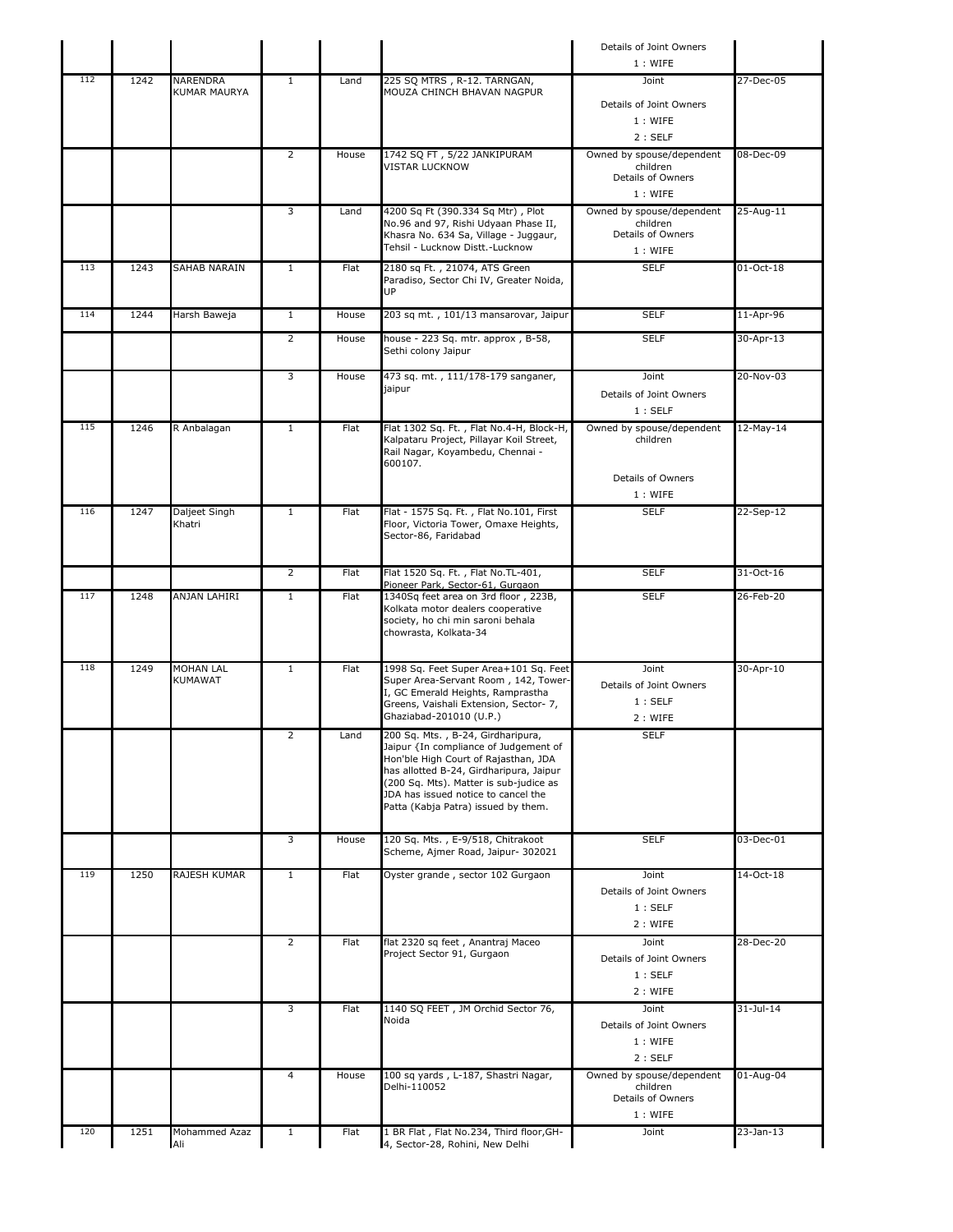| 129        | 1265 | M. Udaya Kumar              | $\mathbf{1}$   | Flat        | Flat 987 Sqft, Flat No C-4, Blue Bells<br>Apts, 6/19, Kambar Street, East<br>Tambaram, Chennai - 600 059                                         | Joint<br>Details of Joint Owners                           | 01-Oct-14       |
|------------|------|-----------------------------|----------------|-------------|--------------------------------------------------------------------------------------------------------------------------------------------------|------------------------------------------------------------|-----------------|
| 128        | 1264 | Jogi Nath Pradhan           |                |             | <b>NTL</b>                                                                                                                                       |                                                            |                 |
|            |      | Bachaspati<br>Nautiyal      |                |             |                                                                                                                                                  |                                                            |                 |
| 127        | 1262 | Laxman                      |                |             | <b>NIL</b>                                                                                                                                       | 2 : FATHER                                                 |                 |
|            |      |                             | $\overline{4}$ | Land        | 1100 Sq Ft, Sai parisar Janki Nagar<br>Jabalpur                                                                                                  | Joint<br>Details of Joint Owners<br>1:SELF                 | $31-$ Jan $-01$ |
|            |      |                             |                |             | Sector 70 Gurgram                                                                                                                                | Details of Joint Owners<br>1:SELF<br>2: WIFE               |                 |
|            |      |                             | 3              | Flat        | Sector 45, Noida<br>2125, A 904 Kriss Florence Apartment                                                                                         | Joint                                                      | 15-Dec-20       |
|            |      |                             | $\overline{2}$ | Flat        | 1850 Sq feet, Amrapali Sapphire,                                                                                                                 | 1:SELF<br>2 : WIFE<br><b>SELF</b>                          | 28-May-15       |
| 126        | 1261 | Sanjay<br>Kulshrestha       | $\mathbf{1}$   | Flat        | Flat 1110 Sq Ft, Sector 93 B Omaxe<br>Granwoods Noida                                                                                            | 1: WIFE<br>Joint<br>Details of Joint Owners                | $30-May-12$     |
|            |      |                             | $\overline{2}$ | Land        | 200 sq mtr(2152sq ft), LDA<br>RESIDENTIAL PLOT NO. 2/127, SECTOR-<br>J, JANKIPURAM, LUCKNOW                                                      | Owned by spouse/dependent<br>children<br>Details of Owners | 01-Dec-09       |
| 125        | 1260 | Shambhu Shanker<br>Gupta    | $\mathbf{1}$   | <b>Flat</b> | 1675 sq ft., Flat No. T-7/101,<br>Parsvnath Planet, TC/G 8/8 & 9/9,<br>Vibhuti Khand, Gomti Nagar, Lucknow                                       | Joint<br>Details of Joint Owners<br>1:SELF<br>2 : WIFE     | $01$ -Jul-16    |
|            |      |                             | 3              | Land        | 1960 Sq ft, Plot No.: 188, Scheme 78<br>Part II, AB Road, Indore MP                                                                              | Joint<br>Details of Joint Owners<br>1: WIFE<br>2:SELF      | 08-Sep-09       |
|            |      |                             | $\overline{2}$ | Flat        | 1560 sqft flat superbuilt area, Unit<br>KD000021105, Klassic Shourya, Wish<br>Township, Noida Expressway, NOIDA                                  | Joint<br>Details of Joint Owners<br>1: WIFE                | 05-Dec-12       |
|            | 1259 | Govind Singh<br>Bhati       | $\mathbf{1}$   | House       | 3900 Sq ft plot size, construction 4800<br>Sq ft appx., House No 66, Type C,<br>Sector B, Slice No.: 6, Scheme 78<br>(Aranya), AB Road Indore MP | <b>SELF</b>                                                | 24-Jul-93       |
| 123<br>124 | 1257 | JAGRUTI S.<br><b>TAYADE</b> |                |             | <b>NIL</b>                                                                                                                                       |                                                            |                 |
|            |      |                             | $\overline{2}$ | Flat        | Super Area 111.12 Sq Meters, E-73A,<br>KANCHANJUNGA APARTMENT, SECTOR-<br>53, NOIDA, U.P.                                                        | <b>SELF</b>                                                | 12-Sep-13       |
| 122        | 1256 | Awanish Kumar<br>Bharati    | $\mathbf{1}$   | Flat        | 1350 Square Feet, A-502, Golf City,<br>Sector-75, Noida, U.P.                                                                                    | <b>SELF</b>                                                | 02-Mar-10       |
|            |      |                             | 4              | Flat        | 1147 Sq ft, Flat no G001JM Orchid Plot<br>No GH-01/C Sector 76 Noida                                                                             | <b>SELF</b>                                                | $12$ -Jan- $11$ |
|            |      |                             | 3              | Shop        | 6.58 sq mts, LSC Sector 5 Dwarka<br>Phase I Plot no 19/13 Unit No 4                                                                              | <b>SELF</b>                                                | 02-Mar-09       |
|            |      |                             | $\overline{2}$ | Land        | 237.73 Sq ft, House No A-05 Hudco<br>Karamchari Sahakari Awas Samiti Plot<br>No 1 Pocket F Sector Pi2 Greater noida                              | <b>SELF</b>                                                | $01$ -Jan-05    |
| 121        | 1252 | PANKAJ VERMA                | $\mathbf{1}$   | Shop        | 12.87 Sq mts, CSC pocket C<br>Loknayakpuram Unit No 13 Sector C                                                                                  | <b>SELF</b>                                                | $01$ -Jul-08    |
|            |      |                             | 3              | Land        | Area - 4558 Sq.ft., Located at khasra<br>No.864/1/3 & 865/1/3, Halka<br>No.15/20, at Village Kana Saya, District<br>Bhopal, MP                   | Joint<br>Details of Joint Owners<br>1:SELF<br>2 : WIFE     | 09-Apr-10       |
|            |      |                             | $\overline{2}$ | Flat        | Flat -1297 Sq Ft, Flat No.C-12-04-402,<br>Unihomes, Village Bairagarh Chichli,<br>Kolar Road, Bhopal -462042                                     | Joint<br>Details of Joint Owners<br>1:SELF<br>2: WIFE      | 29-Feb-20       |
|            |      |                             |                |             |                                                                                                                                                  | Details of Joint Owners<br>1:SELF<br>2: WIFE               |                 |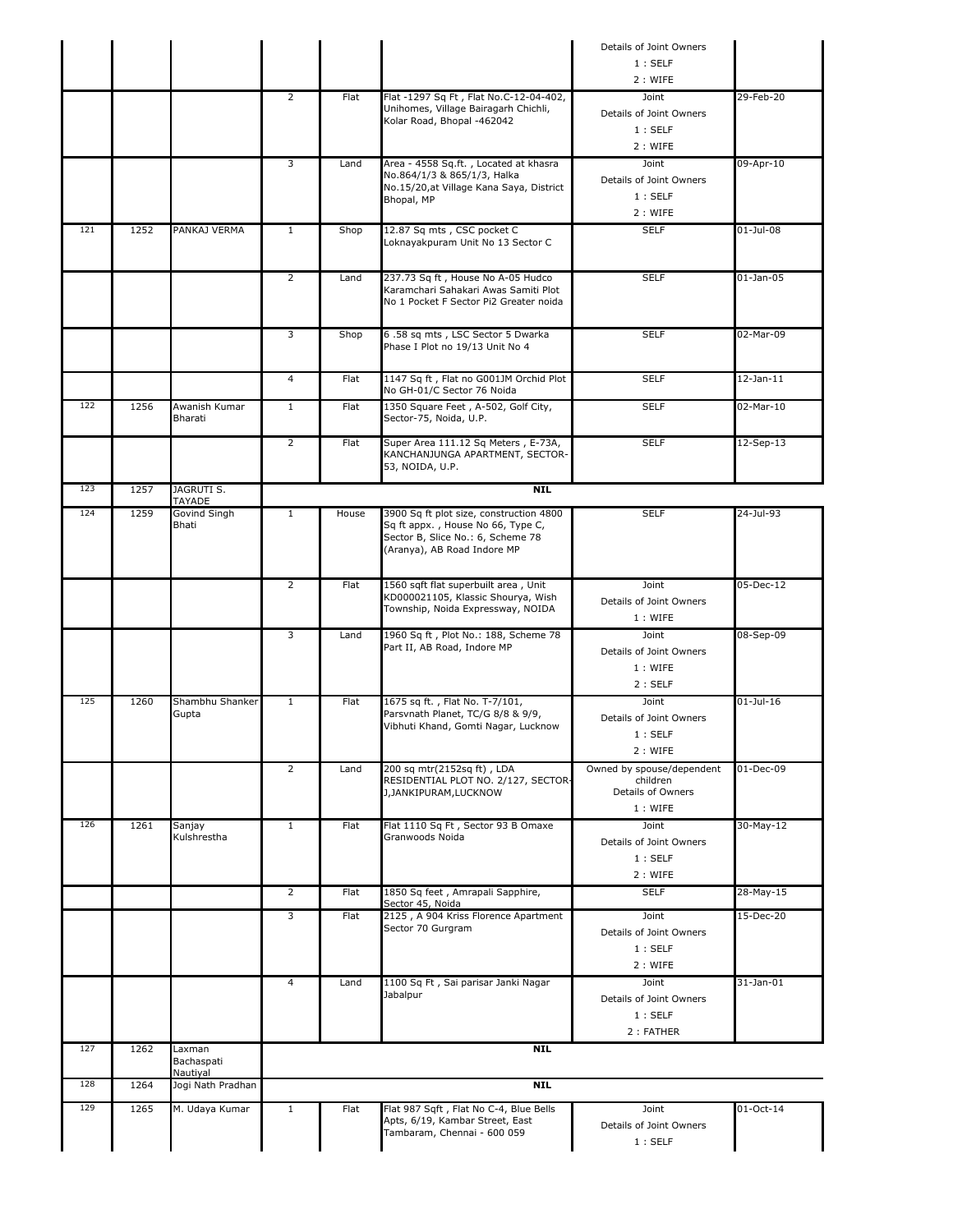|     |      |                              |                |       |                                                                                                                                                                               | 2 : WIFE                                                              |                 |
|-----|------|------------------------------|----------------|-------|-------------------------------------------------------------------------------------------------------------------------------------------------------------------------------|-----------------------------------------------------------------------|-----------------|
| 130 | 1266 | Saroj Kumar                  |                |       | <b>NIL</b>                                                                                                                                                                    |                                                                       |                 |
| 131 | 1268 | Alok Singh                   | $\mathbf{1}$   | Flat  | 2140 sq ft., T7-902, Parsvnath Green<br>Ville, Sector-48, Sohna Road, Gurgaon,<br>Haryana                                                                                     | Joint<br>Details of Joint Owners<br>1: WIFE<br>2:SELF                 | 21-Sep-10       |
| 132 | 1269 | Raj Kumar<br>Sharma          | $\mathbf{1}$   | Land  | 143.12 Sq. Mtr., 61/1, Khasra No.360,<br>Dhawan Pargana, Lucknow                                                                                                              | <b>SELF</b>                                                           | 11-Apr-19       |
|     |      |                              | $\overline{2}$ | Land  | 2450 Sq. ft., B-3, Darekhu, Raja Talab,                                                                                                                                       | <b>SELF</b>                                                           |                 |
|     |      |                              | 3              | Land  | Varanasi<br>60 SQ. MTR., A/L-98 NEEM SARAI<br>YOJNA ADA ALLAHABAD UP                                                                                                          | Joint<br>Details of Joint Owners<br>1:SELF<br>2 : WIFE                | $23$ -Apr-15    |
|     |      |                              | 4              | Land  | 185.87 SQ. MT., 31B MAUZA<br>CHATTARPUR MP                                                                                                                                    | Owned by spouse/dependent<br>children<br>Details of Owners<br>1: WIFE | 20-Nov-11       |
|     |      |                              | 5              | Flat  | 75.52 Sq. mtr., F-1, first floor front<br>side, H.No. 1060, Niti Khand - 1,<br>Indirapuram, Gaziabad (UP)                                                                     | <b>SELF</b>                                                           | 24-Dec-10       |
|     |      |                              | 6              | Flat  | 1265 SQ. FT., F5 SHREE VINAYAKAM<br>ROSE APMT KANCHANPUR VARANASI                                                                                                             | <b>SELF</b>                                                           | 20-Aug-14       |
| 133 | 1270 | Neeraj Kumar<br>Sharma       | $\mathbf{1}$   | Flat  | 1495 sq.ft, Flat No.801, H Tower,<br>Amrapali Platinum, Sector 119, Noida                                                                                                     | Joint<br>Details of Joint Owners<br>1: WIFE<br>2:SELF                 | 20-Jan-10       |
| 134 | 1272 | Dheeraj Anand                | $\mathbf{1}$   | Flat  | 1600, B-606, GC Centrum Apartments,<br>Ahinsa Khand-II, Indirapuram<br>Ghaziabad (UP)-201010                                                                                  | <b>SELF</b>                                                           | 23-Feb-13       |
| 135 | 1274 | RAJESH RAJ                   | $\mathbf{1}$   | Flat  | 1640 sq.ft., Flat No.903, OMAXE Hills<br>II, Surajkund Road, Faridabad                                                                                                        | <b>SELF</b>                                                           | 06-Apr-12       |
| 136 | 1275 | <b>KAPIL KUMAR</b><br>PANDEY | $\mathbf{1}$   | Flat  | 1135 sq. ft. (approx.), Flat No. Q-<br>1004, Prateek Wisteria, GH-01, Sector-<br>77, Noida, U.P.                                                                              | Joint<br>Details of Joint Owners<br>1:SELF<br>2 : WIFE                | $01$ -Feb- $15$ |
|     |      |                              | $\overline{2}$ | House | House is constructed in a plot of land<br>measuring around 3 Kaththas.,<br>Jagarnath Singh Lane, Chaudhary Tola,<br>Patna                                                     | Owned by spouse/dependent<br>children<br>Details of Owners<br>1: WIFE | 05-May-97       |
| 137 | 1276 | P. S. Hariharan              | $\mathbf{1}$   | Land  | 30 CENTS (APPROX.), PLOT NO.301,<br>SURVEY NO.61/2, ODIYAPARA,<br>VANNAPPURAM VILLAGE, THODUPUZHA<br>TALUK, IDUKKI DISTRICT, KERALA                                           | Owned by spouse/dependent<br>children<br>Details of Owners<br>1: WIFE | 23-Sep-10       |
|     |      |                              | 2              | Land  | 35 CENTS(APPROX.), PLOT NO.301,<br>SURVEY NO. 61/2, ODIYAPARA,<br>VANNAPURAM VILLAGE, THODUPUZHA<br>TALUK, IDUKKI DISTRICT, KERALA                                            | Owned by spouse/dependent<br>children<br>Details of Owners<br>1: WIFE | 23-Sep-10       |
|     |      |                              | 3              | Land  | 40 Cents dry land, Survey no.1480/5,<br>Odiyapara, Vannappuram, Idukki Dt.,<br>Kerala                                                                                         | Owned by spouse/dependent<br>children<br>Details of Owners<br>1: WIFE | 27-Apr-12       |
|     |      |                              | 4              | Flat  | 1454 Sq.Ft., Flat no. 345, Block D, DS<br>MAX SIGNATURE,<br>Sy.No.97/2,KODIGEHALLI VILLAGE,<br>YELAHANKA HOBLI, BANGALORE NORTH                                               | Joint<br>Details of Joint Owners<br>1:SELF<br>2 : WIFE                | 25-Nov-16       |
|     |      |                              | 5              | Land  | 10 Cents of Land, Old survey No.<br>1478/1A, Village Vannapuram, Taluk<br>Thodupuzha, Vannapuram P.O., Iddukki<br>District, Kerala-6855607                                    | Owned by spouse/dependent<br>children<br>Details of Owners<br>1: WIFE | 02-Jun-11       |
|     |      |                              | 6              | Land  | 08 Cents, Plot No 24 in "Caladium<br>Project" comprised in Block No.42 in<br>Re.Sy. No. 267/3-8of Thiruvaniyoor<br>Village, Kunnathunadu Taluk,<br>Ernakulam District, Kerala | <b>SELF</b>                                                           | $17-May-18$     |
| 138 | 1278 | Kuldeep Rai                  | $\mathbf{1}$   | Flat  | 1446 Sq. Ft., B-601, PAN OASIS<br>Society, Plot GH-01, Sector - 70, Noida                                                                                                     | Joint<br>Details of Joint Owners<br>1:SELF<br>2 : WIFE                | 24-Sep-09       |
|     | 1279 | Fuzail Ahmad                 | 1              | House | 151 Sq. Yrds, D-123, Rosewood City,                                                                                                                                           | Joint                                                                 | 31-Aug-05       |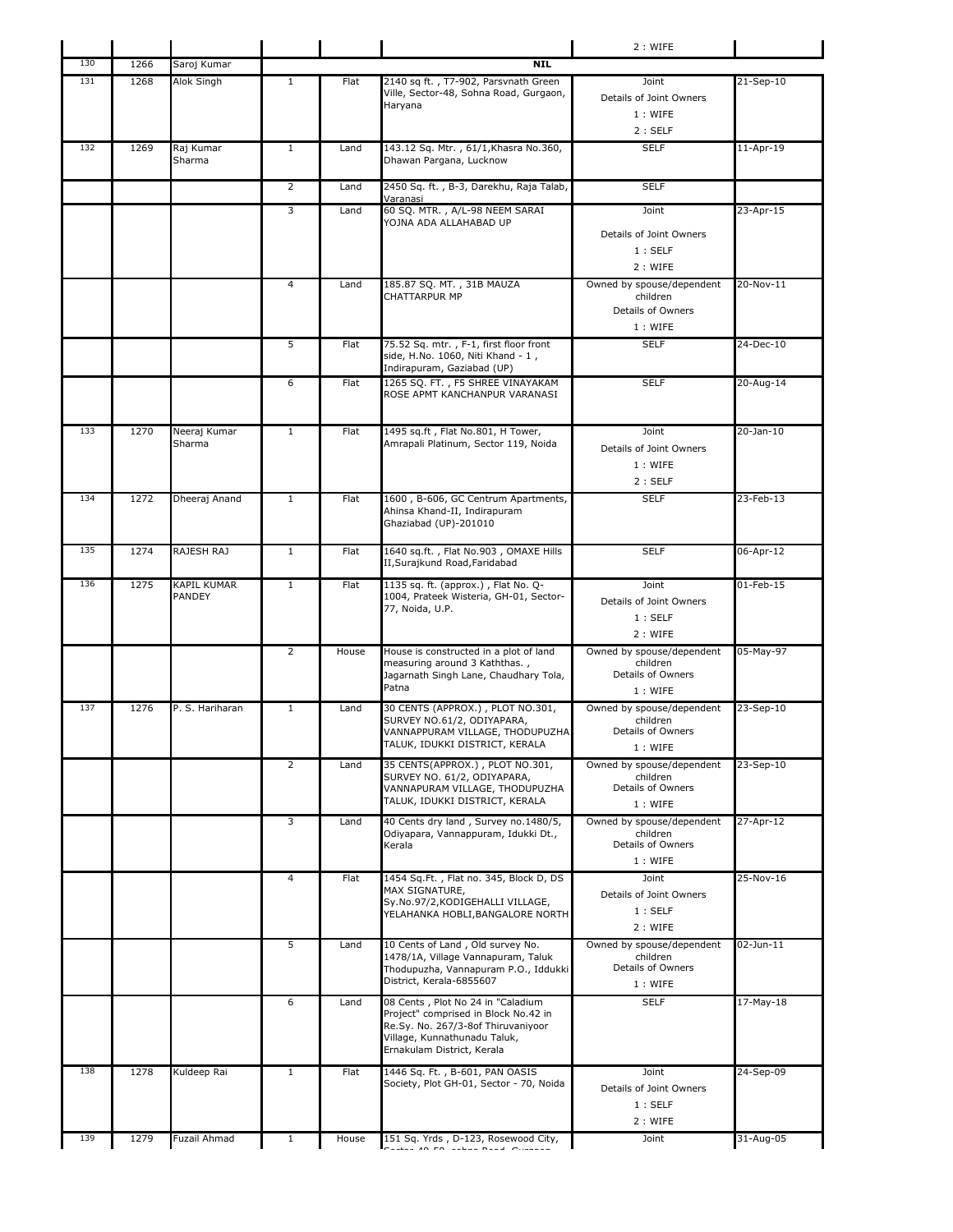|     |      |                      |                |       | Sector-49-50, sonna koad, Gurgaon,<br>Haryana                                                                                                                                                                                 | Details of Joint Owners                                               |              |
|-----|------|----------------------|----------------|-------|-------------------------------------------------------------------------------------------------------------------------------------------------------------------------------------------------------------------------------|-----------------------------------------------------------------------|--------------|
|     |      |                      |                |       |                                                                                                                                                                                                                               | 1:SELF                                                                |              |
|     |      |                      |                |       |                                                                                                                                                                                                                               | 2: WIFE                                                               |              |
|     |      |                      | 2              | House | 502.3 Sq. yard, Mauza: Kasari- Masari,<br>Tehsil: Sadar, Dist: Allahabad                                                                                                                                                      | Owned by spouse/dependent<br>children<br>Details of Owners<br>1: WIFE | $01-Mar-13$  |
|     |      |                      | 3              | Flat  | 1800 SQ. FEET., UNIT NO. KBA<br>0191404, KENSINGTON, BOULEVARD,<br>JAYPEE GREENS, NOIDA                                                                                                                                       | <b>SELF</b>                                                           | 23-Feb-14    |
|     |      |                      | $\overline{4}$ | Flat  | 1200SQ. FEET., UNIT NO. KBA<br>0020403, KENSINGTON, BOULEVARD,<br>JAYPEE GREENS, NOIDA                                                                                                                                        | <b>SELF</b>                                                           | 10-Apr-14    |
|     |      |                      | 5              | Land  | 4800 sq. ft., Mauza-Umri, Ward-02,<br>Tehsil-Raghurajnagar, Block-Sohawal,<br>Satna, M.P.                                                                                                                                     | Owned by spouse/dependent<br>children<br>Details of Owners<br>1: WIFE | 16-Sep-04    |
| 140 | 1280 | Ajay Kumar           | $\mathbf{1}$   | House | Villa 2185 Sq. Ft., C-352, Paramount<br>Golfforeste, Plot No: BGH-A, Site-C Ext.<br>Ph-1, Surajpur, Gr Noida, UP                                                                                                              | Joint<br>Details of Joint Owners<br>1:SELF<br>2: WIFE                 | 08-Feb-19    |
|     |      |                      | $\overline{2}$ | Flat  | Approx.1237 sq. ft., Flat No.-112, B-<br>9/17, BHA Millinieum Tower, Sector-62,<br>Noida (U.P.)-201301                                                                                                                        | Joint<br>Details of Joint Owners<br>1:SELF<br>2: WIFE                 | 31-Mar-02    |
| 141 | 1284 | S. Jayanthi          | $\mathbf{1}$   | Flat  | 1100 sq. feet, M-1/D, Ashok Colony,<br>Anna Main Road, K.K. Nagar, Chennai -<br>600 078                                                                                                                                       | Owned by spouse/dependent<br>children<br>Details of Owners            | 03-Apr-00    |
|     |      |                      |                |       |                                                                                                                                                                                                                               | 1: HUSBAND                                                            |              |
|     |      |                      | $\overline{2}$ | House | 1200 sq.ft., 12B, Chitirai Salai,<br>Sathyanarayanapuram, Moulivakkam,<br>Chennai                                                                                                                                             | <b>SELF</b>                                                           | 13-Dec-96    |
| 142 | 1287 | Chiranji Lal Gupta   | $\mathbf{1}$   | House | Land area 1250 Sq. Ft., (Construction<br>area 3250 Sq. ft.), A-349, Triveni<br>Nagar, Gopal Pura By pass, Jaipur.                                                                                                             | <b>SELF</b>                                                           | 11-Sep-90    |
|     |      |                      | $\overline{2}$ | Shop  | Shop 121.28 Sq.ft, FF-63, Jaipur<br>Electronics Market, Jaipur                                                                                                                                                                | Owned by spouse/dependent<br>children<br>Details of Owners<br>1: WIFE | 27-Nov-13    |
| 143 | 1291 | Pawan Agarwal        | $\mathbf{1}$   | Land  | 444.44 Sq Yard, B-180, Bank Officers<br>Campus, Vill- RamNageriya, Taluk-<br>Sanganer, Dist Jaipur                                                                                                                            | <b>SELF</b>                                                           | 29-Jul-03    |
|     |      |                      | 2              | Land  | 99. Dry agricultural land measuring<br>Acar in survey number 963/A2 and 1.69<br>Acar in survey number 964,<br>Agriculcharal land situated in<br>Nagmangalam village, Denkanikota<br>Taluk of Krishanageri district Tamilnadu. | <b>SELF</b>                                                           | $01$ -Jun-16 |
|     |      |                      | 3              | Flat  | 1282Sq Feet, B-406, Salarpurya<br>Symphony, Chikka Thagur Village,<br>Bagur Hobli, Bangalore-100                                                                                                                              | Owned by spouse/dependent<br>children<br>Details of Owners<br>1: WIFE | 25-Sep-10    |
| 144 | 1304 | Jaidev Banerjee      | $\mathbf{1}$   | Flat  | 1383 SQFT, FLAT No.F/6B, REGENT<br>COURT-II, 6TH FLOOR, MOUZA-<br>RAGHUNATHPUR, PS-BAGUIATI, 24<br>PARGANAS (NORTH)                                                                                                           | <b>SELF</b>                                                           | 03-Oct-16    |
|     |      |                      | $\overline{2}$ | Flat  | FLAT - 933 SQFT, Flat No.201, 1st<br>Floor, Ajanta Para, Hirapur, Dhanbad                                                                                                                                                     | Joint<br>Details of Joint Owners<br>1:SELF<br>2: SISTER               | 30-Jun-15    |
|     |      |                      | 3              | Flat  | 550 Sq Ft, Krishna Sea Sight Block<br>No.11 Flat No.7B Balia Panda, Puri,<br>District Puri, Odisha                                                                                                                            | <b>SELF</b>                                                           | 02-Nov-17    |
| 145 | 1305 | Jatin Kumar<br>Nayak | $\mathbf{1}$   | Land  | 0.055 Acre, Mauza : Patia, PS :<br>Chandrasekharpur, Bhuabneswar, Dist:<br>Khurda, ORISSA                                                                                                                                     | <b>SELF</b>                                                           | 19-Sep-08    |
|     |      |                      | $\overline{2}$ | Land  | .05 acre, Mauza Sobra, Tehsil<br>Sukinda, PS : Jajpur Road, Dist : Jajpur,<br>ORISSA                                                                                                                                          | <b>SELF</b>                                                           | 18-Jun-04    |
|     |      |                      | 3              | Land  | 50 Decimile, vill : Banamali<br>Prasad, PO/PS: Town, Dist: Dhenkanal,<br>ORISSA                                                                                                                                               | <b>SELF</b>                                                           | 01-May-95    |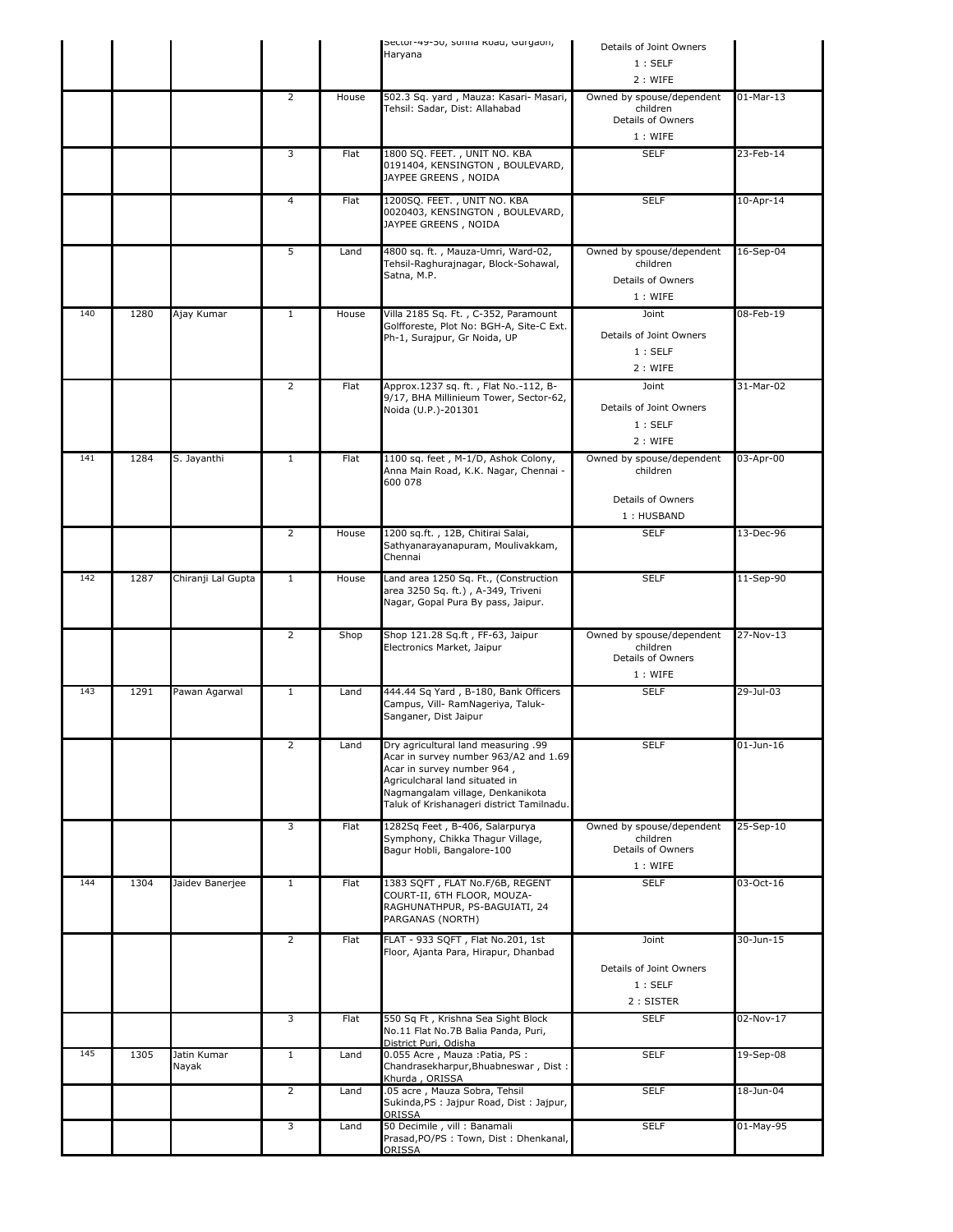|     |      |                                 | 4              | House | Double Storey House constructed on<br>my already existing Plot, Plot No<br>237/4627, Khata No: 474/3729,<br>Mouza: Patia, PS: Infocity,<br>Bhubaneswar, Dist: khurda, Odisha               | <b>SELF</b>                                                           | 04-Feb-18     |
|-----|------|---------------------------------|----------------|-------|--------------------------------------------------------------------------------------------------------------------------------------------------------------------------------------------|-----------------------------------------------------------------------|---------------|
|     |      |                                 | 5              | Land  | 248 Decimal Dry Land, Khata 146, Plot<br>261, Mauza: Padhan Sahi, Tehsil:<br>Jatni, Dist : Khurda                                                                                          | <b>SELF</b>                                                           | 21-Mar-15     |
|     |      |                                 | 6              | Flat  | 1010 sqft, Flat No: 304, 3rd Floor,<br>Block 1, The Landmark, Village:<br>Kantilo, Dst: Khurda                                                                                             | <b>SELF</b>                                                           | 12-Feb-13     |
| 146 | 1308 | Pankaj Gupta                    | $\mathbf{1}$   | Flat  | Flat approx. 55 sq. m., DDA LIG Flat<br>No.: 305, 3rd Floor, Yamuna Block-7,<br>Sector-D, Pocket-6, Vasant Kunj, New<br>Delhi - 110 070, Delhi                                             | <b>SELF</b>                                                           | $05 - Jun-14$ |
| 147 | 1309 | Prem Pal Singh                  | $\mathbf{1}$   | Flat  | Apprx. 800 Sq. ft., D-301, Delhi<br>Rajdhani Apartment, 80 I.P Extension,<br>Patparganj, Delhi-110092                                                                                      | Joint<br>Details of Joint Owners<br>1:SELF<br>2 : WIFE                | 09-Jul-02     |
|     |      |                                 | $\overline{2}$ | House | 2160 Sq. ft. Apprx., D-185, Sector-P,<br>Greater Noida, U.P                                                                                                                                | <b>SELF</b>                                                           | 20-Nov-08     |
| 148 | 1310 | A. Veluchamy                    | $\mathbf{1}$   | House | 192.28 Square meter. New house<br>constructed by demolishing the old<br>house as intimated to REC., 17, 17A &<br>17B, Ottrai Street (Single Street),<br>Vadasery, Nagercoil, PIN: 629 001, | Joint<br>Details of Joint Owners<br>1:SELF<br>2 : WIFE                | 24-Feb-10     |
| 149 | 1311 | RAMESHWAR<br>PRASAD<br>VAISHNAW | $\mathbf{1}$   | House | Plot Area 171 Sq. Mtrs, House No. 301,<br>Block - A, Sector - 19, NOIDA (UP)                                                                                                               | <b>SELF</b>                                                           | 22-Oct-03     |
| 150 | 1313 | S Muralidharan                  | $\mathbf{1}$   | Flat  | 775 Sq. ft., E 301, Martins<br>Nandavanam, Chinnavedampatti, Off<br>Sathy Road, Coimbatore, Tamil Nadu                                                                                     | <b>SELF</b>                                                           | 17-Nov-14     |
|     |      |                                 | $\overline{2}$ | Land  | 220 Sq. meter, Plot No.1797, Sector<br>57, Gurgaon, Haryana                                                                                                                                | <b>SELF</b>                                                           | 29-Mar-05     |
|     |      |                                 | 3              | Flat  | 60 Sq Mtr, 103-A, Pocket A & B,<br>Dilshad Garden, Delhi 110095                                                                                                                            | Joint<br>Details of Joint Owners<br>1:SELF<br>2 : WIFE                | 09-Apr-14     |
|     |      |                                 | 4              | Flat  | 60 Sq Mtr, 61 D, Pocket A, Dilshad<br>Garden, Delhi - 110095.                                                                                                                              | Owned by spouse/dependent<br>children<br>Details of Owners<br>1: WIFE | 10-Oct-14     |
| 151 | 1316 | N. Feroz Khan                   | $\mathbf{1}$   | Flat  | 850 Sq Ft, Flat No. F1, First floor, Plot<br>No. 432, Old Door No. 6, New Door No.<br>10, 4th Link Road, 5th Main Road, MKB<br>Nagar, Chennai - 600039                                     | <b>SELF</b>                                                           | $11-May-15$   |
| 152 | 1318 | V. K. Singh                     | $\mathbf{1}$   | Flat  | Super Area- 1390 Sq. Ft., H-1603,<br>Amrapali Saphhire, Sector-45, Noida                                                                                                                   | <b>SELF</b>                                                           | 30-May-15     |
|     |      |                                 | $\overline{2}$ | Flat  | Residential Flat 3145 sq ft., K-003,<br>Ground Floor, Amarpali Sapphire,<br>Sector - 45, Noida                                                                                             | Joint<br>Details of Joint Owners                                      | 20-Jun-16     |
|     |      |                                 |                |       |                                                                                                                                                                                            | 1:SELF<br>2: WIFE                                                     |               |
| 153 | 1319 | Salil Kumar                     | $\mathbf{1}$   | Flat  | 900 Sq. Ft., Flat No. 39, Sector 11,<br>Dwarka, New Delhi                                                                                                                                  | <b>SELF</b>                                                           | 31-Mar-00     |
|     |      |                                 | $\overline{2}$ | Flat  | 1400 Sq. Ft., Flat No. 52-B, Pocket-E,<br>Gangotri Apartment, Alaknanda, New<br>Delhi- 110019                                                                                              | Joint<br>Details of Joint Owners<br>1:SELF<br>2 : WIFE                | 08-Sep-10     |
|     |      |                                 | 3              | Flat  | 1414 Sq. Ft., Flat No. T6-103, BPTP<br>Park Floors, Sector-76, Faridabad<br>(Haryana)                                                                                                      | Joint<br>Details of Joint Owners<br>1:SELF<br>2 : WIFE                | $01$ -Feb-12  |
|     |      |                                 | $\overline{4}$ | Flat  | 60 Sq. Mtr., B-45/F-2, Dilshad Garden,<br>Delhi - 110 095                                                                                                                                  | <b>SELF</b>                                                           | 17-Oct-18     |
|     |      |                                 | 5              | Land  | 220 Sq M, Plot No 379, Sector 38,<br>Gurgaon, Haryana                                                                                                                                      | <b>SELF</b>                                                           | 17-Jan-19     |
| 154 | 1321 | P. Baburaj                      | $\mathbf{1}$   | Land  | 10 cents of land Area( having size 20m<br>x 20m, Pavangad, Puthiyangadi<br>village, West Hill, Kozhikode                                                                                   | <b>SELF</b>                                                           | 19-Dec-00     |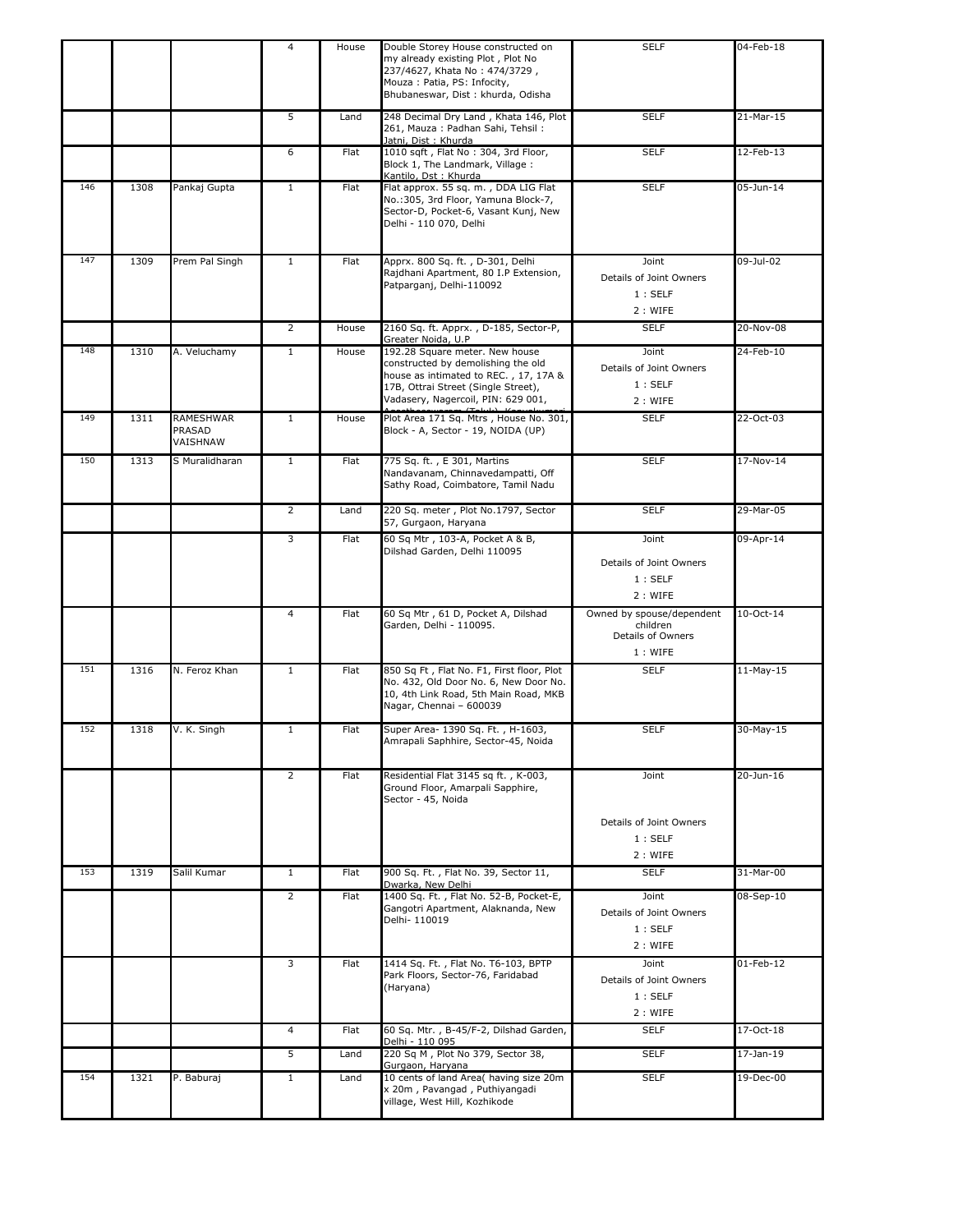|     |      |                             | 2              | Land        | 3 cents (1000 Sq Ft area of Land.<br>having size - 30'x 40'), Plot No: 652,<br>Coffe Board Lay Out, Hebbal kempapura<br>yelahanka Sub Reg.office, Bangalore | <b>SELF</b>                                                           | 30-Apr-03       |
|-----|------|-----------------------------|----------------|-------------|-------------------------------------------------------------------------------------------------------------------------------------------------------------|-----------------------------------------------------------------------|-----------------|
|     |      |                             | 3              | Land        | 10 cents of Dry land., Adjecent land to<br>Pottekalam House, Valancheri,<br>Malappuram, Kerala-676552                                                       | Owned by spouse/dependent<br>children<br>Details of Owners<br>1: WIFE | $15-$ Jan $-14$ |
| 155 | 1322 | Subrata Aich                | $\mathbf{1}$   | Land        | 7 kathas 4 Chhataks (in Panchayat<br>area), Mouza-Jugivita, PS-<br>Bhaktinagar, Dist.- Jalpaiguri, West<br>Begbal.                                          | Joint<br>Details of Joint Owners<br>1:SELF<br>2: Other                | $10$ -Jan- $11$ |
| 156 | 1326 | N. Venkatesan               | $\mathbf{1}$   | Flat        | 1320 sq.ft, 12/35, Mark Residency, 12,<br>V.O.C.Street, Cantonment, Tiruchirapalli<br>620001                                                                | <b>SELF</b>                                                           | 31-Mar-04       |
|     |      |                             | $\overline{2}$ | Land        | Agricultural land Converted in to<br>Residential property admeasuring 1800<br>Sq.ft, Plot No 54, Rajarajan Nagar,<br>Tiruvathigai Village, Panruti Taluk    | <b>SELF</b>                                                           | 08-Jun-15       |
|     |      |                             | 3              | <b>Flat</b> | Flat admeasuring 1515 sq.ft area, Flat<br>No 205, Block -VI, Silicon Ridge,<br>Rajapushpa Properties, Hydergua,<br>Attapur, Hyderabad, Andhra Pradesh       | <b>SELF</b>                                                           | 30-Nov-11       |
|     |      |                             | $\overline{a}$ | Land        | 1500 sq.ft, Agricultural land converted<br>in to residential property at Srirangam,<br>Tiruchirapalli                                                       | <b>SELF</b>                                                           | 04-Apr-01       |
|     |      |                             | 5              | Flat        | 756 sq.ft, No 12, Ramya Nagar,<br>Mugalivakkam, Porur, Chennai                                                                                              | Joint<br>Details of Joint Owners<br>1:SELF<br>2 : WIFE                | 27-Mar-07       |
| 157 | 1329 | <b>BHUPESH</b><br>CHANDOLIA | $\mathbf{1}$   | Flat        | Apprx. 1200 sq. ft., 57/8A, III Floor,<br>W.E.A, Karol Bagh, New Delhi-110063                                                                               | Joint<br>Details of Joint Owners<br>1:SELF<br>2: WIFE                 | 18-Jul-07       |
|     |      |                             | $\overline{2}$ | Flat        | 1825 sq ft, W8-602, TDI City (<br>Kingsbury Apptt.), Kundli, Sonipat,<br>Haryana                                                                            | <b>SELF</b>                                                           | 30-Apr-13       |
|     |      |                             | 3              | Land        | 2250 Sq. ft. each, Plot no. 89 and 64,<br>Puspvatika, Mehla-Jobner Road, Jaipur                                                                             | <b>SELF</b>                                                           | 09-Jul-10       |
|     |      |                             | 4              | House       | 900 Sq. ft. land area (Built up 2.5 floor)<br>B-3/146, PASCHIM VIHAR, NEW<br>DELHI-110063                                                                   | Joint<br>Details of Joint Owners<br>1:SELF<br>2: BROTHER              | 31-Oct-17       |
| 158 | 1332 | RAJ KUMAR<br><b>SONKAR</b>  | $\mathbf{1}$   | Flat        | Flat 1190 sq.ft., Residential Flat No. L-<br>203, Tower-L, Pioneer Park, Sector 61,<br>Gurgaon                                                              | <b>SELF</b>                                                           | 17-Nov-16       |
| 159 | 1333 | Hemant Jayantilal<br>Shah   | $\mathbf{1}$   | Flat        | 1 BHK, Flat No.23 Pocket-2 Block E4<br>narela                                                                                                               | Joint<br>Details of Joint Owners<br>1: WIFE<br>2:SELF                 | 14-May-15       |
|     |      |                             | $\overline{2}$ | Flat        | 1100, Flat No. 203, Plot No.68 of<br>Village Magod, Taluka & District Valsad                                                                                | Joint<br>Details of Joint Owners<br>1:SELF<br>2 : WIFE                | 25-Mar-15       |
|     |      |                             | 3              | Flat        | 528 SQ. FT. + 33 LAC FOR NON<br>PROVIDEING OF GARAGE BY THE<br>DEVELOPER, FLAT No. 304 AFTER<br>REDEVELOPMENT                                               | <b>SELF</b>                                                           | 13-Mar-05       |
| 160 | 1334 | Saurabh Rastogi             | $\mathbf{1}$   | Flat        | Flat 1915 Sft (now enhanced 1995),<br>FlatT GJ-04, Pioneer Park, Sector-61,<br>Gurgaon                                                                      | <b>SELF</b>                                                           | 31-Oct-16       |
| 161 | 1335 | Ajoy Choudhary              | $\mathbf{1}$   | Flat        | Approx. 1850 Sq ft, Flat No. 221,<br>Powergrid GH Society, GH-23, Sector-<br>21C, Part-III, Faridabad                                                       | <b>SELF</b>                                                           | 31-Mar-03       |
|     |      |                             | $\overline{2}$ | Flat        | Flat 1443 Sq Ft., Flat No. 601, Pioneer<br>Park, Sector-61, Gurgaon                                                                                         | Joint<br>Details of Joint Owners<br>1:SELF<br>2 : WIFE                | 05-Nov-16       |
| 162 | 1336 | <b>AJAY MATHUR</b>          | $\mathbf{1}$   | Flat        | 1000 SQFT APPROX, BLOCK - C-2-B,<br>FLAT NP 37-A JANAK PURI, NEW DELHI<br>110058                                                                            | <b>SELF</b>                                                           | 05-Feb-14       |
| 163 | 1337 | SOMYA KANT                  | $\mathbf{1}$   | Flat        | 1350 Sq Ft, Flat No.-A-1201(A), Sec.-                                                                                                                       | Joint                                                                 | 03-Dec-10       |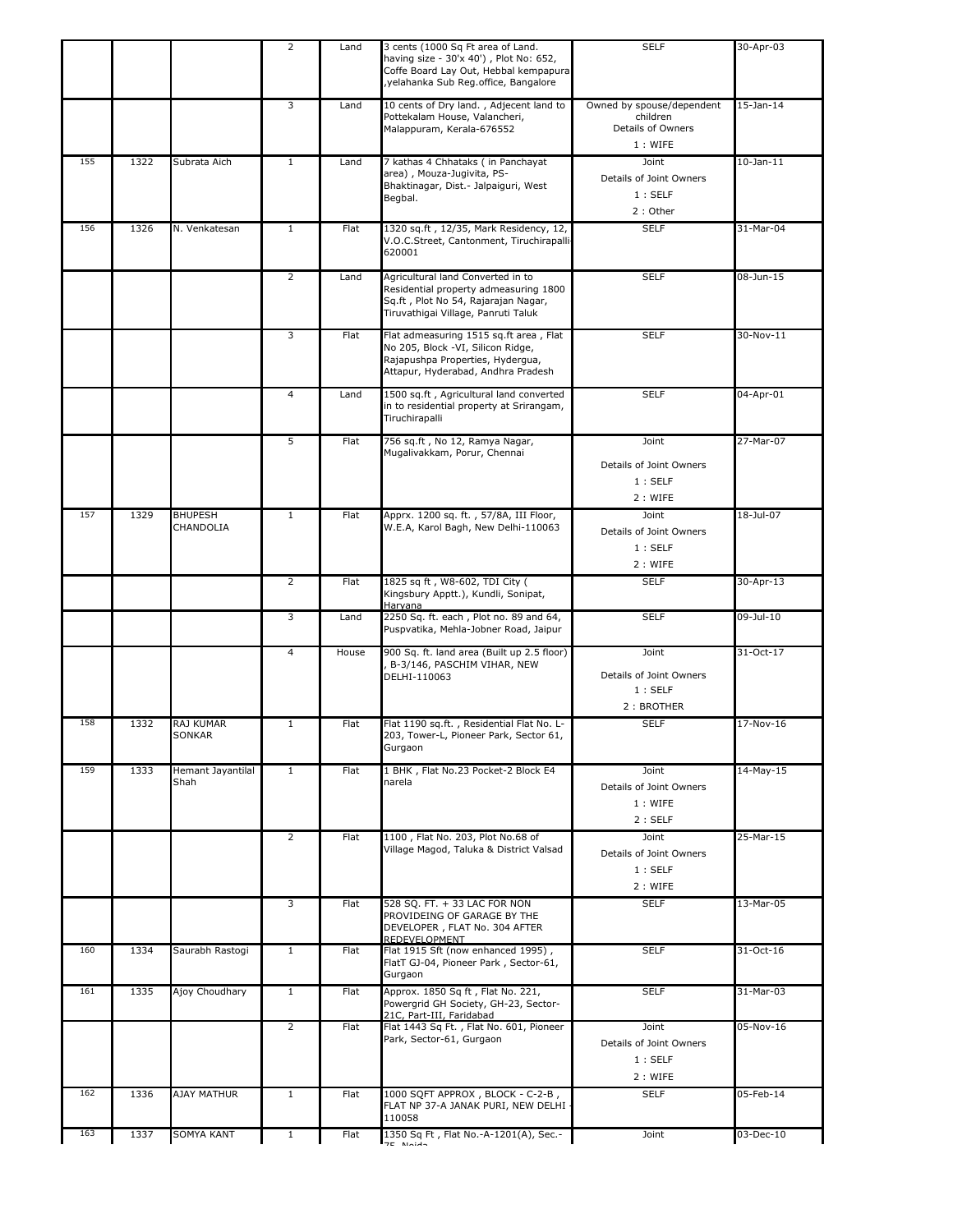|     |      |                          |                |                                      | ר / INOIDa                                                                     | Details of Joint Owners                                    |                 |
|-----|------|--------------------------|----------------|--------------------------------------|--------------------------------------------------------------------------------|------------------------------------------------------------|-----------------|
|     |      |                          |                |                                      |                                                                                | 1:SELF                                                     |                 |
|     |      |                          |                |                                      |                                                                                | 2: WIFE                                                    |                 |
|     |      |                          | 2              | Flat                                 | FLAT 1595 SQ.FT., 1430B, T-6,                                                  | Joint                                                      | $15$ -Jan- $13$ |
|     |      |                          |                |                                      | ASHIANA UPVAN, INDIRAPURAM,<br>GHAZIABAD                                       | Details of Joint Owners                                    |                 |
|     |      |                          |                |                                      |                                                                                | 1:SELF                                                     |                 |
|     |      |                          |                |                                      |                                                                                | 2 : WIFE                                                   |                 |
| 164 | 1338 | Subhash Chandra<br>Garg  | $\mathbf{1}$   | House                                | 300 Sq.Yard Approx., In front of<br>Temple, Girraj Coloney, DHOLPUR(Raj)       | <b>SELF</b>                                                | 31-Dec-05       |
|     |      |                          | $\overline{2}$ | Flat                                 | FLAT - SUPER AREA 2070SQFT, C3-<br>2503, CLEO COUNTY, SECTOR 121               | Owned by spouse/dependent<br>children<br>Details of Owners | 18-May-18       |
|     |      |                          |                |                                      | 1: WIFE                                                                        |                                                            |                 |
|     |      |                          |                |                                      |                                                                                | 2: HUSBAND                                                 |                 |
|     |      | 3                        | Land           | 796.37 Sq Yard, Village-Damapur(Raj) | <b>SELF</b>                                                                    | 20-Aug-04                                                  |                 |
|     |      |                          | 4              |                                      | 1000 Sqft, 14-B, MIG, Express View                                             |                                                            |                 |
|     |      |                          |                | Building                             | Apartment, Sector-93, NOIDA(UP)                                                | Joint                                                      | 09-Sep-08       |
|     |      |                          |                |                                      |                                                                                | Details of Joint Owners                                    |                 |
|     |      |                          |                |                                      |                                                                                | 1:SELF                                                     |                 |
|     |      |                          |                |                                      |                                                                                | 2 : WIFE                                                   |                 |
|     |      |                          | 5              | Land                                 | 3150 Sqft, Plot (42' x 75') at Jiroli<br>Railway Phatak, Dholpur(Raj)          | <b>SELF</b>                                                | 21-Feb-89       |
| 165 | 1339 | Sanjay Kumar             | $\mathbf{1}$   | Flat                                 | Approx. 1000 Sq Feet, 15A/13, 2nd                                              | <b>SELF</b>                                                | 30-Jan-02       |
|     |      |                          |                |                                      | Floor (Front Side), East Patel Nagar,<br>New Delhi - 110008                    |                                                            |                 |
|     |      |                          | $\overline{2}$ | House                                | Ready built on plot of land measuring                                          | Joint                                                      | 30-Apr-14       |
|     |      |                          |                |                                      | 141.38 sq. mtrs, covered area 236.25<br>Sq Mtrs., House No. 2846-P, Sector 46, | Details of Joint Owners                                    |                 |
|     |      |                          |                |                                      | Urban Estate, Gurgaon, Tehsil & Distt.                                         | 1: WIFE                                                    |                 |
|     |      |                          |                |                                      | Gurgaon, Haryana                                                               | 2:SELF                                                     |                 |
|     |      |                          | 3              | Flat                                 | 1990 Sq. Ft, Flat No. TJ-602, Pioneer<br>Park, Village Ghatta, Sector 61 & 62, | Joint                                                      | 04-Oct-16       |
|     |      |                          |                |                                      | Gurgaon, Haryana                                                               | Details of Joint Owners                                    |                 |
|     |      |                          |                |                                      |                                                                                | 1:SELF                                                     |                 |
|     |      |                          |                |                                      |                                                                                | 2: WIFE                                                    |                 |
| 166 | 1340 | Daryaw Baliram<br>Londhe | $\mathbf{1}$   | Land                                 | Agriculture Cultivable Land- 0.45<br>hectare, survey no. 183, Talathi no. 41,  | <b>SELF</b>                                                | 13-Sep-19       |
|     |      |                          |                |                                      | Gram Panchayat- Bori, At- Masala, Tal-                                         |                                                            |                 |
|     |      |                          |                |                                      | Ramtek, Distt- Nagpur, Maharashtra<br>State                                    |                                                            |                 |
|     |      |                          | $\overline{2}$ | Land                                 | 0.61 hectare Agriculture Land, At-                                             | <b>SELF</b>                                                | 29-Dec-14       |
|     |      |                          |                |                                      | Masala, Tal- Ramtek, Distt- Nagpur                                             |                                                            |                 |
|     |      |                          | 3              | Land                                 | 1.21 Hectare, Agriculture land, survey                                         | <b>SELF</b>                                                | 04-Feb-08       |
|     |      |                          |                |                                      | no. 149/1 at Masala, Tal- Ramtek, Distt-<br>Nagpur, Maharastra State           |                                                            |                 |
|     |      |                          |                |                                      |                                                                                |                                                            |                 |
|     |      |                          | 4              | Flat                                 | Area- 1095 Sq. Ft., Flat no. 304,<br>CORAL Building, Rajhans Dreams,           | Joint                                                      | 10-Apr-10       |
|     |      |                          |                |                                      | Barampur, Vasai (W), Distt-Thane                                               | Details of Joint Owners                                    |                 |
|     |      |                          |                |                                      |                                                                                | 1:SELF<br>2 : WIFE                                         |                 |
|     |      |                          | 5              | House                                | 1000 sq. ft. approx., House no. 1010,                                          | <b>SELF</b>                                                | 01-Oct-01       |
|     |      |                          |                |                                      | on Plot no. 19 & 38, survey no. 50/2 at                                        |                                                            |                 |
|     |      |                          |                |                                      | Sitalwadi, Ramtek, Distt- Nagpur<br>(Maharashtra State)                        |                                                            |                 |
|     |      |                          | 6              | Land                                 | 1.455 hectare, Agriculture Land- 1.455                                         | <b>SELF</b>                                                | 14-Jun-06       |
|     |      |                          |                |                                      | hectare, survey no. 2/3/01 at Village-<br>ASOLI, Tal- Ramtek, Distt- Nagpur,   |                                                            |                 |
|     |      |                          |                |                                      | Maharastra State                                                               |                                                            |                 |
|     |      |                          | $\overline{7}$ | Land                                 | 0.42 hectare, Agriculture land, survey<br>no. 25/2 at Khandala (Aroli), Tal-   | <b>SELF</b>                                                | $01$ -Jun-11    |
|     |      |                          |                |                                      | Mouda, Distt- Nagpur, Maharashtra                                              |                                                            |                 |
| 167 | 1342 | Prabhat kumar            | $\mathbf{1}$   | Flat                                 | State<br>Flat, 3 BHK Residential Apartment, Size:                              | <b>SELF</b>                                                | 03-Sep-13       |
|     |      | Singh                    |                |                                      | 1576 Sq. Feet, , Apartment No. C2-402,                                         |                                                            |                 |
|     |      |                          |                |                                      | Umang's "Summer Palms" (formerly<br>Uppal's "Jade"), Village: Baselwa,         |                                                            |                 |
|     |      |                          |                |                                      | Sector-86, Faridabad (Haryana)                                                 |                                                            |                 |
|     |      |                          |                |                                      |                                                                                |                                                            |                 |
| 168 | 1343 | Santosh Kumar            | $\mathbf{1}$   | Land                                 | 20 decimil = 0.20Acre, At - Po /                                               | Owned by spouse/dependent                                  | 15-Mar-14       |
|     |      | Sahu                     |                |                                      | KALAN, Dharmasala, Jajpur. Plot No-<br>981/1365, Khata No- 457/65              | children<br>Details of Owners                              |                 |
|     |      |                          |                |                                      |                                                                                | 1: WIFE                                                    |                 |
|     |      |                          | $\overline{2}$ | Land                                 | 8 Decimil = 0.08 Acre, At-SARBANA,                                             | Owned by spouse/dependent                                  | 15-Dec-14       |
|     |      |                          |                |                                      | PO- KALAN, JAJPUR, Plot No- 275,                                               | children                                                   |                 |
|     |      |                          |                |                                      | Khata No - 191/19                                                              | Details of Owners                                          |                 |
|     |      |                          |                |                                      |                                                                                | 1: WIFE                                                    |                 |
|     |      |                          | 3              | Land                                 | 14 dec, Kalan, Dharmashala, Jajpur,<br>Oddisha                                 | <b>SELF</b>                                                | 09-Oct-13       |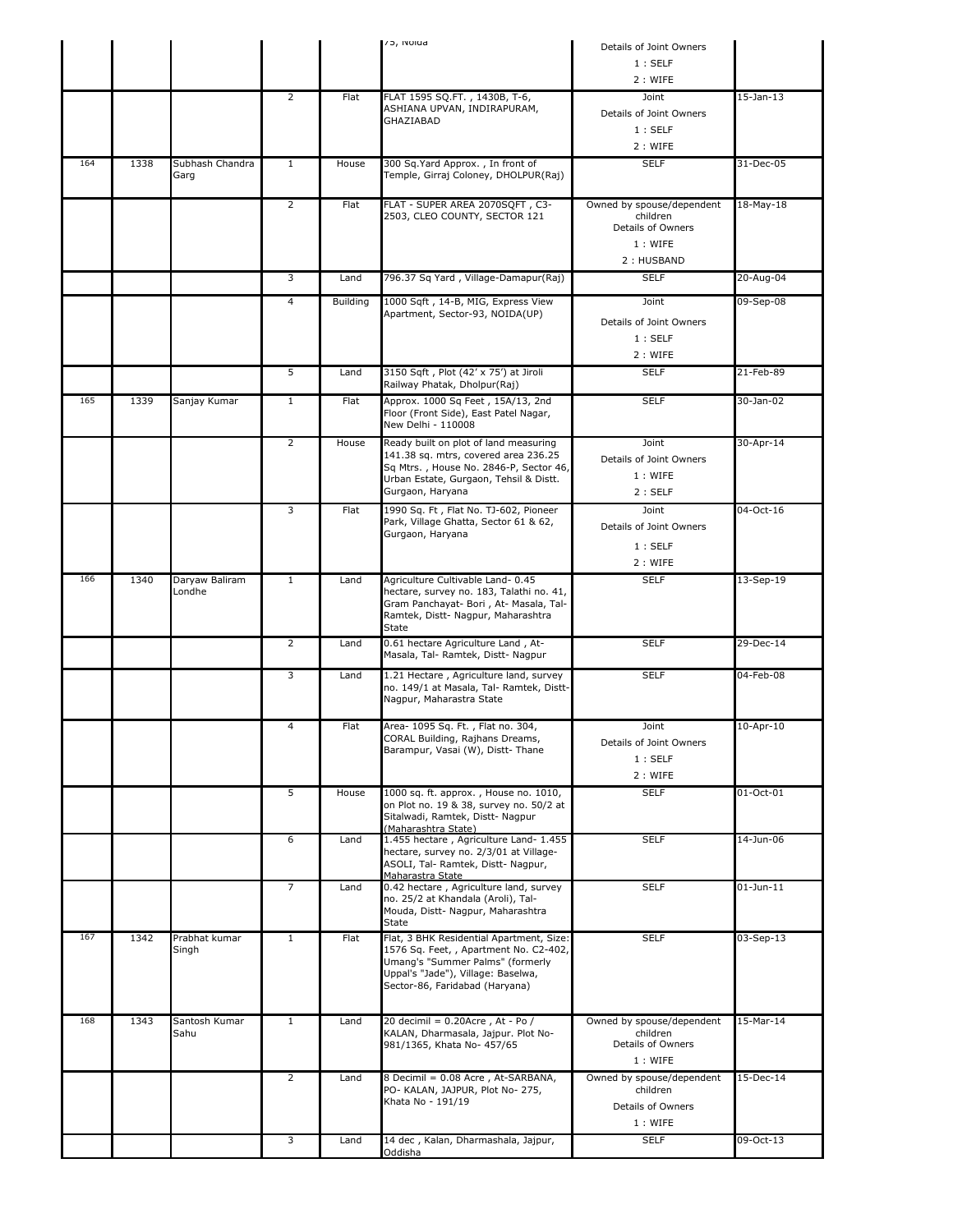|     |      |                             | 4              | House    | Land Area 2000 Sq Ft, original built up<br>area 1100 sq ft constructed 3100 sq ft<br>by self in Yr.2010., Plot No: B-2/119,<br>Lingaraj Vihar, Pokhariput,<br>Bhubaneswar, Dist: Khurda, ORISSA -<br>751020 | <b>SELF</b>                                                           | 05-Feb-03     |
|-----|------|-----------------------------|----------------|----------|-------------------------------------------------------------------------------------------------------------------------------------------------------------------------------------------------------------|-----------------------------------------------------------------------|---------------|
|     |      |                             | 5              | Land     | 34 Decimile, HAL PLOT NO 987, SABAK<br>KHATA: 82, SABAK THANA: 573,<br>SABAK PLOT NO: 821, At/Po:<br>Kalan, PS : Dharmasala, Dist : Jajpur,<br>ORISSA                                                       | <b>SELF</b>                                                           | 28-Jun-10     |
|     |      |                             | 6              | Land     | 62 decimal, Khata No 76, Plot No -<br>1117, Mauza Kalan, Dist Jajpur, ORISSA                                                                                                                                | <b>SELF</b>                                                           | 22-Aug-11     |
|     |      |                             | $\overline{7}$ | Land     | 28 Dec of Land, Haridapal, Kalan<br>Panchayat, Dharmasala                                                                                                                                                   | <b>SELF</b>                                                           | $01$ -Jun-12  |
| 169 | 1344 | Bal Krishan Johar           | $\mathbf{1}$   | Building | 1935SQFT, A-2,101, OLIVE COUNTY<br>SECTOR 5 VASUNDHARA GHAZIABAD,                                                                                                                                           | Joint<br>Details of Joint Owners<br>1: WIFE<br>2:SELF                 | 20-Mar-12     |
|     |      |                             | $\overline{2}$ | House    | 290 SQ. FT., 39 - R, NEW COLONY<br>GURGAON                                                                                                                                                                  | <b>SELF</b>                                                           | 14-Nov-20     |
| 170 | 1345 | Amrit Paul Singh<br>Manocha | $\mathbf{1}$   | House    | 200 Sq. ft. and 500 sq.ft. respectively,<br>5463, Sector 38 West, Chandigarh and<br>1/3rd share in House No.16, Phase 3 A,<br>Mohali inherited from Father                                                  | Joint<br>Details of Joint Owners<br>1 : MOTHER<br>2: SISTER<br>3:SELF |               |
| 171 | 1351 | Ritu Dhwaj Deo              | $\mathbf{1}$   | Flat     | SAPNA TYPE -2, FLAT No. B02-14: 3<br>BHK IN BUILT UP AREA OF 79.98 SQ<br>METER, DELHI SAHARANPUR MARG<br>LAND DEVELOPMENT & HOUSING<br>SCHEME, SECTOR-4 & SECTOR-5,<br>GHAZIABAD, UP                        | <b>SELF</b>                                                           | $01 -$ Jul-17 |
| 172 | 1352 | NIDHI GARG                  | $\mathbf{1}$   | Flat     | DDA-LIG (one BHK), Flat No.377, 4th<br>Floor GH1 Sector 29 Rohini                                                                                                                                           | <b>SELF</b>                                                           | 28-Sep-12     |
|     |      |                             | $\overline{2}$ | Flat     | 1095 Sq ft., A-004, Ajnara Intergrity                                                                                                                                                                       | Joint<br>Details of Joint Owners<br>1:SELF<br>2: HUSBAND              | 28-Oct-16     |
|     |      |                             | 3              | Flat     | 1095 sq ft, A-003, Ajnara Integrity ltd.                                                                                                                                                                    | Joint<br>Details of Joint Owners<br>1: HUSBAND<br>2:SELF              | 28-Oct-16     |
| 173 | 1354 | POOJA LODHA                 | $\mathbf{1}$   | Flat     | SAPNA TYPE -2 FLAT : 3 BHK IN BUILT<br>UP AREA OF 79.98 SQ METER, DELHI<br>SAHARANPUR MARG LAND<br>DEVELOPMENT & HOUSING SCHEME,<br>SECTOR-4 & SECTOR-5, GHAZIABAD,<br>UP                                   | <b>SELF</b>                                                           | 30-Jan-17     |
| 174 | 1357 | TARUN GOGOI                 | $\mathbf{1}$   | Flat     | Flat measuring 873 Sgft, Flat No. B2<br>504, Ramky One North, Doddaballapur<br>Main Road, Avallahalli Village,<br>Yelahanka, Bangalore                                                                      | Joint<br>Details of Joint Owners<br>1:SELF<br>2 : WIFE                |               |
|     |      |                             | $\overline{2}$ | Flat     | Flat admeasuring 1150 Sq ft., Flat No S<br>1102, The Hyde Park, Sector 78 Noida                                                                                                                             | Joint<br>Details of Joint Owners<br>1:SELF<br>2 : WIFE                | 15-Oct-20     |
| 175 | 1358 | RAJIB LOCHAN<br>SAIKIA      | $\mathbf{1}$   | Land     | 2 Katha, Gog Gaon, Mouza:<br>Ramcharani, District : Kamrup (R),<br>Assam                                                                                                                                    | <b>SELF</b>                                                           | 01-Jun-95     |
|     |      |                             | $\overline{2}$ | Flat     | 1200 sq. ft., C N Residency, K K Bhatta<br>Road, Chenikuthi, Guwahati, District:<br>Kamrup (M), Assam                                                                                                       | Owned by spouse/dependent<br>children<br>Details of Owners<br>1: WIFE | 26-Jan-12     |
| 176 | 1361 | <b>KISHOR KUMAR</b><br>RAM  | $\mathbf{1}$   | Flat     | 3 BHK Flat,, Flat No-406, Fourth Floor,<br>Block-Narmada, Pocket-D-6, DDA Mega<br>Housing Complex, Vasant Kunj, New<br>Delhi.                                                                               | Joint<br>Details of Joint Owners<br>1:SELF<br>2 : WIFE                | 06-Apr-13     |
|     |      |                             | $\overline{2}$ | Building | 1008 Sq Ft, Flat No.1AB, Ashray<br>Apartment, 1B 4th Road, Eastern Park,<br>Kolkata -700075 West Bengal                                                                                                     | <b>SELF</b>                                                           | 16-May-02     |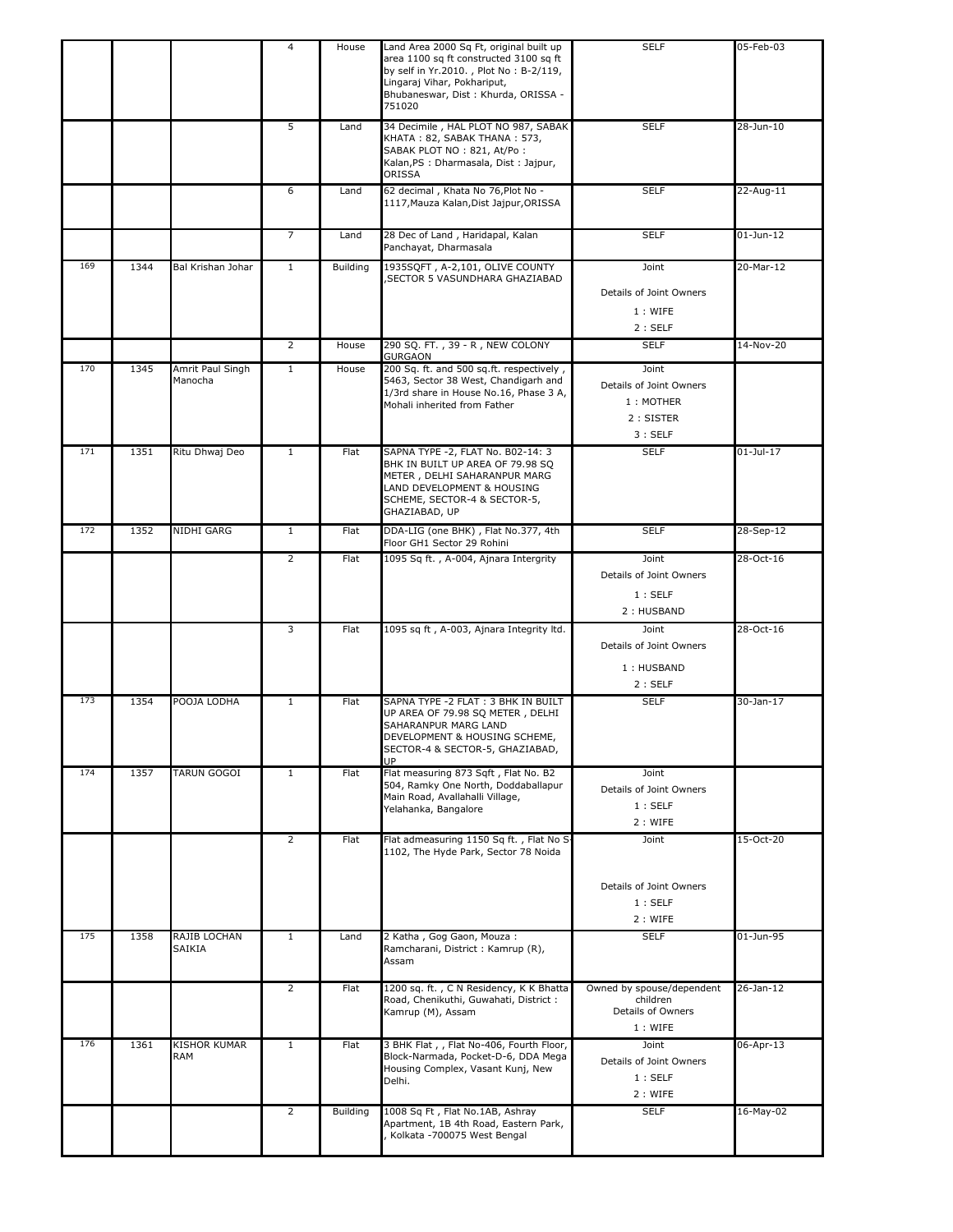|     |      |                                    | 3              | House | A two storied House of about 1100Sq Ft<br>built up area, No-A-48 Shilpakanan<br>Durgapur Phase-II, Durgapur Municipal<br>Corporation, Post-Durgapur Dist-<br>Burdwan W.B.                                          | <b>SELF</b>                                                                                                                        | 13-Sep-11   |
|-----|------|------------------------------------|----------------|-------|--------------------------------------------------------------------------------------------------------------------------------------------------------------------------------------------------------------------|------------------------------------------------------------------------------------------------------------------------------------|-------------|
| 177 | 1362 | RANJIT RANJAN                      | $\mathbf{1}$   | Flat  | Flat 1395 Sq ft., T-14/901, Group<br>Housing Plot No.-06, Tech Zone-IV,<br>Noida Extension, Greater Noida, Uttar<br>Pradesh                                                                                        | Joint<br>Details of Joint Owners<br>1:SELF<br>2 : WIFE                                                                             |             |
| 178 | 1364 | MANIK DEB                          | $\mathbf{1}$   | Land  | 50 sq m (400 sq m in the name of<br>Mangalmoy CO-OP Housing Society<br>society consists of 8 members), Plot No<br>2485, Premise No 03-729, Mouja Gopal<br>Pur, PS Airport, district 24 paraganas,<br>Kolkata (W.B) | Joint<br>Details of Joint Owners<br>$1:$ Other<br>2: Other<br>3: Other<br>4 : Other<br>5: Other<br>6: Other<br>7: Other<br>8:SELF  | $09-Aug-15$ |
|     |      |                                    | $\overline{2}$ | Land  | 400 sq M (my portion 50 Sq m), Plot<br>No 2485, Premise No 03-729, Mouja<br>Gopal Pur, PS Airport, district 24<br>paraganas, Kolkata (W.B)                                                                         | Joint<br>Details of Joint Owners<br>$1:$ Other<br>2: Other<br>3: Other<br>4 : Other<br>5: Other<br>6: Other<br>7 : Other<br>8:SELF | 09-Aug-15   |
| 179 | 1365 | Ms. POOJA GUPTA                    |                |       | <b>NIL</b>                                                                                                                                                                                                         |                                                                                                                                    |             |
| 180 | 1367 | <b>SERENE KUMAR</b><br>BAGE        | $\mathbf{1}$   | Land  | 15 Katta (3416.75 Sq. Ft. approx),<br>Village- Dipatoli, Mouja- Argora, Police<br>Station- Argora, Post Office- Hinoo,<br>District- Ranchi, Jharkhand, Pin-<br>834002.                                             | <b>SELF</b>                                                                                                                        | 09-Mar-07   |
| 181 | 1369 | <b>MANOHAR LAL</b><br><b>MEENA</b> | $\mathbf{1}$   | Flat  | 1950 Sq Ft., FLAT NO. 603, URJA<br>VIHAR, SECTOR-45, FARIDABAD<br>HARYANA)                                                                                                                                         | <b>SELF</b>                                                                                                                        | 21-Mar-04   |
|     |      |                                    | $\overline{2}$ | Flat  | Flat Super area 1836 sq ft approx., Flat<br>No. A-4/ B-12, SLF Anushree<br>Apartments, Sector- 75, Faridabad.                                                                                                      | Joint<br>Details of Joint Owners<br>1:SELF<br>2: WIFE                                                                              | 16-Mar-16   |
|     |      |                                    | 3              | Flat  | 48 sq. Mtr., Flat no 525 Our Homes, 5<br>th Floor Tower Rose, Sector 37 C,<br>Gurgaon                                                                                                                              | <b>SELF</b>                                                                                                                        | 10-Mar-20   |
|     |      |                                    | $\overline{4}$ | Flat  | 20 BIGHA, V&P-ODPUR TEHSIL-<br>RAJGARH DISTT. ALWAR (RAJ)                                                                                                                                                          | Joint<br>Details of Joint Owners<br>1: Other<br>2:SELF                                                                             | 12-Aug-69   |
| 182 | 1370 | Ritu Madan Arora                   | $\mathbf{1}$   | Flat  | Flat 903 sq.mtrs, Unit No. 41, H-10,<br>Sector 82-C Gurgaon                                                                                                                                                        | <b>SELF</b>                                                                                                                        | 30-Dec-17   |
| 183 | 1373 | ANUJ CHADDA                        | $\mathbf{1}$   | Land  | 30'X65' Plot in a gated colony for<br>construction of House, Plot No. 49,<br>Army Enclave Village Khurla, Jalandhar                                                                                                | Joint<br>Details of Joint Owners<br>1: MOTHER<br>2:SELF                                                                            | 05-Jun-18   |
|     |      |                                    | $\overline{2}$ | House | House on plot of 30'X65', H. No. 49,<br>Army Enclave, Village Khurla, Jalandhar<br>City                                                                                                                            | Joint<br>Details of Joint Owners<br>1: MOTHER<br>2:SELF                                                                            | 28-Jul-19   |
| 184 | 1375 | <b>VINAY KUMAR</b><br>KESARWANI    | $\mathbf{1}$   | Flat  | Flat of 1190 sq Ft, FLat No M 906,<br>Antriksh Golf View-II, Plot No GH 04B,<br>Sector 78, Noida                                                                                                                   | <b>SELF</b>                                                                                                                        | 30-May-16   |
|     |      |                                    | $\overline{2}$ | Land  | 162 Sqm, Plot No 99, Block 7E, Sector<br>18 of Yamuna Expressway Area                                                                                                                                              | Joint<br>Details of Joint Owners<br>1:SELF<br>2 : WIFE                                                                             | 03-Jan-19   |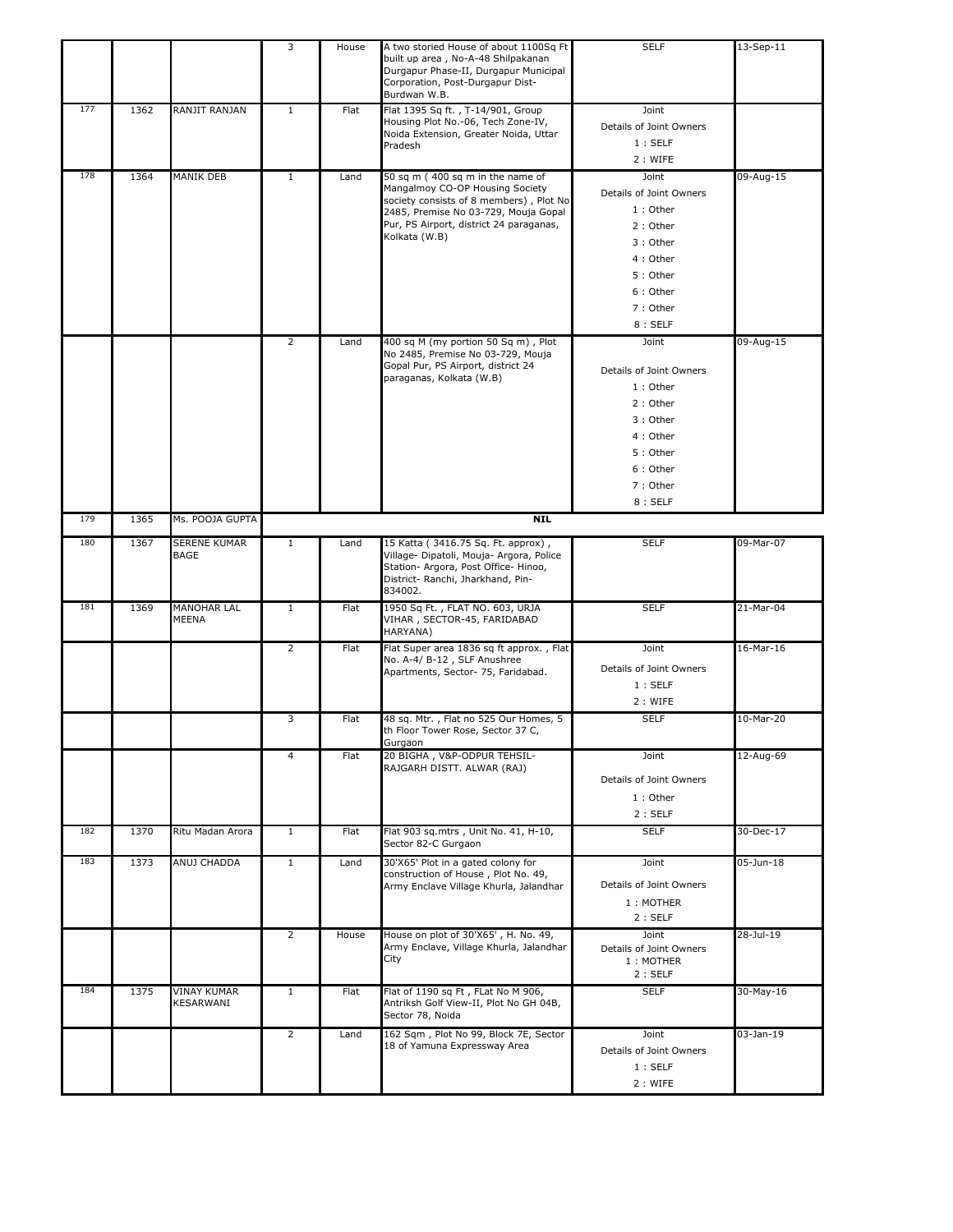|     |      |                                       | 3              | Flat  | Flat 950 sq Ft, Flat No B 76,<br>Balmukunda Residency, Khasra No 948,<br>Noor Nagar, Pargana Loni, Dist<br>Ghaziabad (Raj Nagar Extension)                                | <b>SELF</b>                                                          | 21-Apr-15   |
|-----|------|---------------------------------------|----------------|-------|---------------------------------------------------------------------------------------------------------------------------------------------------------------------------|----------------------------------------------------------------------|-------------|
| 185 | 1376 | N.S. Ravi Kumar                       | $\mathbf{1}$   | Land  | 27 cents of land and house-2500 sq ft<br>inherited and also constructed 2600<br>sq.ft shop, SARADA<br>BHAVAN, MUDAKKAL<br>POST,695103,TRIVANDRUM,KERALA                   | <b>SELF</b>                                                          | 10-Aug-05   |
| 186 | 1377 | SUPREET PANDYA                        | $\mathbf{1}$   | Flat  | Flat 1133 sq ft, B-3/501, SRS Royal<br>Hills, Sector-87, Faridabad, Haryana                                                                                               | <b>SELF</b>                                                          | 17-Sep-14   |
|     |      |                                       | $\overline{2}$ | House | 233.33 square yards or 2009.97 square<br>feet, 737, Shanti Nagar, Jaipur,<br>Raiasthan                                                                                    | Joint<br>Details of Joint Owners<br>1:SELF<br>2: MOTHER              | 02-Dec-11   |
| 187 | 1379 | Ms. HINA RAWAT                        | $\mathbf{1}$   | Flat  | NA, FLAT NO B502, NBCC HEIGHTS,<br>SECTOR 89, PATUDI ROAD,<br>GURUGRAM, HARYANA 122505                                                                                    | <b>SELF</b>                                                          | 25-Sep-20   |
|     |      |                                       | $\overline{2}$ | Flat  | 1350 SQ FT, GARDEN ISLES, SECTOR<br>133, NOIDA, UP                                                                                                                        | Joint<br>Details of Joint Owners<br>1:SELF<br>2: HUSBAND             | 03-Oct-13   |
| 188 | 1380 | <b>CHANDER MOHAN</b><br><b>SHARMA</b> | $\mathbf{1}$   | Flat  | -, B-31, Flat No. - F- 4, EKTA HOMES,<br>SHALIMAR GARDEN, EXTENSION - II,<br>GHAZIABAD, U P - 201 005                                                                     | <b>SELF</b>                                                          | 23-May-13   |
| 189 | 1385 | <b>VIVEK CHHAJER</b>                  |                |       | <b>NIL</b>                                                                                                                                                                |                                                                      |             |
| 190 | 1386 | RAJA SEKHAR<br><b>GUTTI</b>           | $\mathbf{1}$   | Land  | 235 square yards, "14th AVENUE"<br><b>HMDA Layout</b><br>Sy.Nos.1/P,6/P,11,12/P,13,14,15,16/P<br>and 35/P, Almasguda Village, Mankhal,<br>Maheshwaram Mandal, Ranga Reddy | Joint<br>Details of Joint Owners<br>1:SELF<br>2 : NOT RELATED        | 19-Dec-19   |
|     |      |                                       | 2              | Flat  | 1450 sqft, Flat No.201, MR's Sai Rama<br>Residency, Sri Lakshmi Nagar Colony,<br>Radha Krishna Nagar, Attapur,<br>Rangareddy Dist.                                        | <b>SELF</b>                                                          | 31-May-15   |
| 191 | 1388 | M SENTHIL<br><b>KUMAR</b>             | $\mathbf{1}$   | House | 2100 sq. ft, TRS CITY PHASE 1 AND 2,<br>BALLEPALAYAM VILLAGE,<br>METTUPALAYAM TALUK,<br>METTUPALAYAM.                                                                     | <b>SELF</b>                                                          | 21-Oct-14   |
| 192 | 1389 | PRAMOD KUMAR<br>SONI                  | $\mathbf{1}$   | House | 1350 Sq Ft., 211, Brij Vihar, Jagatpura,<br>Jaipur                                                                                                                        | Joint<br>Details of Joint Owners<br>1:SELF<br>2: MOTHER              | $12-Nov-11$ |
| 193 | 1390 | DEEPAK KUMAR                          |                |       | <b>NIL</b>                                                                                                                                                                |                                                                      |             |
| 194 | 1391 | AJAY KUMAR<br><b>GUPTA</b>            | $\mathbf{1}$   | Flat  | 1120 Sq.Ft., Flat No. C-206 Kanishka<br>Tower, Near Saraswati Hospital, Sector-<br>34, Faridabad - 121003 (Haryana)                                                       | Joint<br>Details of Joint Owners<br>1: WIFE<br>2:SELF                | 07-Aug-05   |
|     |      |                                       | $\overline{2}$ | Flat  | 1015 Sq. Ft., Unit No. F-003, Upper<br>Ground Floor, Skytech Matrott, Sector-<br>76, Noida, District-Gautam Buddha<br>Nagar, U.P.                                         | Joint<br>Details of Joint Owners<br>1:SELF<br>2: BROTHER<br>3: Other | 22-Jan-16   |
|     |      |                                       | 3              | Flat  | 1565 Sq. Ft., Flat No. F-1507, Tower-F,<br>14th Floor, R.G. Luxury Homes GH-07A,<br>Sector-16B, Greater Noida, Dist.-<br>Gautam Buddha Nagar, U.P.-203131                 | Joint<br>Details of Joint Owners<br>1:SELF<br>2 : WIFE               | 22-Jan-16   |
|     |      |                                       | $\overline{4}$ | Flat  | Dry land Residential Plot measuring 370<br>Sq.Yards, Khasara No.291, Plot<br>No.32&33, Vill.Vaidpura,Pargana<br>&Tehsil: Dadri, District: Gautam Budha<br>Nagar (U.P.)    | Joint<br>Details of Joint Owners<br>1: WIFE<br>2:SELF                | 22-Feb-14   |
| 195 | 1392 | SANJEEV KUMAR<br><b>GUPTA</b>         | $\mathbf{1}$   | Flat  | 1415 sq. ft, Flat No 16-C, NILGIRI-I<br>Apartments, Sector-34, NOIDA (UP)                                                                                                 | <b>SELF</b>                                                          | 31-Jul-95   |
|     |      |                                       | $\overline{2}$ | Flat  | 2115 sq ft, Unit No. B-0401, 4th Floor,<br>Phase-I, GH-05 A, Techzone-IV, Greater<br>Noida West                                                                           | Joint<br>Details of Joint Owners<br>1: WIFE<br>2:SELF                | 09-Dec-18   |
|     |      |                                       | 3              | Flat  | 1115 sq ft, Flat No 305, Adithya<br>Les ses sols a descripto a morte ventos d                                                                                             | Joint                                                                | 29-May-10   |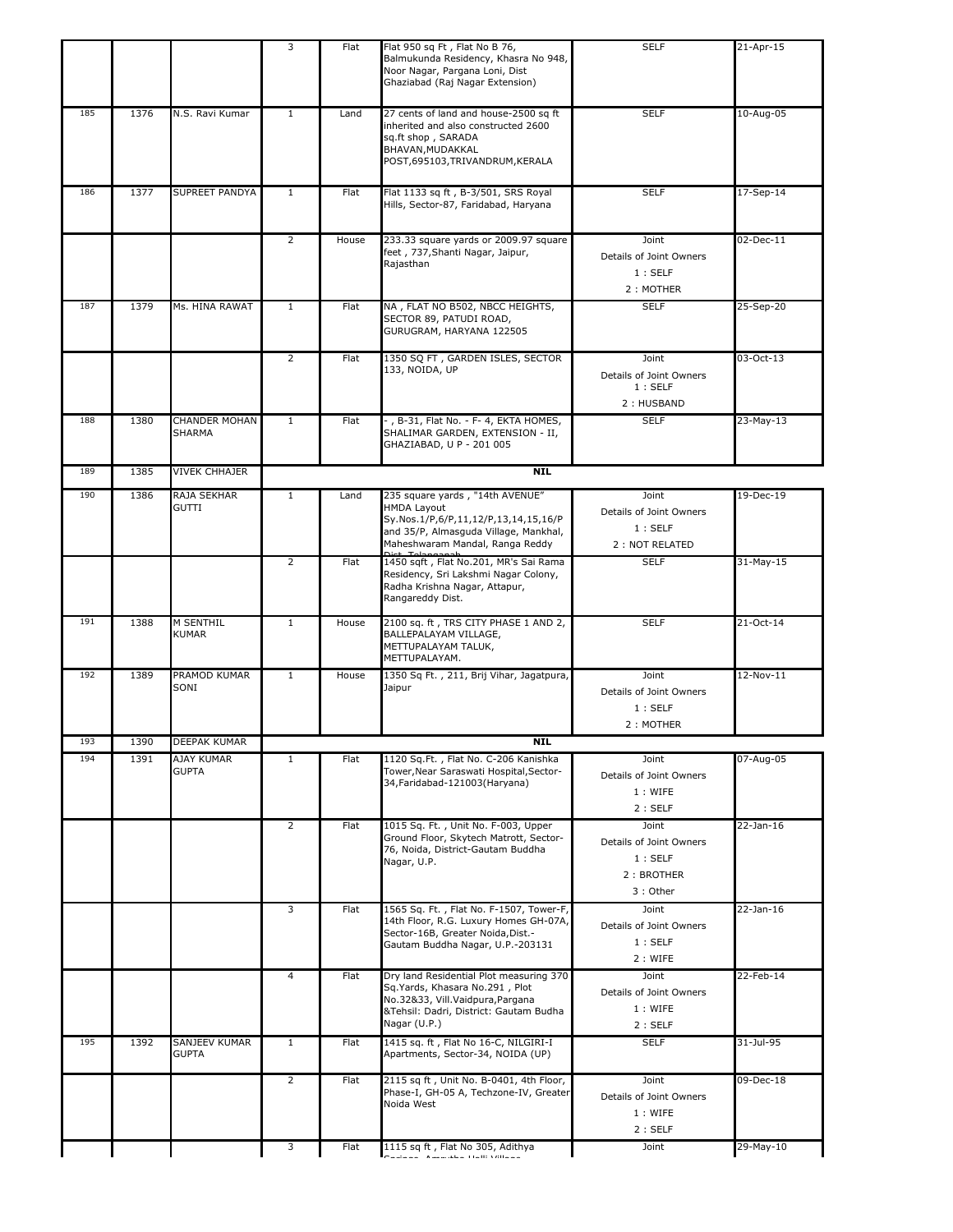|     |      |                                     |                |        | Springs, Amrutna Halli Village,<br>Yelahanka Hobli, Bangalore                                                                                                                                                             | Details of Joint Owners                                  |                 |
|-----|------|-------------------------------------|----------------|--------|---------------------------------------------------------------------------------------------------------------------------------------------------------------------------------------------------------------------------|----------------------------------------------------------|-----------------|
|     |      |                                     |                |        |                                                                                                                                                                                                                           | 1: WIFE<br>2:SELF                                        |                 |
| 196 | 1393 | PRADIP KUMAR<br>DAS                 | $\mathbf{1}$   | Flat   | 1825 sqft, Flat - 10B, Tower N A-3,<br>Site-1, SLF Anushree Apartments,<br>Sector-75, Faridabad. Haryana.                                                                                                                 | Joint<br>Details of Joint Owners<br>1: WIFE              | $01-Jul-20$     |
|     |      |                                     |                |        |                                                                                                                                                                                                                           | 2:SELF                                                   |                 |
|     |      |                                     | $\overline{2}$ | Flat   | FLAT 893 SQFT, M-13-302,<br>DEBASHRAM, KESURA,<br>BHUBANESWAR, ORISSA                                                                                                                                                     | <b>SELF</b>                                              | 18-Feb-08       |
|     |      |                                     | 3              | Land   | 3000 Sg. Ft, Plot No - 86, At-Kakudia,<br>PS- Pipili, Dist Puri, Orissa                                                                                                                                                   | <b>SELF</b>                                              | 20-Dec-11       |
|     |      |                                     | $\overline{4}$ | Flat   | 1685 Sq Ft, 802, Arum, Paramount<br>Floraville, Sec-137, Expressway, NOIDA                                                                                                                                                | Joint<br>Details of Joint Owners<br>1:SELF               | 30-Jun-16       |
| 197 | 1396 | ANKIT KUMAR                         |                |        | <b>NIL</b>                                                                                                                                                                                                                | 2 : WIFE                                                 |                 |
| 198 | 1397 | RISHABH JAIN                        | $\mathbf{1}$   | Flat   | 1390 Sqft, GA0009, Assotech Windsor<br>Court, Sector 78, Noida                                                                                                                                                            | <b>SELF</b>                                              | 05-Mar-14       |
|     |      |                                     | $\overline{2}$ | House  | 210 sqft, 55, Begum Bagh, Meerut                                                                                                                                                                                          | Joint<br>Details of Joint Owners<br>1:SELF<br>2: MOTHER  | 29-Dec-17       |
| 199 | 1398 | <b>RAMAN GARG</b>                   | $\mathbf{1}$   | House  | 540 sq feet, 103/1, Street No-8C,<br>Shanti Nagar, Manimajra Town,<br>Chandigarh-160101                                                                                                                                   | <b>SELF</b>                                              | 27-Mar-08       |
|     |      |                                     | $\overline{2}$ | Flat   | Flat 1050 Sq Feet, KPA 2-201,<br>Kensington Park Apartments, Jaypee<br>Greens, Noida                                                                                                                                      | <b>SELF</b>                                              | 30-Oct-13       |
| 200 | 1399 | Ms. SHUCHI<br><b>GOYAL</b>          | $\mathbf{1}$   | Flat   | Flat no S-2, Indirapuram, Ghaziabad                                                                                                                                                                                       | <b>SELF</b>                                              | 05-Jun-13       |
|     |      |                                     | $\overline{2}$ | Flat   | 1135 sq ft, M-1, 702, Ashiana Tarang,<br>Bhiwadi, Sector -24, UIT, Bhiwadi                                                                                                                                                | Owned by spouse/dependent<br>children                    | 25-Feb-19       |
|     |      |                                     |                |        |                                                                                                                                                                                                                           | Details of Owners<br>1: HUSBAND                          |                 |
| 201 | 1400 | SACHIN JAIN                         | $\mathbf{1}$   | Flat   | 250 Sq Yards under HUDA, First Floor,<br>H. No 508, Sector 16, Faridabad<br>(Haryana)                                                                                                                                     | <b>SELF</b>                                              | 13-Feb-20       |
| 202 | 1401 | Ms. POONAM<br>AGARWAL               | $\mathbf{1}$   | Land   | half ownership of 311.11 sq ft land,<br>112 Bhuraji Vihar Sanganer                                                                                                                                                        | Joint<br>Details of Joint Owners<br>$1:$ Other<br>2:SELF | 10-Feb-20       |
| 203 | 1402 | <b>SUMIT MEHRA</b>                  | $1\,$          | Flat   | N.A, FLAT NO G-2(HIG) BLOCK C-138<br>SHALIMAR GARDEN EXT-2 GHAIZABAD                                                                                                                                                      | <b>SELF</b>                                              | 07-Oct-13       |
|     |      |                                     | $\overline{2}$ | Flat   | 84 square meter, 2nd floor SU-50<br>Pitampura delhi                                                                                                                                                                       | Joint<br>Details of Joint Owners<br>1:SELF<br>2: FATHER  | 27-Mar-18       |
| 204 | 1403 | Ms. NEHA                            |                |        | NIL                                                                                                                                                                                                                       |                                                          |                 |
| 205 | 1404 | SHARMA<br>JEETENDER<br><b>KUMAR</b> | $\mathbf{1}$   | Land   | Plot of 1500 square feet (30*50),<br>Shyam Sundar Nagar, Barmer,<br>Rajasthan                                                                                                                                             | <b>SELF</b>                                              | 25-Apr-13       |
|     |      |                                     | $\overline{2}$ | Flat   | Its an 2BHK apartment of 1305 sq. ft.<br>The property is still under construction.<br>, Under Construction - Apartment<br>No.GDI0120004 in Garden Isles Tower<br>12 at Jaypee Greens, Wish Town Sector<br>-133, Noida, UP | <b>SELF</b>                                              | $31 - Aug-13$   |
| 206 | 1405 | RAKESH KUMAR<br>JANGID              | $\mathbf{1}$   | Others | 258.37 SQ FT, OFFICE NO F-41 FIRST<br>FLOOR BALAJI TOWER FIRST PLOT NO<br>3 SECTOR NO 5 VIDHAYADHAR NAGAR<br>JAIPUR                                                                                                       | <b>SELF</b>                                              | 27-Aug-20       |
|     |      |                                     | $\overline{2}$ | Flat   | 2125 SQ FT, FLAT NO 1102 BLOCK D<br>NBCC HEIGHTS SECTOR 89 GURUGRAM-<br>122005                                                                                                                                            | <b>SELF</b>                                              | 24-Dec-20       |
|     |      |                                     | 3              | Flat   | 1025 SQ FT, Flat No: 801 Tower A2 in<br>SRS Royal Hills, SRS City, Sector-87,<br>Faridabad                                                                                                                                | <b>SELF</b>                                              | $16$ -Jan- $16$ |
| 207 | 1407 | Ms. SARIKA<br>GULATI                |                |        | <b>NIL</b>                                                                                                                                                                                                                |                                                          |                 |
| 208 | 1409 | K. ASHISH RAO                       |                |        | <b>NIL</b>                                                                                                                                                                                                                |                                                          |                 |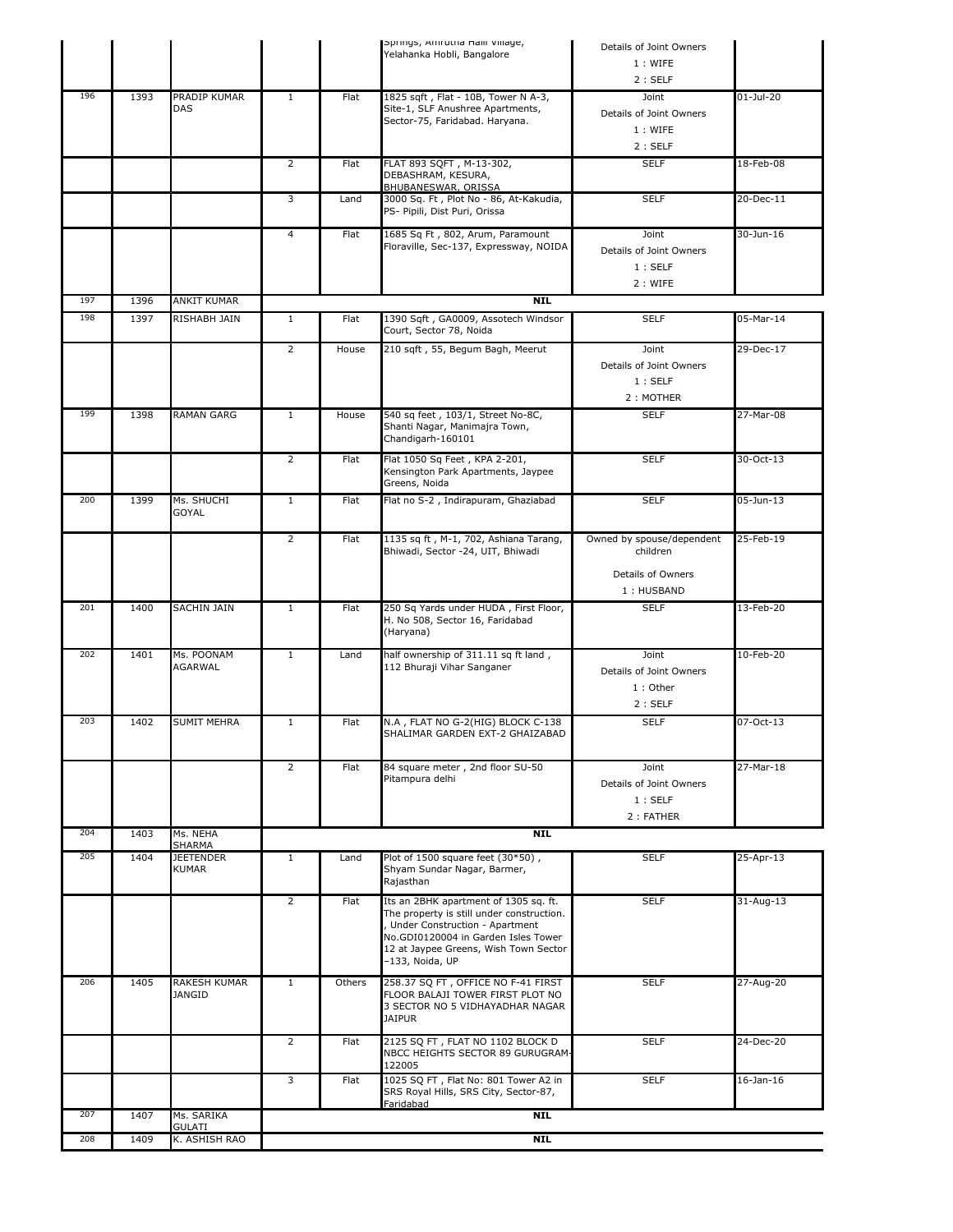| 209 | 1412 | P SELVA PRABHU          | $\mathbf{1}$   | Flat            | Flat, 956 sq ft, Flat No. S1, Bearing<br>Plot NO.43 in New Kuberan Nagar, 4th<br>Street, Madipakkam, Chennai 600091                                                                                 | Joint<br>Details of Joint Owners<br>1:SELF<br>2: WIFE                 | 15-Jul-16       |
|-----|------|-------------------------|----------------|-----------------|-----------------------------------------------------------------------------------------------------------------------------------------------------------------------------------------------------|-----------------------------------------------------------------------|-----------------|
|     |      |                         | $\overline{2}$ | Flat            | flat 930 sq ft, Flat No. 1024, 2nd floor<br>of Group housing known as SILVER<br>SPRINGS, ward No. D, Block No. 27,<br>Tambaram, chennai- 600045                                                     | <b>SELF</b>                                                           | 24-Jun-14       |
| 210 | 1413 | <b>BHARAT MOHAN</b>     |                |                 | <b>NIL</b>                                                                                                                                                                                          |                                                                       |                 |
| 211 | 1419 | ASHWINI KUMAR<br>MEENA  | $\mathbf{1}$   | Flat            | 1420sqft, Jaypee Wish Town Klassic,<br>A7, 804, Sector 129, Noida                                                                                                                                   | <b>SELF</b>                                                           | $07 - Dec-13$   |
| 212 | 1420 | PRADEEP KUMAR           |                |                 | <b>NIL</b>                                                                                                                                                                                          |                                                                       |                 |
| 213 | 1421 | Ms. ANJALI              |                |                 | <b>NIL</b>                                                                                                                                                                                          |                                                                       |                 |
| 214 | 1422 | KUMARI<br>RAMAN BHANOT  | $\mathbf{1}$   | Shop            | 230sqft, Gurgaon                                                                                                                                                                                    | Joint<br>Details of Joint Owners<br>1:SELF<br>2: Other                | 01-Nov-19       |
|     |      |                         | $\overline{2}$ | Shop            | 230sqft, Gurgaon                                                                                                                                                                                    | Joint<br>Details of Joint Owners<br>1:SELF<br>2: Other                | 01-Nov-19       |
| 215 | 1424 | C RAMESH BABU           | $\mathbf{1}$   | House           | 954 Square Feet of Land and 538<br>Square Feet of Building, 711,<br>P.K.S.A.ARUMUGAM ROAD, SIVAKASI -<br>626123                                                                                     | Joint<br>Details of Joint Owners<br>1:SELF<br>2: WIFE<br>3: BROTHER   | $31 - Aug - 18$ |
|     |      |                         | $\overline{2}$ | Flat            | Flat Built up area 440 Sq. Feet with 184<br>Sq. Ft of Undivided Share of Land, E-<br>23, Third Floor, Ananthi Sea View<br>Apartments, 7, Karaneeswarar Pakoda<br>Street, Mylapore, Chennai - 600004 | Owned by spouse/dependent<br>children<br>Details of Owners<br>1: WIFE | 28-Feb-20       |
|     |      |                         | 3              | Flat            | Flat - built up area 599 square feet and<br>un divided share of land 119.80 square<br>feet, B-6, Ground Floor, Panna Oasis<br>Apartment, Ranganathapuram Street,<br>Mylapore, Chennai - 600004      | Joint<br>Details of Joint Owners<br>1:SELF<br>2: WIFE                 | 13-May-15       |
| 216 | 1426 | PARVEEN KUMAR           | $\mathbf{1}$   | <b>Building</b> | construction on 170SO YARD plot,<br>H.No.676,SECTOR-39,GURGAON                                                                                                                                      | <b>SELF</b>                                                           | 31-Dec-13       |
|     |      |                         | $\overline{2}$ | Flat            | 930 Sq Ft, C-148, Ashiana Gardens,<br>Bhiwadi, Alwar (Rajasthan)                                                                                                                                    | Joint<br>Details of Joint Owners<br>1:SELF<br>2: WIFE                 | $11-Feb-15$     |
|     |      |                         | 3              | Land            | 170 SQ YARD, 676, SECTOR-<br>39, GURGAON                                                                                                                                                            | <b>SELF</b>                                                           | 12-Jun-12       |
| 217 | 1427 | Ms. HIMABINDU<br>GEDELA | $\mathbf{1}$   | Land            | Dry land of 684 Sq Yds, Baliparru<br>Village RS No.45/5, Tempally<br>Grampanchayat, Gannavaram Mandal,<br>Krishna Dt., Andhra Pradesh                                                               | <b>SELF</b>                                                           | 21-Apr-16       |
|     |      |                         | $\overline{2}$ | Land            | dry land of 411.4SqYd, R.S.No. 235/3,<br>Sooravaram(V), Agiripalli(M),<br>Gannavaram, Krishna(D), Andhra<br>Pradesh                                                                                 | <b>SELF</b>                                                           | 07-Jul-18       |
|     |      |                         | 3              | Land            | dry land 330 Sq Yd, Almasquda<br>Revenue Village under the Gram<br>Panchayath of Mankhal, Maheshwaram<br>Mandal, Ranga Reddy Dist, Telangana                                                        | <b>SELF</b>                                                           | 19-Feb-20       |
|     |      |                         | 4              | Land            | Dry land of 290.4 Sq Yd, R.S.No.761/3,<br>Soorampalli(V), Gannavaram(M),<br>Krishna(D)                                                                                                              | <b>SELF</b>                                                           | 07-Oct-17       |
|     |      |                         | 5              | Flat            | Flat 1230 Sq Ft, F.No.507, Tirtha<br>Signature-I, Katedhan, GHMC,<br>Rajendranagar Circle, Hyderabad,<br>Telangana                                                                                  | <b>SELF</b>                                                           | 16-May-19       |
|     |      |                         | 6              | Land            | dry land of 411.4 SqYd, R.S.No. 235/3,<br>with North border chalamalasetti kiran<br>kumar, Sooravaram(V), Agiripalli(M),<br>Gannavaram, Krishna(D), Andhra<br>Pradesh                               | <b>SELF</b>                                                           | 07-Jul-18       |
| 218 | 1428 | ANIL KUMAR<br>PERALA    | $\mathbf{1}$   | Land            | 200 Sq. Yards, Plot No. 412, in Sy Nos.<br>61&62, Divyanagar Phase-<br>I, Kachwanisingaram Village, Ghatkesar<br>where we provide                                                                   | Owned by spouse/dependent<br>children<br>Details of Owners            | 21-Sep-19       |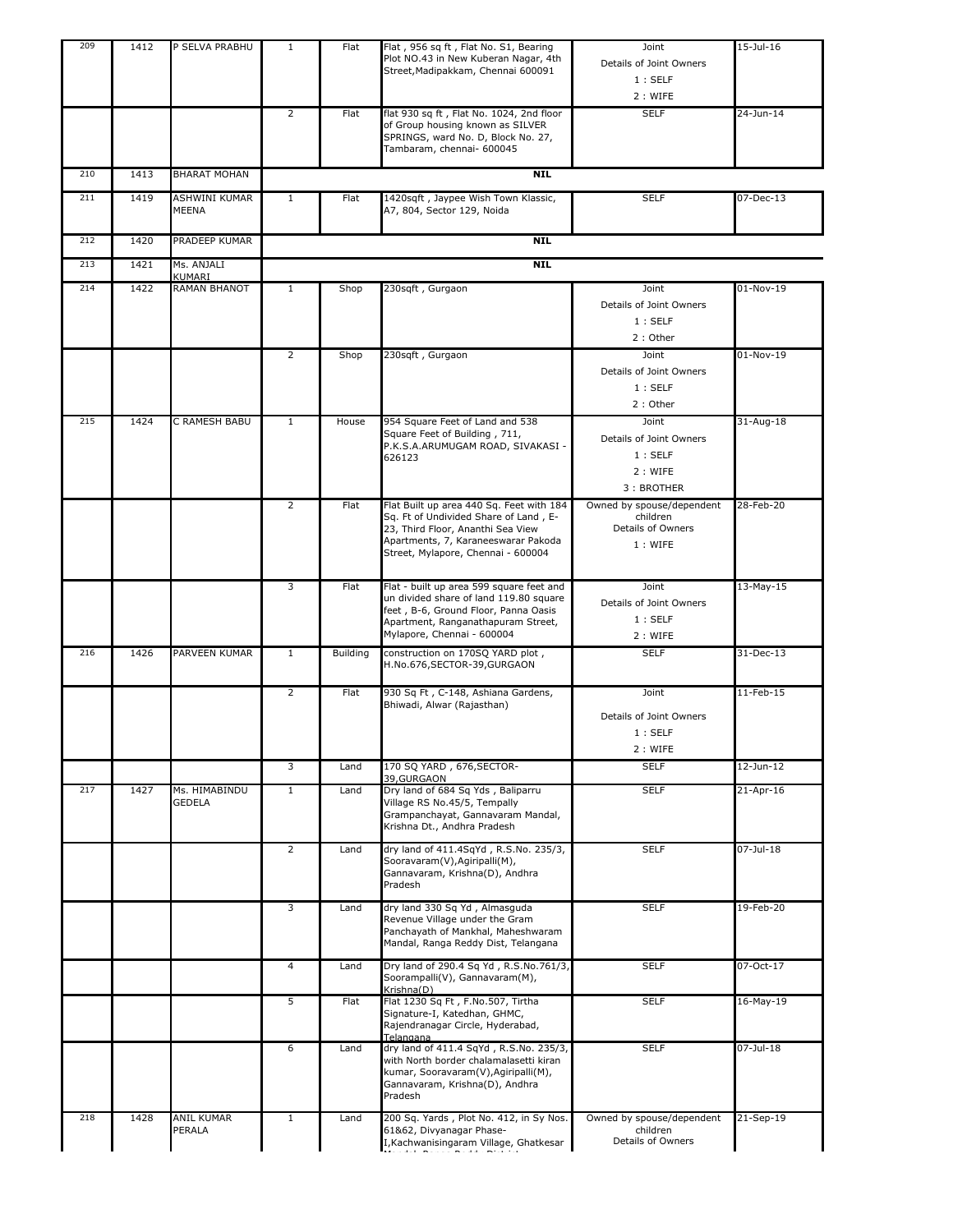|     |      |                                      |                |          | Mandal, Ranga Reddy District,<br>Telangana State                                                                                                              | 1: WIFE                                                                  |              |
|-----|------|--------------------------------------|----------------|----------|---------------------------------------------------------------------------------------------------------------------------------------------------------------|--------------------------------------------------------------------------|--------------|
|     |      |                                      | 2              | Land     | 1089 Sq. ft., Beside H.No. 12-139, Bus<br>Depot Cross Road, Huzurabad,<br>Karimnagar Dist., Telangana                                                         | <b>SELF</b>                                                              | 25-Mar-13    |
| 219 | 1429 | AJAY PRAKASH<br>KUSHWAHA             |                |          | NIL                                                                                                                                                           |                                                                          |              |
| 220 | 1433 | P LAKSHMI                            |                |          | <b>NIL</b>                                                                                                                                                    |                                                                          |              |
| 221 | 1434 | CHOWDAIAH<br>TEETLA PRAVEEN          | $\mathbf{1}$   | Land     | Residential land, Plot No. 24 of Survey<br>No. 1643, Sujathanagar (vill & mandal),<br>Bhadradri Kothagudem (dist),<br>Telangana                               | <b>SELF</b>                                                              | 22-Sep-18    |
|     |      |                                      | $\overline{2}$ | Land     | 200 sq. yards/ 167.22 sq. mtrs, Plot<br>no. 1110 North Part & 1111 Part, Part<br>of Survey No. 91, Almasguda Village,<br>Balapur Mandal, Ranga Reddy District | Joint<br>Details of Joint Owners<br>1:SELF<br>2: WIFE                    | 31-Dec-20    |
| 222 | 1435 | MADIRI<br>SOBHANADRI                 | $\mathbf{1}$   | Flat     | 3 BHK admeasuring area 1325 sft,<br>Lakshmi Heights, Flat no.202, First<br>Floor, Sri Ramachandra Nagar,<br>Vijavawada, Krishna                               | <b>SELF</b>                                                              | 03-Jan-20    |
|     |      |                                      | $\overline{2}$ | Land     | Residential Plots, R.S No. 132/2B2,<br>132/3B,153/1B1, 153/1B2A,153/2A At<br>Maredubaka villages, Mandapeta<br>Mandal. East Godavari, AP                      | Owned by spouse/dependent<br>children<br>Details of Owners<br>1: WIFE    | 09-Feb-18    |
| 223 | 1437 | Ms. EKTA<br><b>BHARGAVA</b>          | $\mathbf{1}$   | Flat     | 2 BHK, A71, Amar Colony, Lajpat nagar<br>4, New Delhi - 110024                                                                                                | Joint<br>Details of Joint Owners<br>1:SELF<br>2: HUSBAND                 | 04-Jul-18    |
| 224 | 1438 | <b>SURAJ KUMAR</b>                   |                |          | <b>NIL</b>                                                                                                                                                    |                                                                          |              |
| 225 | 1439 | AGARWAL<br>SIMARDEEP<br><b>SINGH</b> | $\mathbf{1}$   | Building | 2.5 Storeyed Building measuring 48 Sq.<br>Yards, 1251/4, New Bazar Kathiyan,<br>Amritsar Urban Circle No. 107,<br>Amritsar, Punjab                            | <b>SELF</b>                                                              | 28-Feb-19    |
| 226 | 1440 | Ms. NIDHI<br>AGRAWAL                 | $\mathbf{1}$   | Flat     | 1398, 2206, Tower No.29, Lotus<br>Boulevard, Noida-201301                                                                                                     | Joint<br>Details of Joint Owners<br>1: HUSBAND<br>2:SELF                 | 03-Sep-19    |
| 227 | 1441 | <b>MAHESH</b>                        | $\mathbf{1}$   | Flat     | 1380 Sq FLAT, No, 253, The Maharaja<br>Saini CGHS ltd, Plot No. 25, Sector -12,<br>Dwarka, New Delhi.                                                         | <b>SELF</b>                                                              | 04-Jul-15    |
| 228 | 1442 | Ms. RADHIKA J.<br>PATIL              | $\mathbf{1}$   | Flat     | 1318, No. 326 DS Max Silverwood<br>Bommasandra Bangalore                                                                                                      | <b>SELF</b>                                                              | $18$ -Jan-19 |
|     |      |                                      | $\overline{2}$ | Flat     | 940 sq.feet, S4A Second floor<br>Amutham nagar perugalathur chennai                                                                                           | <b>SELF</b>                                                              | 22-Jan-15    |
| 229 | 1444 | <b>AMARESH SONI</b>                  | $\mathbf{1}$   | Land     | 146 Square Yard Plot, Plot No. 66,<br>Bhagwati Garden, Block A, Uttam<br>Nagar, New Delhi - 110059                                                            | Joint<br>Details of Joint Owners<br>1:SELF<br>2: BROTHER                 | 29-Dec-14    |
|     |      |                                      | $\overline{2}$ | Land     | 198 Square Yards, Plot No. 108, Indira<br>Enclave, Phase 2, Village Arthala, Loni,<br>Ghaziabad                                                               | <b>SELF</b>                                                              | 09-Nov-15    |
|     |      |                                      | 3              | Flat     | 41.80 Sq Meters, House No. S-204 (G<br>Floor), Gali No. 3, School Block<br>Shakarpur, New Delhi - 110092                                                      | <b>SELF</b>                                                              | $01-Sep-09$  |
| 230 | 1445 | MANOHAR<br>GOENKA                    | $\mathbf{1}$   | Flat     | FLAT 1100 SQFT, Q057 NBCC Town<br>phase-I Delhi saharnpur khekra U.P                                                                                          | <b>SELF</b>                                                              | $11-Mar-16$  |
| 231 | 1446 | Ms. BHAWNA                           | $\mathbf{1}$   | Flat     | 400 Sq. Ft., B-1/10 DLF Ankur Vihar                                                                                                                           | Owned by spouse/dependent<br>children<br>Details of Owners<br>1: HUSBAND | 28-Apr-14    |
|     |      |                                      | $\overline{2}$ | Flat     | 2660 Sq. Ft., Bestech Park View Grand<br>Spa Gurugram Haryana-122004                                                                                          | Joint<br>Details of Joint Owners<br>1:SELF<br>2: HUSBAND                 | 31-Jan-19    |
| 232 | 1447 | Ms. Jothipriya R.                    | $\mathbf{1}$   | Land     | 2.5 Acres, Aanti kattu thottam,<br>Sellikavundanur, Budapadi(PO),<br>Bhavani (T.k), Erode (D.t), Tamil Nadu                                                   | <b>SELF</b>                                                              | 17-Apr-11    |
|     |      |                                      | $\overline{2}$ | Land     | 293 Sq. Yards, Revolution County,<br>Survey no 23U, Solipur Village,<br>Farooqnagar Mandal, Mahboobnagar<br>Dist, Andra Pradesh                               | <b>SELF</b>                                                              | 06-Dec-12    |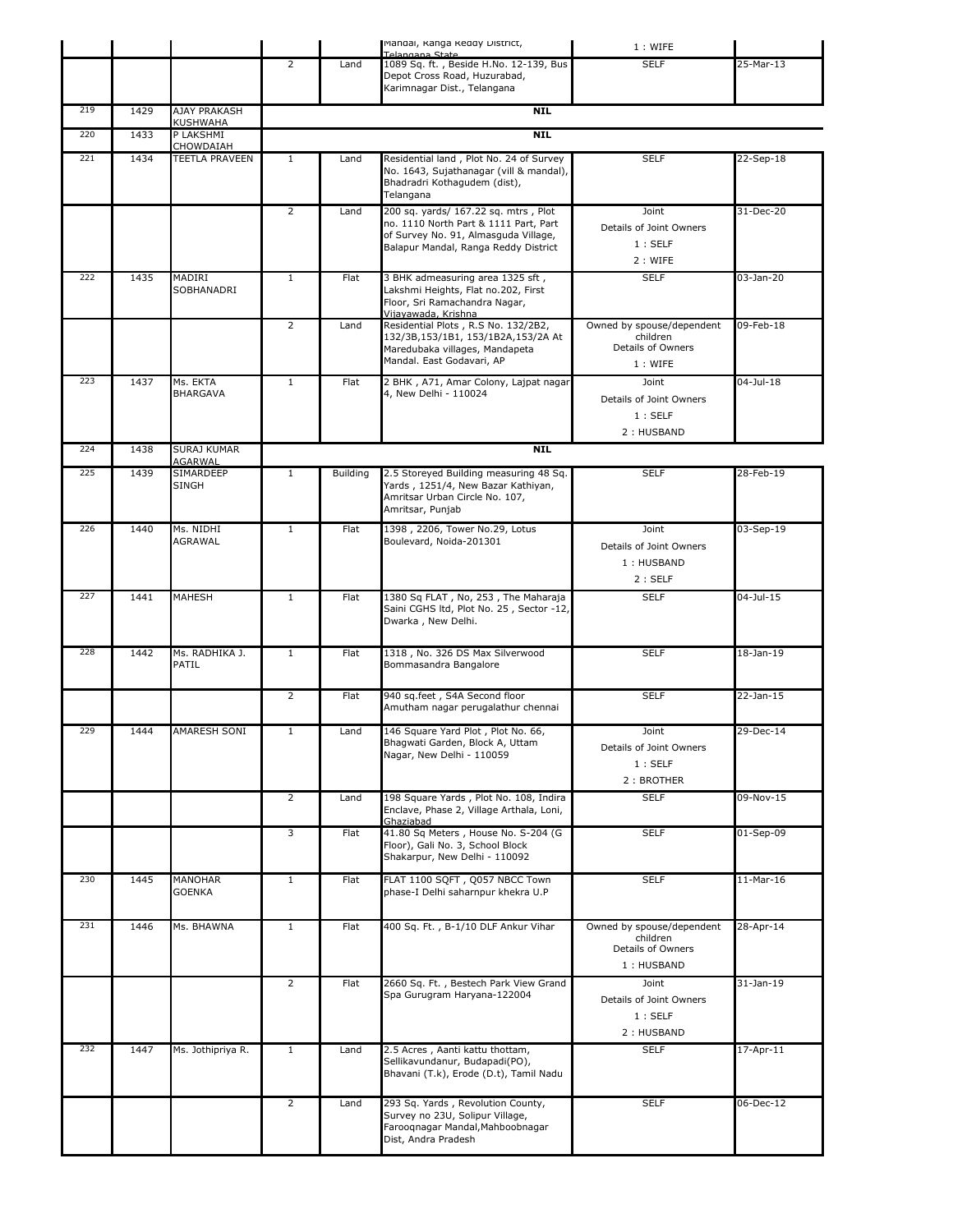|     |      |                             | 3              | House | 174 Sq Yard Plot with 1200 sqft<br>Independant House, SM Enclave,<br>Kismatpur, RR District, Telangana                                                                                                      | Joint<br>Details of Joint Owners<br>1:SELF<br>2: HUSBAND                           | 15-Sep-14    |
|-----|------|-----------------------------|----------------|-------|-------------------------------------------------------------------------------------------------------------------------------------------------------------------------------------------------------------|------------------------------------------------------------------------------------|--------------|
|     |      |                             | $\overline{4}$ | Land  | 3562 Sq feet Land (2Nos Plots) with<br>independant House consructed in one<br>plot area, D. No 194/101, P No 32&33,<br>Ram Nagar, Sooramangalam (PO),<br>Salem-636005 Tamil Nadu                            | Owned by spouse/dependent<br>children<br>Details of Owners<br>1: HUSBAND           | 30-Sep-14    |
|     |      |                             | 5              | Land  | 200 Sq Yards, Plot no 273, 14tn<br>Avenue, Almasguda, Mankhal (V),<br>Maheshwaram Mandal, Ranga Reddy<br>(dist), Telangana                                                                                  | Joint<br>Details of Joint Owners<br>1:SELF<br>2: HUSBAND                           | 19-Sep-19    |
| 233 | 1448 | <b>VIJAY BEHRA</b>          | $\mathbf{1}$   | Land  | 1.91 acre land, Village<br>Navapara(Tenda), P.H.N.06/20 B.N. 170<br>Khasra No. 261/19Gram Panchayat<br>Navapara(Tenda), Tehsil Gharghoda,<br>District Raigrah (Khasra No. 261/19)                           | <b>SELF</b>                                                                        | 14-Sep-13    |
| 234 | 1450 | <b>VIVEK VERMA</b>          | $\mathbf{1}$   | Shop  | Commercial office/unit having super<br>area of 487 sq.ft., Commercial<br>Office/Unit bearing no 802 having super<br>area of 487 sq ft, Tower No. A-2 in<br>Spaze I-Tech Park situated at Sohna              | Joint<br>Details of Joint Owners<br>1: WIFE<br>2:SELF                              | 15-Apr-14    |
|     |      |                             | $\overline{2}$ | Shop  | Office Space No.525 measuring 485<br>Sq.Ft at 5th Floor at Spectrum One<br>Project, Sec-58, Gurgaon, Office Space<br>No.525 measuring 485 Sq.Ft at 5th<br>Floor at Spectrum One Project, Sec-58,<br>Gurgaon | Owned by spouse/dependent<br>children<br>Details of Owners<br>1: WIFE<br>2: SISTER | $08$ -May-15 |
|     |      |                             | 3              | Flat  | Flat 2115 Sq Ft, H.No.M-509, Orchid<br>Island, Sector-51, Gurugram (Haryana)                                                                                                                                | <b>SELF</b>                                                                        | 11-Nov-20    |
| 235 | 1451 | DEEPANSHU<br><b>SAPRA</b>   |                |       | <b>NIL</b>                                                                                                                                                                                                  |                                                                                    |              |
| 236 | 1454 | Kanaka Raju<br>Emmandi      |                |       | <b>NIL</b>                                                                                                                                                                                                  |                                                                                    |              |
| 237 | 1457 | S. Sateesh<br>Gowtham Kumar | $\mathbf{1}$   | Land  | 150 sq yards, Plot no 50, Vepakuntla<br>revenue village, Raghunadha Palem<br>Revenue mandal, Khammam<br>District, Telangana                                                                                 | <b>SELF</b>                                                                        | 14-Jul-17    |
|     |      |                             | $\overline{2}$ | House | Plot no 164 part 165 part 180 sq Yards<br>and House with 1001.30 sq.feet<br>(including toilets), Edulapuram<br>Revenue Village, Edulapuram<br>Panchayat, Khammam Rural Mandal,<br>Khammam District          | <b>SELF</b>                                                                        | 13-Mar-19    |
| 238 | 1459 | Subhendu Roy                | $\mathbf{1}$   | Flat  | 1393, SOHAM PRESTIGE, 62/1 Borada<br>Avenue, Garia, Kolkata - 700 084 (Flat<br>No 4B)                                                                                                                       | Joint<br>Details of Joint Owners<br>1:SELF<br>2 : WIFE                             | 10-Nov-17    |
| 239 | 1461 | Mohd. Faroog<br>Qureshi     | $\mathbf{1}$   | House | Duplex 1050 sq ft land area, B-37<br>Vardhman Green Park Colony, Ashoka<br>Garden, Bhopal                                                                                                                   | <b>SELF</b>                                                                        | 07-Apr-18    |
| 240 | 1462 | Sunil Bisht                 | $\mathbf{1}$   | Flat  | 1080 Sq. Ft, Flat No.-001, Tower-P,                                                                                                                                                                         | <b>SELF</b>                                                                        | 18-Jun-17    |
| 241 |      |                             |                |       | The Hyde Park Noida, Sector-78, Noida,<br>Uttar Pradesh                                                                                                                                                     |                                                                                    |              |
|     | 1464 | Sanjay Kumar Roy            | $\mathbf{1}$   | Flat  | Plinth area of flat: 85 sqm, Flat No.<br>177, Ground Floor, DDA SFS Flat,<br>Pocket-1, Sector-6, Dwarka, New Delhi                                                                                          | Joint<br>Details of Joint Owners<br>1:SELF<br>2 : WIFE                             | 24-Feb-20    |
| 242 | 1465 | Reena Chahal                | $\mathbf{1}$   | Flat  | 115 Sq mtr., BE-13, DDA FLAT JANAK<br>PURI NEW DELHI-58                                                                                                                                                     | Joint<br>Details of Joint Owners<br>1:SELF<br>2: HUSBAND                           | 14-Jul-16    |
|     |      |                             | $\overline{2}$ | Flat  | 1000 Sq Ft, Flat no. 183, second floor,<br>Royal Marigold Homes, Tehsil Kharar,<br>Distt sasnagar Punjab.                                                                                                   | Joint<br>Details of Joint Owners<br>1: HUSBAND<br>2:SELF                           | 15-Aug-14    |
| 243 | 1466 | Arun Kumar<br>Chaturvedi    | $\mathbf{1}$   | Flat  | 1350 Sq. Feet, Flat No 206, Panchsheel<br>Greens 2, Sector 16B, GH-01, GREATER<br>NOIDA WEST                                                                                                                | <b>SELF</b>                                                                        | 08-Apr-19    |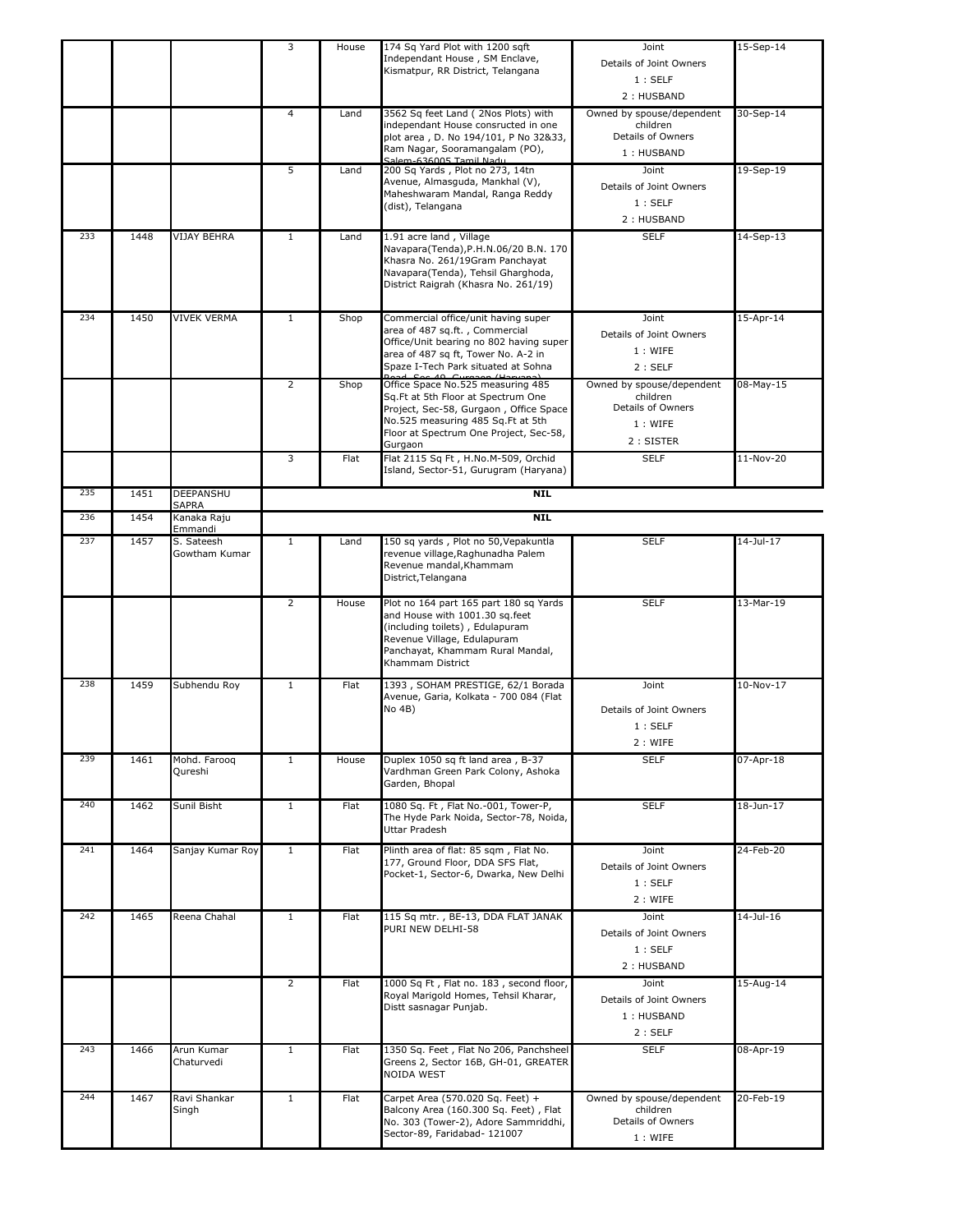| 245 | 1468 | Uttam Kumar<br>Bargayary    | $\mathbf{1}$   | Land  | Salitoli Land, 0 (Zero) Bigha-2 (two)<br>Katha-15 (fifteen) Lecha, Dag No.-<br>276(Pt)-P.Patta No.-113,<br>Kumguri, Mauza 5th Sidli under Revenue<br>Circle-Dotma, Kokrajhar (BTC)<br>District, Assam | Joint<br>Details of Joint Owners<br>1: BROTHER<br>2: BROTHER<br>3:SELF              | 26-Sep-17    |
|-----|------|-----------------------------|----------------|-------|-------------------------------------------------------------------------------------------------------------------------------------------------------------------------------------------------------|-------------------------------------------------------------------------------------|--------------|
|     |      |                             | $\overline{2}$ | Land  | 1-Katha 3.5 Lesha, Chaltatalla, Ward<br>no.-4, Kokrajhar, Assam-783370                                                                                                                                | Joint<br>Details of Joint Owners<br>1: MOTHER<br>2: BROTHER<br>3: BROTHER<br>4:SELF | 28-Jan-19    |
| 246 | 1469 | Kalpana Kaul                | $\mathbf{1}$   | Flat  | 1751 Sq. Ft., Flat No. 1001, Tower 87<br>RPS Savanna, Sector-88, Faridabad                                                                                                                            | Joint<br>Details of Joint Owners<br>1:SELF<br>2: HUSBAND                            | 01-Oct-07    |
|     |      |                             | $\overline{2}$ | Flat  | 1200 Sq. Ft., Flat No. 95, Jasola Vihar,<br>Pocket VII N, New Delhi-110044                                                                                                                            | <b>SELF</b>                                                                         | 01-Sep-99    |
|     |      |                             | 3              | House | 830 Sq, Yrds., No. 58, Golden Villas,<br>Khajuri, Daruhera, Rewari, Haryana                                                                                                                           | Joint<br>Details of Joint Owners<br>1:SELF<br>2: HUSBAND                            | 16-Sep-09    |
|     |      |                             | 4              | Flat  | 67 sq. mtrs.(approx.), F-1, Block-F,<br>Press Association Co-operative Group<br>Housing Society Ltd (Now known as<br>Press Enclave), Saket, New Delhi-<br>110017                                      | Joint<br>Details of Joint Owners<br>1:SELF<br>2: HUSBAND                            | 17-Nov-20    |
|     |      |                             | 5              | House | 1200 Sq. Ft., F-4, Press Enclave,<br>Saket, New Delhi-110017                                                                                                                                          | Joint<br>Details of Joint Owners<br>1:SELF<br>2: HUSBAND                            | 01-Apr-02    |
| 247 | 1470 | J.S. Amitabh                | $\mathbf{1}$   | Flat  | 2139 Sq Ft ( Under Construction), Flat<br>No-2 C, Damodar Tower, Plot No-157,<br>Kanke, Ranchi, Jharkhand.                                                                                            | <b>SELF</b>                                                                         | 21-Oct-20    |
|     |      |                             | 2              | Flat  | 2400 Sq Ft, Flat No D-803, Classic<br>Heights Wish Town, J P Greens Sector-<br>128 Noida                                                                                                              | Joint<br>Details of Joint Owners<br>1:SELF<br>2 : WIFE                              |              |
|     |      |                             | 3              | Flat  | 1680 Sq Ft., FLAT NO.206, MECON<br>APPARTMENTS, PLOT NO.C-<br>58/10, SECTOR - 62, NOIDA.                                                                                                              | Joint<br>Details of Joint Owners<br>1:SELF<br>2: WIFE                               | 25-Feb-03    |
| 248 | 1473 | Nilesh Bhaskar              |                |       | <b>NIL</b>                                                                                                                                                                                            |                                                                                     |              |
| 249 | 1475 | <b>ANLALI ARUN</b><br>PATIL | 1              | Flat  | 675 SQFT, FLAT NO 201, WING D,<br>ANUTHAM, SURVEY NO 121 TO 123 CTS<br>NO 1124, 90 FEET ROAD, MULUND<br>EAST, TALUKA KURLA, MUMBAI,<br>MAHARASHTRA 400081                                             | Joint<br>Details of Joint Owners<br>1:SELF<br>2: HUSBAND                            | 15-Jul-19    |
| 250 | 1477 | ANJAN GAYEN                 |                |       | <b>NIL</b>                                                                                                                                                                                            |                                                                                     |              |
| 251 | 1478 | MANISH JAIN                 | $\mathbf{1}$   | Land  | 60 Sq Metre, C-2/173, Sector-28,<br>Rohini, Delhi                                                                                                                                                     | <b>SELF</b>                                                                         | $15$ -Jun-18 |
| 252 | 1479 | S.L. BATTA                  | $\mathbf{1}$   | House | 215 Sq. Yards, House No. 112, Sector<br>30, Gurgaon                                                                                                                                                   | Joint<br>Details of Joint Owners<br>1: WIFE<br>2:SELF                               | 07-Nov-11    |
|     |      |                             | $\overline{2}$ | House | 263 Sq. Yards, House No. 1059, Sector<br>31-32A, Gurgaon                                                                                                                                              | Joint<br>Details of Joint Owners<br>1: WIFE<br>2:SELF                               | 14-Dec-09    |
|     |      |                             | 3              | Flat  | 311 Sq. yards, LGF/Basement of House<br>No. P-10, Green Park Extension, New<br>Delhi-110016                                                                                                           | Owned by spouse/dependent<br>children<br>Details of Owners<br>1: WIFE               | 19-Mar-10    |
| 253 | 1480 | SUNIL BAJAJ                 |                |       | <b>NIL</b>                                                                                                                                                                                            |                                                                                     |              |
| 254 | 1481 | SWATI PATIL<br>LAHIRI       | $\mathbf{1}$   | Flat  | Residential Builder Floor measuring 75<br>sq.yd. (approx.), A-66, First Floor,<br>Amritpuri, East of Kailash, New Delhi -<br>110065                                                                   | <b>SELF</b>                                                                         | 18-Jun-14    |
|     |      |                             | $\overline{2}$ | Flat  | Builder Floor in Gurugram, P-66,<br>Second Floor, Uppal's Southend, Sector<br>48 & 49, Gurugram, Haryana                                                                                              | Joint<br>Details of Joint Owners                                                    | 25-Nov-20    |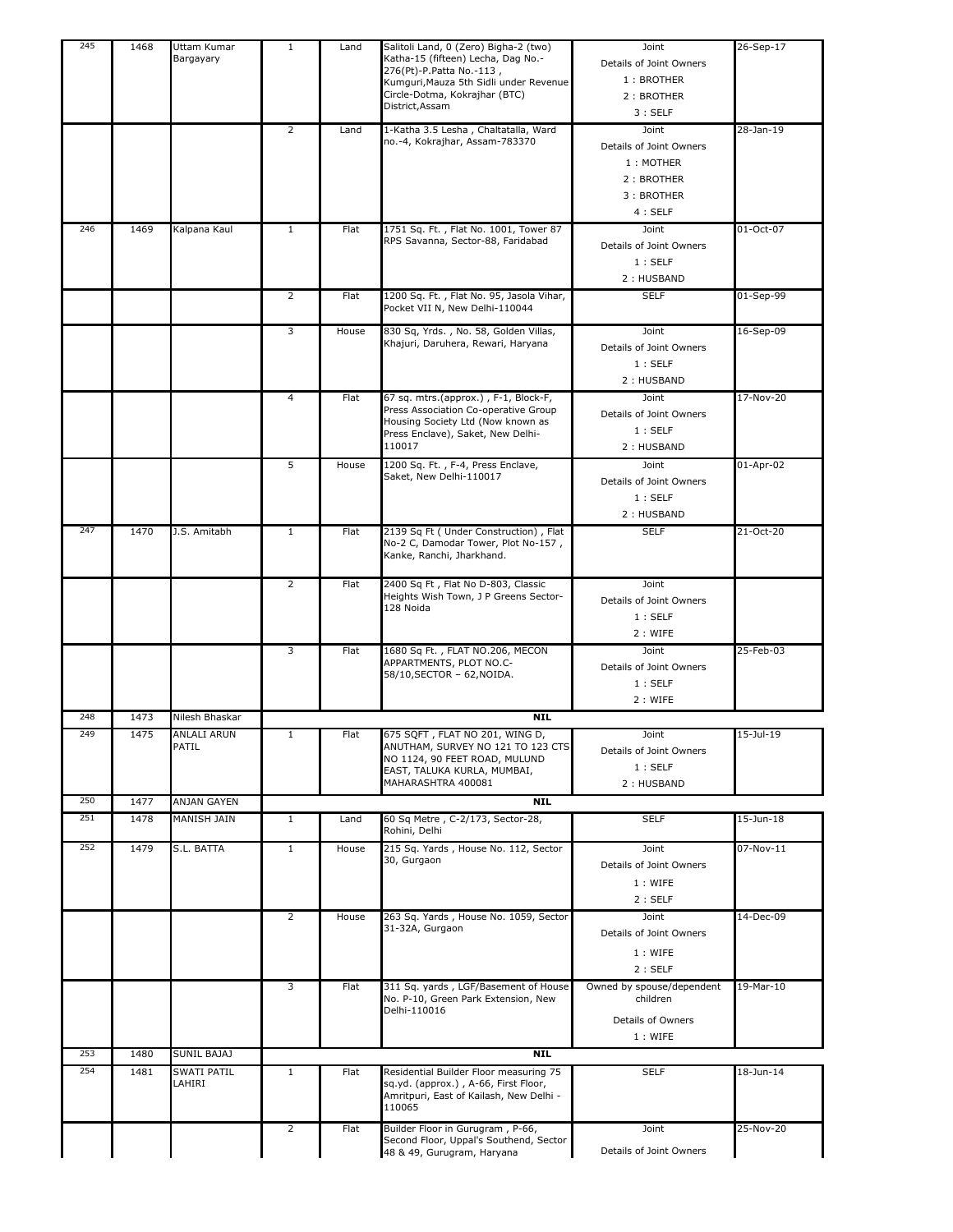|     |      |                             |                |       |                                                                                                                                                                                               | 1 : FATHER                                                           |                 |
|-----|------|-----------------------------|----------------|-------|-----------------------------------------------------------------------------------------------------------------------------------------------------------------------------------------------|----------------------------------------------------------------------|-----------------|
|     |      |                             |                |       |                                                                                                                                                                                               | 2:SELF                                                               |                 |
| 255 | 1482 | RAJESHWAR<br>VALABOJU       | $\mathbf{1}$   | Land  | Plot No.149, in Sy.No.322/4/G/7,<br>322/4/G/8, 322/4/G/9 322/4,<br>measuring 240 sq.yards, Yadadri Hills<br>Phase-I, Yadadri, Bhuvanagiri District,<br>Telangana                              | <b>SELF</b>                                                          | 21-Aug-19       |
|     |      |                             | $\overline{2}$ | Flat  | 850 sq.ft, Flat No.104, 1st Floor, Vamsi<br>4S Plaza, Friend's Colony, Bibisaheb<br>Magta, Swaroopnagar, Uppal-500039.                                                                        | Joint<br>Details of Joint Owners<br>1: WIFE<br>2:SELF                | $31$ -Jan-12    |
|     |      |                             | 3              | Land  | 125 sq.yards or 104.5 sq.mts, plot<br>no.14/3, Eastern Part, Survey No.63,<br>Block No.4, swaroopnagar, uppal,<br>Hyderabad                                                                   | <b>SELF</b>                                                          | 10-Sep-12       |
| 256 | 1483 | RASHI KOTWANI               |                |       | <b>NIL</b>                                                                                                                                                                                    |                                                                      |                 |
| 257 | 1486 | NITIN GARG                  |                |       | <b>NIL</b>                                                                                                                                                                                    |                                                                      |                 |
| 258 | 1487 | AMAN JAISWAL                | $\mathbf{1}$   | Land  | Plot measuring 135 sq. mtr. (approx<br>1453 sq. feet.), Plot No. 36, Scheme<br>No. 113, Indore, Madhya Pradesh                                                                                | Joint<br>Details of Joint Owners<br>1:SELF<br>2 : WIFE               | 19-Oct-20       |
|     |      |                             | 2              | House | 2000 square feet, 8/9 C Seva Sardar<br>Nagar, Near Gita Bhavan, Indore, MP-<br>452001                                                                                                         | Joint<br>Details of Joint Owners<br>1:SELF<br>2: FATHER<br>3: MOTHER | 27-Jul-11       |
| 259 | 1488 | <b>GOVIND SAINI</b>         |                |       | <b>NIL</b>                                                                                                                                                                                    |                                                                      |                 |
| 260 | 1489 | SAURABH                     |                |       | <b>NIL</b>                                                                                                                                                                                    |                                                                      |                 |
| 261 | 1490 | Madhusudan<br>Thakur        |                |       | <b>NIL</b>                                                                                                                                                                                    |                                                                      |                 |
| 262 | 1492 | <b>DINESH GARG</b>          | $\mathbf{1}$   | Land  | Plot admeasuring 300 Sq Mtr, Plot<br>No.63, Block 3(C), Sector-18, Yamuna<br>Expressway, YEIDA                                                                                                | Joint<br>Details of Joint Owners<br>1:SELF<br>2: WIFE                | 23-Nov-09       |
|     |      |                             | $\overline{2}$ | Flat  | Flat Super Area is 1045 Sq. Ft., Flat<br>No. 1401, Tower 16, Paras Tierea,<br>Sector-137, Noida                                                                                               | Joint<br>Details of Joint Owners<br>1:SELF<br>2 : WIFE               | 16-Jun-12       |
| 263 | 1493 | IMMANUVEL<br>ANTONY DOSS SI |                |       | <b>NIL</b>                                                                                                                                                                                    |                                                                      |                 |
| 264 | 1494 | DINESH KAUSHIK              |                | Flat  | Flat- 990 Sq Ft., C-904, Ajnara<br>Integrity, Rajnagar Extn, Ghaziabad                                                                                                                        | <b>SELF</b>                                                          | 04-Aug-16       |
| 265 | 1495 | <b>APARUP PAUL</b>          | $\mathbf{1}$   | Land  | 400 SQ METER, HIDCO AA-IIIB-48                                                                                                                                                                | Joint<br>Details of Joint Owners<br>1:SELF<br>2: Other               | 16-Jun-06       |
|     |      |                             | $\overline{2}$ | Flat  | Measuring Super built-Up area of 1635<br>Square feet, Flat No. 709, in 7th Floor<br>of Block No. A, FORT VIEW<br>TOWERS, Upparpalli village,<br>Rajendernagar Mandal, Ranga Reddy<br>District | <b>SELF</b>                                                          | 14-Aug-19       |
|     |      |                             | 3              | Flat  | 1085 sqft Carpet Area, FLAT<br>NO:2C/702,AVISIKTA-1,369/1<br>Purbachal Kalitala Road, Kolkata-78                                                                                              | <b>SELF</b>                                                          | $12$ -Jan- $11$ |
| 266 | 1496 | Satyaban Sahoo              | $\mathbf 1$    | Land  | 2700 Sq.Ft., Plot No.1140/2588, Village<br>:Bankuala,Bhubaneswar,Distt:Khurdha,<br>Odisha                                                                                                     | <b>SELF</b>                                                          | 23-May-15       |
|     |      |                             | $\overline{2}$ | Land  | 4486 Sq .Ft, Plot No.992, Bankual<br>Mauza, Khata No. - 533/370, Chaka No.<br>382, Bhubaneswar, Distt: Khurdha, Odisha                                                                        | <b>SELF</b>                                                          | 31-Dec-15       |
|     |      |                             |                |       |                                                                                                                                                                                               |                                                                      |                 |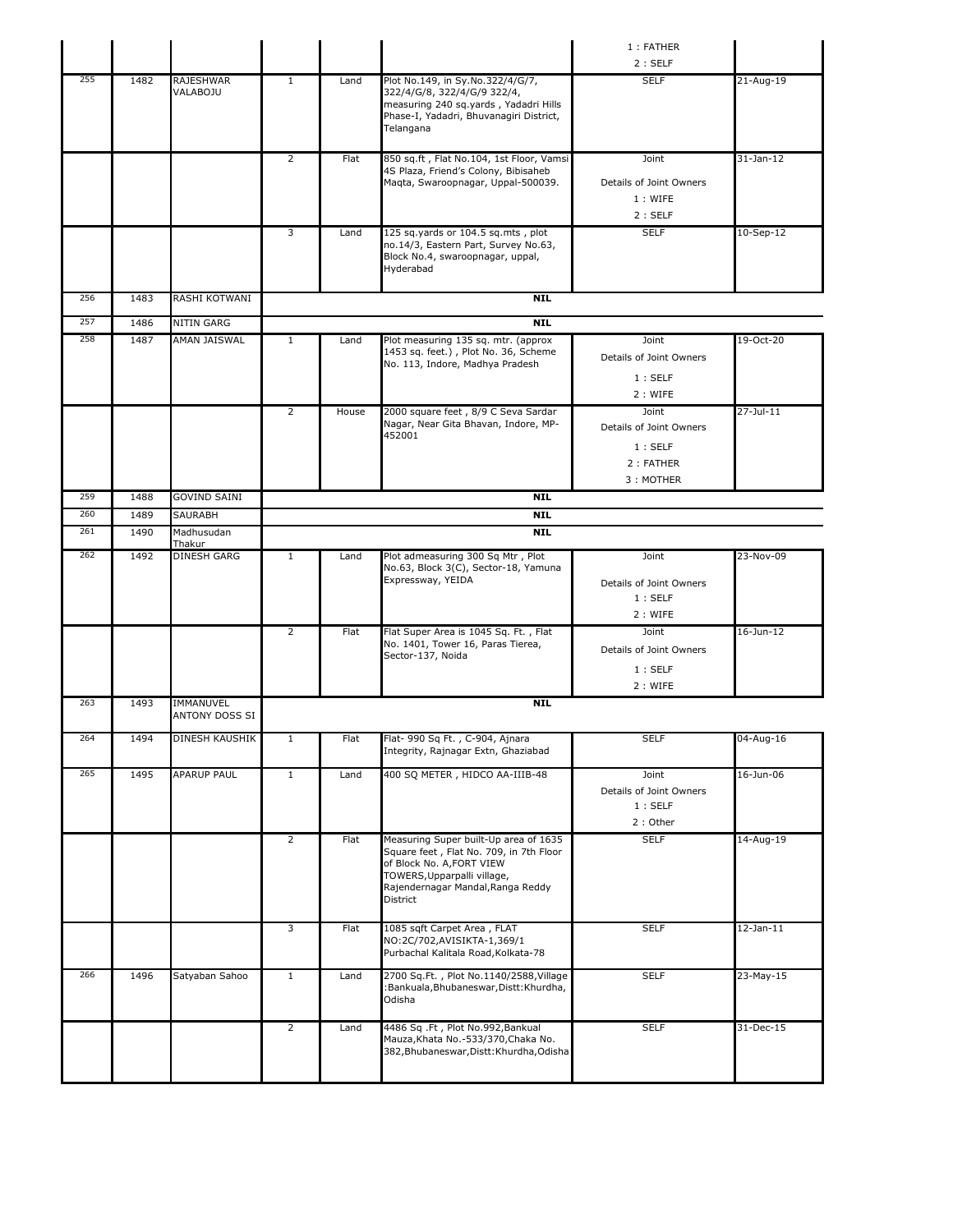|     |      |                                 | 3              | Flat  | 1146 Sq ft., Unit No. 1ND, 1st<br>Floor, Nilakantha<br>Bloack, Manitribhuvan, Mouza-<br>Kalarahanga, P.S-<br>Chandrasekharpur, Nandan Kanan<br>Road, Bhubaneswar, Distt:<br>Khurda, Odisha. | <b>SELF</b>                                                                  | 09-Sep-16 |
|-----|------|---------------------------------|----------------|-------|---------------------------------------------------------------------------------------------------------------------------------------------------------------------------------------------|------------------------------------------------------------------------------|-----------|
| 267 | 1497 | Ranjeeta Das                    | $\mathbf{1}$   | Flat  | Residential -1, Total plot area- 167.22<br>sq. mtrs., NIL-22, First Floor, Malviya<br>Nagar, New Delhi-17                                                                                   | <b>SELF</b>                                                                  | 02-Aug-19 |
|     |      |                                 | $\overline{2}$ | Flat  | 800 Sq. Ft. Apprx., FLAT NO S-1, A-65.<br>2ND FLR, DLF DILSHADGARDEN<br>EXT2, PLOT NO A 65, GHAZIABAD-<br>201010                                                                            | <b>SELF</b>                                                                  |           |
| 268 | 1498 | ANIKET<br><b>KULSHRESHTHA</b>   | $\mathbf{1}$   | Flat  | N.A, 404, UNIT B, BLOCK III,<br>INDRAPRASTHA APARTMENTS I,<br>INDRPARASTHA COLONY, SECTOR 30-<br>33 FARIDABAD                                                                               | Joint<br>Details of Joint Owners<br>1:SELF<br>2 : WIFE                       | 04-May-15 |
|     |      |                                 | $\overline{2}$ | House | 60 SQ MTRS, C-4, BLOCK C 1,<br>SHASTRIPURAM, AGRA                                                                                                                                           | <b>SELF</b>                                                                  | 09-Jul-10 |
| 269 | 1500 | G.VEERA<br>MAHENDAR             | $\mathbf{1}$   | Flat  | 850 sqft, Flat #302, H.no. 6-3-<br>584/32/21/A, Vijay Sri Apartments,<br>Anand Nagar, Khairatabad, Hyderabad<br>A.P.                                                                        | <b>SELF</b>                                                                  |           |
|     |      |                                 | $\overline{2}$ | Flat  | 2069 square feet, D404, 7 Hills, Power<br>Welfare Society, Narsingi Village off<br>Gandipet Road, Ranga Reddy District,<br>Andhra Pradesh                                                   | <b>SELF</b>                                                                  | 30-Jun-10 |
|     |      |                                 | 3              | Flat  | Flat 530 Sq Ft. Apartment in Padmavati<br>Apartments of Power Welfare Society,<br>LIG 507, Padmavati Apartments,<br>Bairagiguda, Rajendra Nagar, Ranga<br>reddy District, Telangana         | <b>SELF</b>                                                                  | 02-May-19 |
|     |      |                                 | $\overline{4}$ | Land  | 168.6 Square meters, Plot no 1387 in<br>survey no 208 of Pasumamula Village<br>Ranga Reddy District                                                                                         | <b>SELF</b>                                                                  | 25-Apr-94 |
|     |      |                                 | 5              | Land  | square yards 326, Plot no 120, Talent<br>City, APSEB officers Housing Society,<br>Talent City, Mansanpally, Rangaraeddy<br>District, Telangana 509325                                       | <b>SELF</b>                                                                  | 31-Jan-20 |
| 270 | 1501 | Sudhir<br>Subhashrao<br>Chopade | $\mathbf{1}$   | Flat  | 1792 sq feet, survey no 44, lontek<br>village, Amaravati District, Maharastra                                                                                                               | Owned by spouse/dependent<br>children<br><b>Details of Owners</b><br>1: WIFE | 05-May-13 |
|     |      |                                 | 2              | Land  | 1600 Sq.Feet, survey no 47/1A,14B<br>lontek, Amaravati District, Maharastra                                                                                                                 | Owned by spouse/dependent<br>children<br><b>Details of Owners</b><br>1: WIFE | 02-May-12 |
|     |      |                                 | 3              | Flat  | 1210 Sq Feet, A201 Tirtrha four<br>seasons Apartment Near Eshwar<br>Theater Attapur                                                                                                         | Joint<br>Details of Joint Owners<br>1:SELF<br>2 : WIFE                       | 20-Jul-16 |
| 271 | 1503 | Shyam Kumari<br>Sharma          | $\mathbf{1}$   | Flat  | Flat 900 Sq. Ft., 1S2, Prem Sagar<br>Aptt., Plot No. 816, Janpath Lane No.<br>12, Rani Sati Nagar, Jaipur                                                                                   | <b>SELF</b>                                                                  | 02-Nov-10 |
| 272 | 1504 | Vijay Shridhar<br>Kulkarni      | $\mathbf{1}$   | Flat  | 1100 Sq Ft, C201 Aarohi CGH Society<br>Ltd A/P Susgaon Taluka Mulshi Dist<br>Pune Maharashtra                                                                                               | Joint<br>Details of Joint Owners<br>1:SELF<br>2: WIFE                        | 30-Nov-13 |
|     |      |                                 | $\overline{2}$ | Flat  | 2300 Sq Ft, 501, Regal, Royal Ville,<br>Sector 82 Gurugram Haryana                                                                                                                          | Joint<br>Details of Joint Owners<br>1:SELF<br>2: WIFE                        | 30-Jan-19 |
|     |      |                                 | 3              | Land  | 120000 Sq Ft, A/P Saldure and A/P<br>Juikar Mohalla, Taluka Dapoli, Dist<br>Ratnagiri Maharashtra                                                                                           | Joint<br>Details of Joint Owners<br>1: BROTHER<br>2:SELF                     | 30-Nov-13 |
| 273 | 1505 | Jasbir Rana                     | $\mathbf{1}$   | Flat  | 299 sqm residential land, PLOT NO<br>2271 SEC-2 Bahadurgarh                                                                                                                                 | Joint                                                                        | 15-Nov-20 |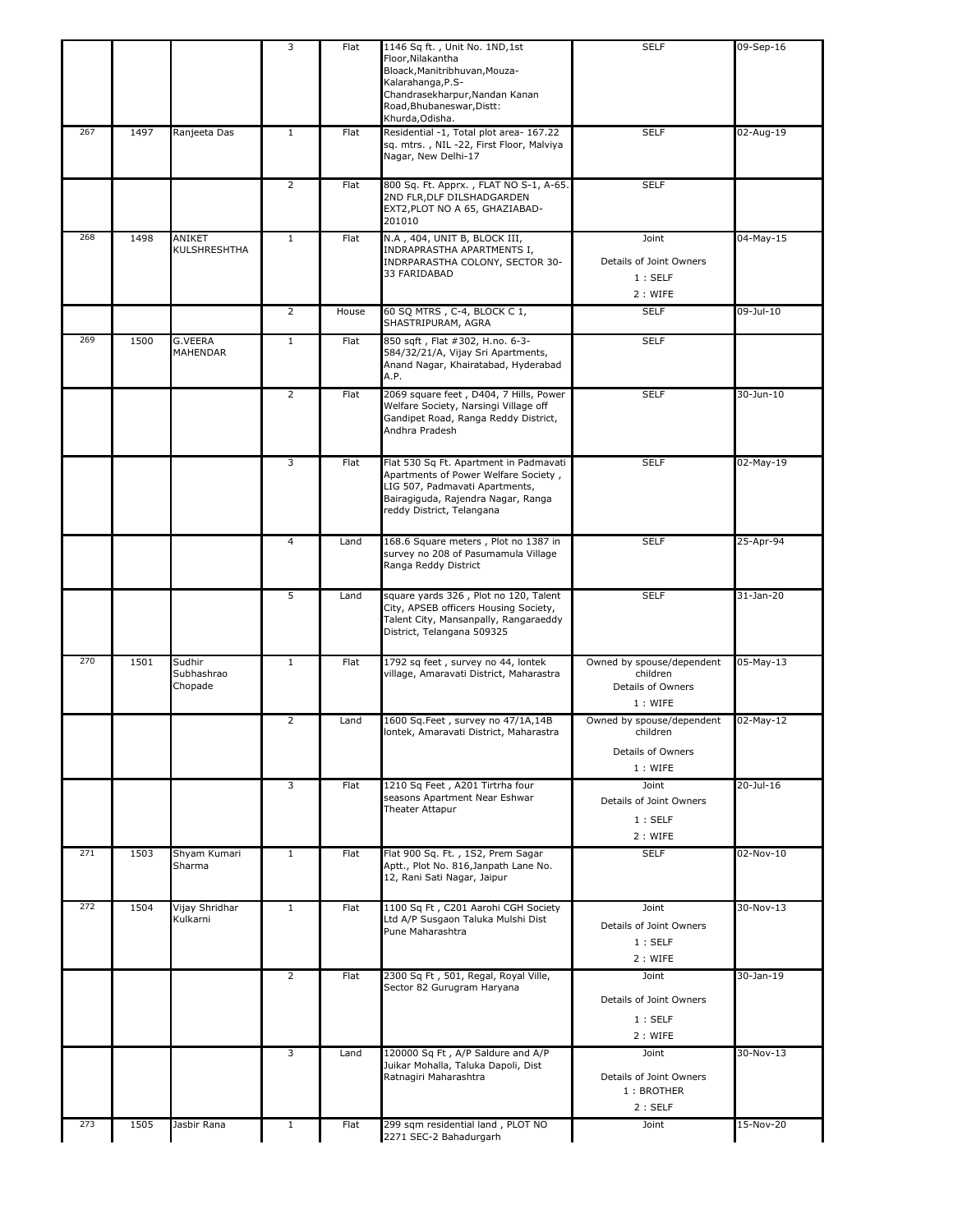|     |      |                      |                |             |                                                                                                                                                                | Details of Joint Owners                                               |                 |
|-----|------|----------------------|----------------|-------------|----------------------------------------------------------------------------------------------------------------------------------------------------------------|-----------------------------------------------------------------------|-----------------|
|     |      |                      |                |             |                                                                                                                                                                | 1:SELF                                                                |                 |
|     |      |                      |                |             |                                                                                                                                                                | 2: WIFE                                                               |                 |
| 274 | 1506 | Sumit Kumar<br>Singh | $\mathbf{1}$   | Flat        | 1275, revantha welfare society p2 zone                                                                                                                         | <b>SELF</b>                                                           | 03-Mar-14       |
|     |      |                      | $\overline{2}$ | Flat        | 1680, C 702 PROVIEW LABONI<br>CROSSING REPUBLIC GHAZIBAD                                                                                                       | <b>SELF</b>                                                           | 25-Apr-16       |
| 275 | 1507 | Kuldeep Patel        | $\mathbf{1}$   | Land        | 52743 Sq.Ft., Village Sinha 984, Halka ·<br>Deora, Khatkhari, Tahsil Hanumana,<br>Dist. - Rewa (M.P.)                                                          | <b>SELF</b>                                                           |                 |
|     |      |                      | $\overline{2}$ | Land        | 45746.52 Sq.Ft., Village Shivpura 974,<br>Halka - Deora, Khatkhari, Tahsil<br>Hanumana, Dist. - Rewa (M.P.)                                                    | <b>SELF</b>                                                           |                 |
|     |      |                      | 3              | Land        | 19590 Sq.Ft., Village Dubia 490, Halka<br>Chauhana, Pahadi, Tahsil Hanumana,<br>Dist. - Rewa (M.P.)                                                            | <b>SELF</b>                                                           |                 |
| 276 | 1508 | Sunil Aggarwal       | $\mathbf{1}$   | Flat        | 1642 Sq. Ft., Flat in Time Residency<br>Project, Sector-63, Gurgaon, Haryana                                                                                   | Joint<br>Details of Joint Owners<br>1:SELF<br>2: MOTHER               | 06-Jan-18       |
|     |      |                      | 2              | Flat        | Flat 1250 Sq. Ft. (Approx.), Booking of<br>Flat in Unnati Welfare Organisation,<br>Near Dwarka Expressway                                                      | Joint<br>Details of Joint Owners<br>1:SELF<br>2: WIFE                 | $01$ -Jan-16    |
| 277 | 1509 | Rohit Dawra          | $\mathbf{1}$   | <b>Flat</b> | 1350 Sq. ft., Flat No. 104, Block-<br>B2, Golf City, Sector 75, NOIDA(UP)                                                                                      | <b>SELF</b>                                                           | 28-Jul-12       |
|     |      |                      | $\overline{2}$ | <b>Flat</b> | Flat 1150 sq ft, House No. 11-A, First<br>Floor Northern side/Left Hand Side<br>Flat, Block-19, Spring Field<br>Colony, Faridabad (Haryana)                    | Joint<br>Details of Joint Owners<br>1:SELF<br>2: WIFE                 | $03 - Jun - 15$ |
| 278 | 1510 | Rakesh Singh         | $\mathbf{1}$   | Land        | 2400 Sq feet, Part of Plot No 704, Tauji<br>No 598 Khata No 124, Sona Gopalpur,<br>sampth chak, patna                                                          | Owned by spouse/dependent<br>children                                 | $17-$ Jan $-14$ |
|     |      |                      |                |             |                                                                                                                                                                | Details of Owners<br>1: WIFE                                          |                 |
| 279 | 1511 | Raj Pal Singh        | $\mathbf{1}$   | Flat        | Three bed room flat of approx 1500 Sq.<br>Ft., Flat No. 102, Sector 9, Pocket 1,<br>DDA Flata Dwarka, New Delhi                                                | Joint<br>Details of Joint Owners<br>1: WIFE<br>2:SELF                 |                 |
|     |      |                      | $\overline{2}$ | Flat        | 1700 Sq. Ft., Flat No. 1602, Star Court,<br>Jaypee Greens, Greater Noida.                                                                                      | Joint<br>Details of Joint Owners<br>1:SELF<br>2 : WIFE                |                 |
| 280 | 1512 | Renjit Lal P.        | $\mathbf{1}$   | House       | 1500 SQUARE FEET HOUSE , 1.47 Are of<br>land in which house stands, TC34/1814-<br>1, HARITHA NAGAR,<br>VAYALIKKADA,VATTIYOORKAVU,THIRU<br>VANANTHAPURAM-695013 | <b>SELF</b>                                                           | 10-Feb-20       |
|     |      |                      | $\overline{2}$ | Flat        | 1149 SQ FT, B/G2, BHADRA<br>APARTMENTS,<br>KOTHAKULANGARA,ANGAMALY,ERNAK<br>ULAM(DIST.), KERALA-683572                                                         | <b>SELF</b>                                                           | $10-Nov-10$     |
| 281 | 1513 | Lakhyeswar Panda     | $\mathbf{1}$   | Flat        | FLAT 1347 Sq Ft, 21ST MILESTONE<br>RESIDENCY, NH-58, DELHI MEERUT<br>ROAD, RAJNAGAR, GHAZIABAD, UTTAR<br>PRADESH                                               | Joint<br>Details of Joint Owners<br>1:SELF<br>2 : WIFE                | 21-Feb-18       |
|     |      |                      | $\overline{2}$ | Flat        | 400 Sq feet, A-202, Aashavaree<br>Appartment, Kalinga Nagar,<br>Bhubaneswar                                                                                    | Owned by spouse/dependent<br>children<br>Details of Owners<br>1: WIFE | 21-Feb-20       |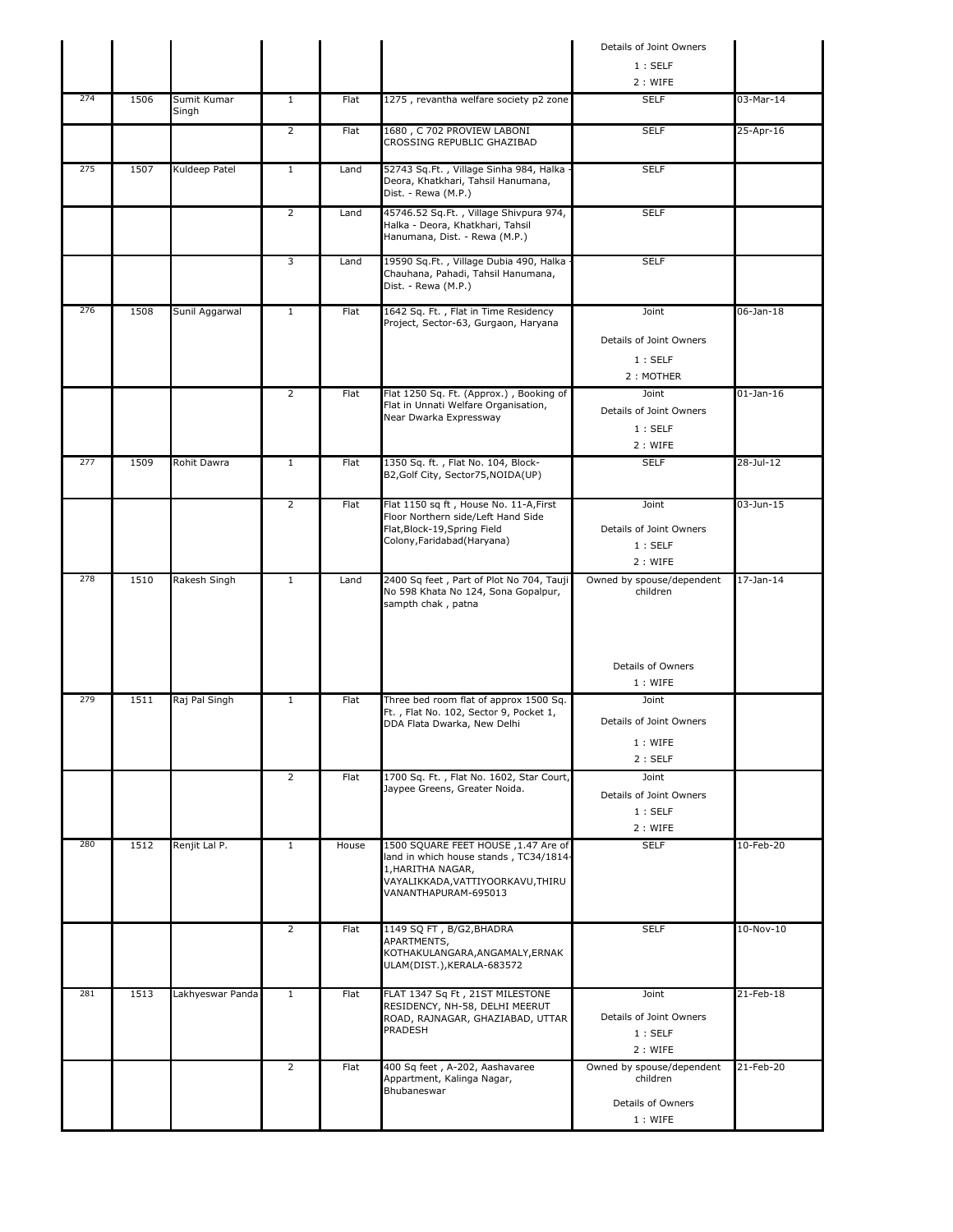|            |              |                               | 3              | Flat  | 1347, FLAT NO C 504, 21ST<br>MILESTONE RESIDENCY, RAJ NAGAR,<br>GHAZIABAD, UTTAR PRADESH                                                                                                                                                  | <b>SELF</b>                                            | 21-Feb-18       |
|------------|--------------|-------------------------------|----------------|-------|-------------------------------------------------------------------------------------------------------------------------------------------------------------------------------------------------------------------------------------------|--------------------------------------------------------|-----------------|
| 282        | 1514         | Arvind Kumar                  | 1              | Flat  | 1720, Flat no T4 - 8A, Sai Vatika,<br>Appt., Sector 63 Faridabad                                                                                                                                                                          | <b>SELF</b>                                            | 05-Dec-14       |
| 283        | 1515         | Bhupendra Patidar             | $\mathbf{1}$   | House | Plot Area 85.50 sq. mts., constructed<br>about 148.68 sq. mts. (74.34 sq. mts.<br>GF & 74.34 sq. mts. FF), 493, Royal<br>Krishna Society, AB Road, Village-Rau,<br>Taluka-Indore, Dist-Indore, Division-<br>Indore, Madhya Pradesh-453331 | <b>SELF</b>                                            | 21-Nov-16       |
|            |              |                               | $\overline{2}$ | Land  | 12 Meter $X$ 6.25 Meter = 75 Square<br>Meter, Plot No: 2251B, Omaxe City-1,<br>Village-Balyakhedi, Tehsil-Indore,<br>District- Indore (Madhya Pradesh)                                                                                    | Joint<br>Details of Joint Owners<br>1:SELF             | 02-Mar-19       |
|            |              |                               |                |       |                                                                                                                                                                                                                                           | 2: FATHER                                              |                 |
| 284        | 1516         | Rama Krishna<br>Kumar Akunuri |                |       | <b>NIL</b>                                                                                                                                                                                                                                |                                                        |                 |
| 285        | 1519         | Mohit Meena                   |                |       | <b>NIL</b>                                                                                                                                                                                                                                |                                                        |                 |
| 286        | 1520         | Saurabh Kumar                 | 1              | Flat  | FLAT 2125 SQ FT, D-1103, NBCC<br>HEIGHTS, SECTOR -89,<br>GURUGRAM, HARYANA                                                                                                                                                                | <b>SELF</b>                                            | 24-Dec-20       |
| 287        | 1521         | Ajay Aggrawal                 | $\mathbf{1}$   | Flat  | 1978 sq.ft, Flat No. D304, Universal<br>Green, sector 85, faridabad                                                                                                                                                                       | <b>SELF</b>                                            |                 |
| 288        | 1522         | Nitin Kumar                   |                |       | <b>NIL</b>                                                                                                                                                                                                                                |                                                        |                 |
| 289        | 1523         | Vyomkesh<br>Sharma            |                |       | <b>NIL</b>                                                                                                                                                                                                                                |                                                        |                 |
| 290        | 1524         | Shivam Shukla                 | $\mathbf{1}$   | Land  | 2052 SQ FT, DHV-3/294/G DANISH<br>HILLS VIEW BHOPAL 462042                                                                                                                                                                                | <b>SELF</b>                                            | 05-Jun-20       |
| 291        | 1525         | Rahul Raj                     |                |       | <b>NIL</b>                                                                                                                                                                                                                                |                                                        |                 |
| 292        | 1526         | Mukul Agarwal                 | $\mathbf{1}$   | Flat  | 1440 SQ FEET, T-10, 1505, NIRALA<br>ESTATE, GREATER NOIDA WEST                                                                                                                                                                            | Joint<br>Details of Joint Owners<br>1:SELF<br>2: Other |                 |
|            |              |                               | $\overline{2}$ | Flat  | 1400 SQ FEET, INDIAN OIL OFFICERS<br>WELFARE SOCIETY, L ZONE, DELHI                                                                                                                                                                       | Joint<br>Details of Joint Owners<br>1:SELF<br>2: WIFE  |                 |
|            |              |                               | 3              | Flat  | 1172 SQ FEET, C-1104, PAN OASIS,<br>SECTOR-70, NOIDA                                                                                                                                                                                      | Joint<br>Details of Joint Owners<br>1: WIFE<br>2:SELF  | 30-Sep-09       |
| 293        | 1527         | Swapn Piyoosh                 | $\mathbf{1}$   | Land  | Land, 180 Sq Yard, Salarpur<br>Khadar, Dadri Distt. Gautambudhnagar                                                                                                                                                                       | <b>SELF</b>                                            | 23-Feb-18       |
|            |              |                               | $\overline{2}$ | Land  | 200 sq yd, Rural Residential Plot in<br>Village Acheja, Tehsil Dadri, District-<br>Gautam Budh Nagar                                                                                                                                      | <b>SELF</b>                                            | 07-May-13       |
| 294        | 1528         | Tanvi Singhal                 |                |       | <b>NIL</b>                                                                                                                                                                                                                                |                                                        |                 |
| 295        | 1529         | Nitin Kumar                   |                |       | <b>NIL</b>                                                                                                                                                                                                                                |                                                        |                 |
| 296<br>297 | 1530<br>1531 | Gaurav Pant<br>Manish Kumar   |                |       | <b>NIL</b><br><b>NIL</b>                                                                                                                                                                                                                  |                                                        |                 |
|            |              | Charan                        |                |       |                                                                                                                                                                                                                                           |                                                        |                 |
| 298        | 1532         | Kundan Lal                    | $\mathbf{1}$   | Flat  | Flat 919 Sq. Ft. area, Flat No. G-3, Plot<br>No. 554, Shree Ram Vihar Scheme,<br>Mahal, Jagatpura, Jaipur                                                                                                                                 | Owned by spouse/dependent<br>children                  | 22-Dec-16       |
|            |              |                               |                |       |                                                                                                                                                                                                                                           | Details of Owners<br>1: WIFE<br>2: Other               |                 |
|            |              |                               | $\overline{2}$ | Flat  | Flat 1065 Sq. Ft. area, B-070, Ashiana<br>Bageecha, Alwar Bypass Road, Bhiwadi-<br>301019                                                                                                                                                 | <b>SELF</b>                                            | $03$ -Jan- $13$ |
| 299        | 1533         | Ramesh Kumar<br>Betha         | $\mathbf{1}$   | Land  | 1.70 Acres, RAMACHANDRAPURAM,<br>VIZIANAGARAM-535578                                                                                                                                                                                      | <b>SELF</b>                                            | 26-Sep-16       |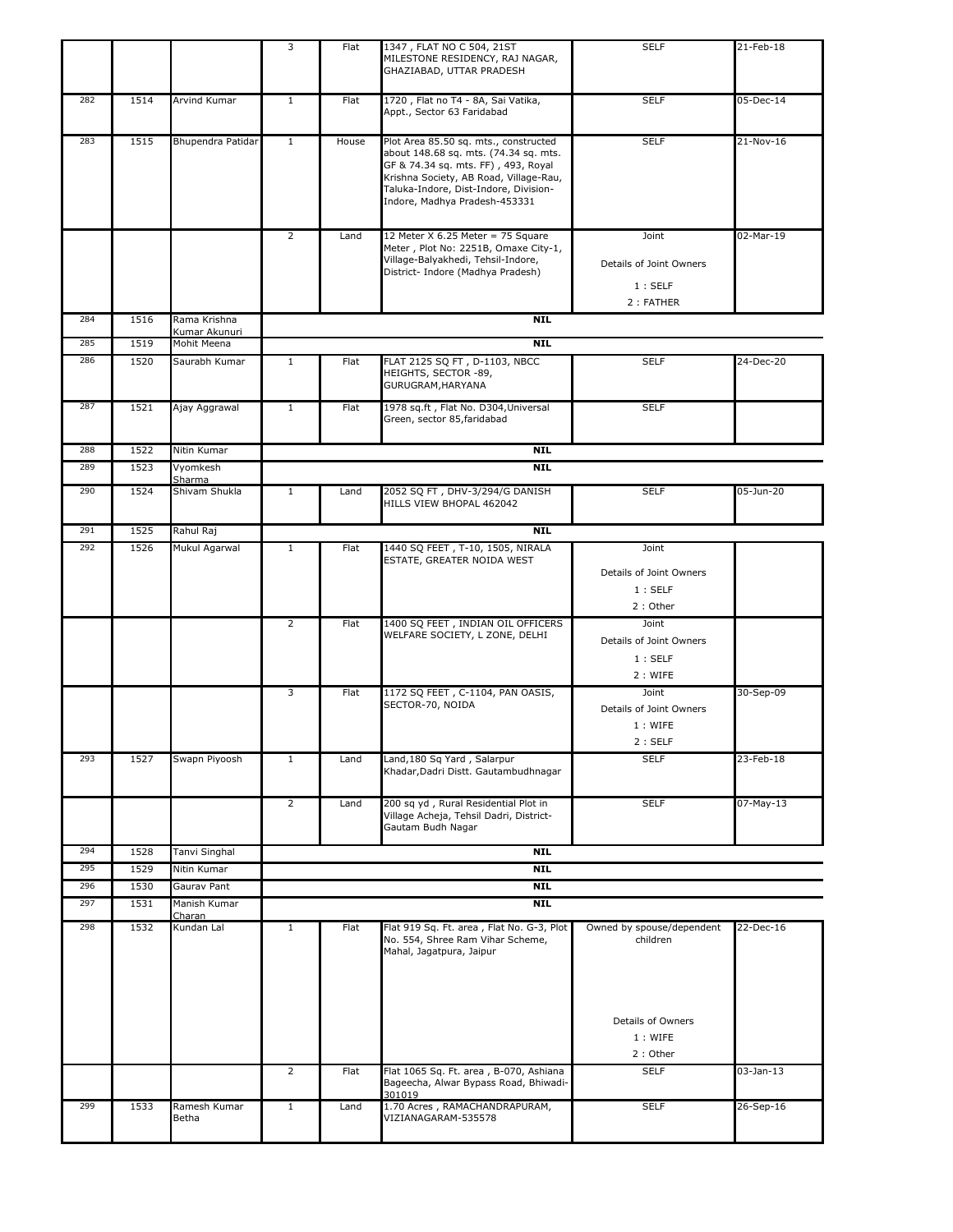|     |      |                                | 2              | Land | 240 Sq. Yards, Plot no. 35 of LP. NO.<br>125/2015, Vaibhav Classic,<br>Gandigundam village, Anandapuram<br>Mandal, Visakhapatnam district.                                      | Joint<br>Details of Joint Owners<br>1:SELF<br>2: WIFE                 | 15-Apr-19   |
|-----|------|--------------------------------|----------------|------|---------------------------------------------------------------------------------------------------------------------------------------------------------------------------------|-----------------------------------------------------------------------|-------------|
|     |      |                                | 3              | Land | 0.30 Acres, RAMACHANDRAPURAM,<br>VIZIANAGARAM-535578                                                                                                                            | <b>SELF</b>                                                           | 14-Oct-16   |
|     |      |                                | 4              | Land | 0.10 Acres, MALLAMPETA,                                                                                                                                                         | <b>SELF</b>                                                           | $01-Sep-16$ |
| 300 | 1534 | Manish Kumar                   |                |      | VIZIANAGARAM-535578<br><b>NIL</b>                                                                                                                                               |                                                                       |             |
| 301 | 1535 | Singh<br>Alok Kumar            |                |      | <b>NIL</b>                                                                                                                                                                      |                                                                       |             |
| 302 | 1536 | Krishna Chaitanya<br>Bayya     |                |      | <b>NIL</b>                                                                                                                                                                      |                                                                       |             |
| 303 | 1537 | Anil Kumar                     | $\mathbf{1}$   | Land | 299 Sq mtr. Land, Plot No. 2398,<br>Sector-2, Bahadurgarh (Haryana)                                                                                                             | <b>SELF</b>                                                           | 02-Nov-18   |
| 304 | 1538 | Zeel Nayan                     |                |      | <b>NIL</b>                                                                                                                                                                      |                                                                       |             |
| 305 | 1539 | Gandhi<br>Jayant Kumar         |                |      | <b>NIL</b>                                                                                                                                                                      |                                                                       |             |
| 306 | 1540 | Shubhankar Ray                 | $\mathbf{1}$   | Flat | 985, FLAT NO-203, AMBEY'S VILLA-II,<br>BLOCK-A, NEAR LINDSAY CLUB, H.E.<br>SCHOOL ROAD, DHANBAD-826001                                                                          | <b>SELF</b>                                                           | 27-Aug-10   |
|     |      |                                | $\overline{2}$ | Flat | SUPER BUILTUP AREA = 1295 SQ FT,<br>FLAT NO 1 C ON 1ST FLOOR OF BLOCK<br>B, TAALCHAYA, NOAPARA, KOLKATA-<br>700157 Dist North (24) Paraganas, State<br>West Bengal              | Joint<br>Details of Joint Owners<br>1:SELF<br>2: FATHER               | 20-Sep-17   |
| 307 | 1541 | Mukesh                         |                |      | <b>NIL</b>                                                                                                                                                                      |                                                                       |             |
| 308 | 1542 | Aseem Gupta                    |                |      | <b>NIL</b>                                                                                                                                                                      |                                                                       |             |
| 309 | 1543 | Vilay Gupta                    |                |      | <b>NIL</b>                                                                                                                                                                      |                                                                       |             |
| 310 | 1544 | ANANTA GOYAL                   | $\mathbf{1}$   | Flat | 2458 sq ft, F-801, 8th Floor, NBCC<br>Heights, Sector 89, Gurugram, Haryana                                                                                                     | Joint<br>Details of Joint Owners<br>1: HUSBAND<br>2:SELF              | 24-Dec-20   |
|     |      |                                | 2              | Flat | 81.15 Sq Mt., Flat No F-6, Pocket B,<br>airport Enclave, Shatabadi Nagar,<br>Meerut                                                                                             | <b>SELF</b>                                                           | 17-Dec-20   |
| 311 | 1545 | Anil Kumar Yadav               |                |      | <b>NIL</b>                                                                                                                                                                      |                                                                       |             |
| 312 | 1546 | <b>AVANESH PRATAP</b><br>SINGH | $\mathbf{1}$   | Flat | 1106 Sq ft, Flat # 2004<br>(R019C122004) in Tower/Block<br>C12/C12, Eco Village-2 of SUPERTECH<br>LIMITED situated at GH01, Sector-16 B<br>Greater Noida 201303                 | <b>SELF</b>                                                           | 28-Oct-20   |
|     |      |                                | $\overline{2}$ | Land | 1000 sqft residential Land, Yashdhora<br>Dream City, Village- Darihar,<br>Mohanlalganj Lucknow, U.P.                                                                            | <b>SELF</b>                                                           | 13-Oct-16   |
| 313 | 1547 | VIVEK KUMAR<br><b>GUPTA</b>    | $\mathbf{1}$   | Flat | 1106 Sq. ft, Flat # 2005<br>(R019C122005) in Tower/Block<br>C12/C12, Eco Village-2 of SUPERTECH<br>LIMITED situated at GH01, Sector-16 B<br>Greater Noida 2013                  | <b>SELF</b>                                                           | 28-Oct-20   |
| 314 | 1548 | Himanshu Mishra                |                |      | <b>NTL</b>                                                                                                                                                                      |                                                                       |             |
| 315 | 1549 | SANTOSH<br>KALIHARI            | $\mathbf{1}$   | Flat | Flat 1BHK 650 Sqr Feet, FlatNo. 304/T2<br>Supertech Azaliya Sector-68 Gurgaon<br>near Golf curse Road Haryana                                                                   | <b>SELF</b>                                                           | 15-Oct-16   |
| 316 | 1550 | S. RAJA<br>SARASWATI RAM       | $\mathbf{1}$   | Land | 255.55 Sq. Yards, Plot No 45, LP No<br>189/1991, Survey No 61/1,<br>Vedayapalem, Nellore, Andhra Pradesh                                                                        | Owned by spouse/dependent<br>children<br>Details of Owners<br>1: WIFE | $11-Nov-16$ |
|     |      |                                | $\overline{2}$ | Land | 2.012 hectares, Survey No 827-2,<br>Kothapatnam village, Kota Mandal,<br>Nellore District, Andhra Pradesh                                                                       | Owned by spouse/dependent<br>children<br>Details of Owners<br>1: WIFE | $11-Nov-16$ |
|     |      |                                | 3              | Flat | 1833 sq. ft., Flat no 605, 5th Floor,<br>Block no A1, Building name Tree Walk,<br>Survey no 185, Kondapur Village,<br>Serlingampally Mandal Ranga Reddy<br>District, Telangana. | Joint<br>Details of Joint Owners<br>1:SELF<br>2 : WIFE                | 04-Dec-17   |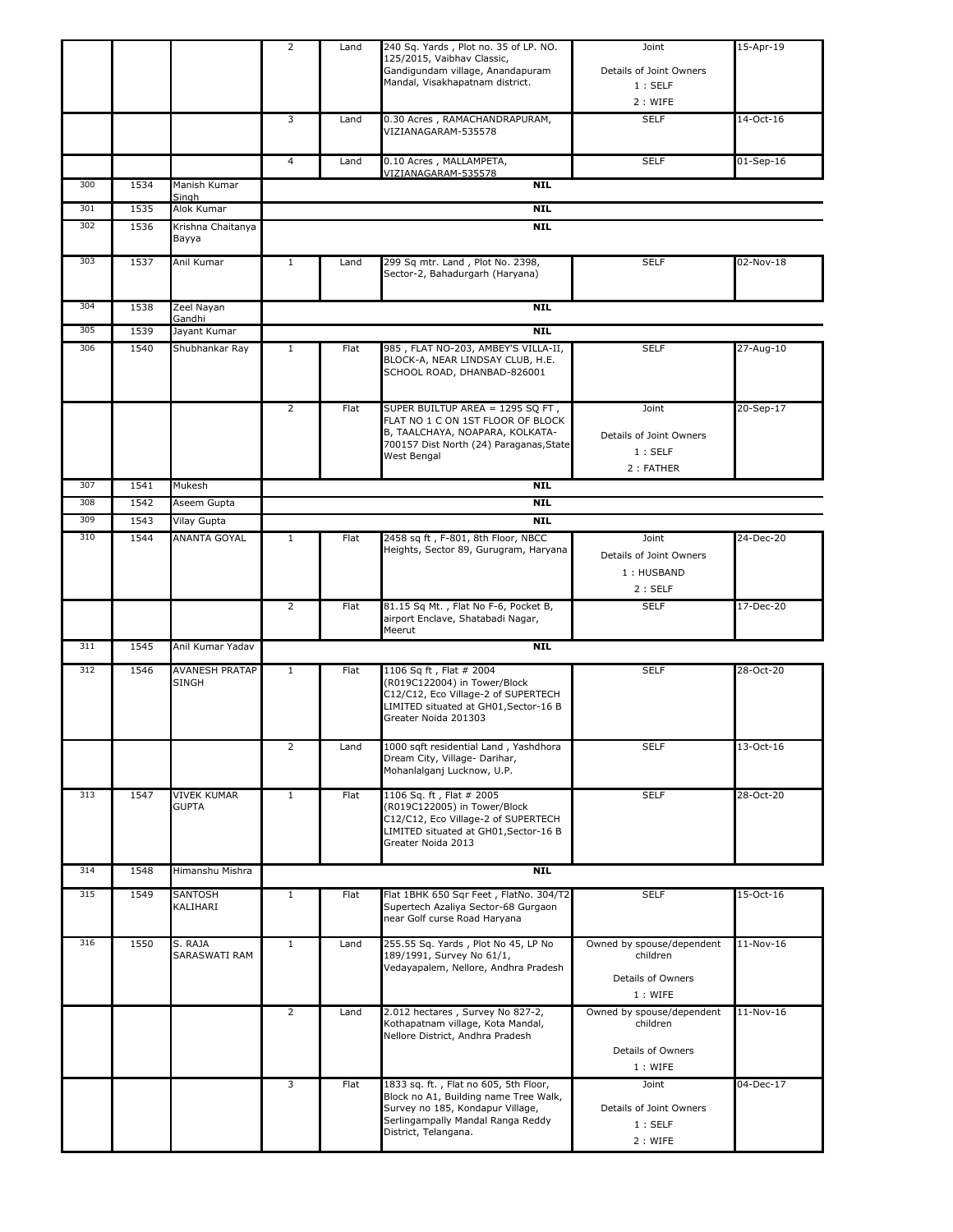| 317 | 1551 | Murali Krishna<br>Kouluri        | $\mathbf{1}$   | House | NA, 8-18-812, Indira nagar road, VT<br>Agraharam, Vizianagaram, Andhra<br>Pradesh                                                                                                                          | <b>SELF</b>                                              | 17-Aug-16       |
|-----|------|----------------------------------|----------------|-------|------------------------------------------------------------------------------------------------------------------------------------------------------------------------------------------------------------|----------------------------------------------------------|-----------------|
| 318 | 1552 | Aurabind Pal                     |                |       | <b>NIL</b>                                                                                                                                                                                                 |                                                          |                 |
| 319 | 1553 | Suwan                            |                |       | <b>NIL</b>                                                                                                                                                                                                 |                                                          |                 |
| 320 | 1554 | Pawan Kumar<br>Meena             | $\mathbf{1}$   | Flat  | 600 Sq. Ft, FLAT NO. 201, TOWER-T2,<br>SUPERTECH AZALIA, SECTOR-68, GOLF<br>COURSE EXTN. ROAD, GURGAON,<br>HARYANA-122101                                                                                  | <b>SELF</b>                                              |                 |
| 321 | 1555 | Rahul Gupta                      |                |       | <b>NIL</b>                                                                                                                                                                                                 |                                                          |                 |
| 322 | 1556 | Monica                           |                |       | <b>NIL</b>                                                                                                                                                                                                 |                                                          |                 |
| 323 | 1557 | Priyadarshini<br>Rishiraj Mallik |                |       | <b>NIL</b>                                                                                                                                                                                                 |                                                          |                 |
| 324 | 1558 | Mukund Kumar                     | 1              | Flat  | 1850 sq Ft, super build up area, Flat                                                                                                                                                                      | Joint                                                    | 04-Sep-15       |
|     |      |                                  |                |       | No.S31102, Sec 23, Jaypee Greens,<br>Sports City, Dist: Gautam Budh Nagar,<br>UP-201308                                                                                                                    | Details of Joint Owners<br>1 : FATHER<br>2:SELF          |                 |
| 325 | 1559 | Abhinesh Pasula                  | $\mathbf{1}$   | Land  | 200 Sq. yards, Plot No. 167,<br>Nayakulagudem, Sujatha Nagar,<br>Bhadradri Kothagudem dist., Telangana                                                                                                     | <b>SELF</b>                                              | $10$ -Jul- $18$ |
| 326 | 1560 | Sanat Kumar                      |                |       | <b>NIL</b>                                                                                                                                                                                                 |                                                          |                 |
| 327 | 1562 | Manan Gupta                      | $\mathbf{1}$   | Flat  | 1310 sq. feet, Flat no 411A, Guar<br>Valerio, Opp DPS Indirapuram,<br>Ghaziabad                                                                                                                            | Joint<br>Details of Joint Owners<br>1:SELF<br>2 : WIFE   | 29-Aug-11       |
|     |      |                                  | $\overline{2}$ | Land  | 1500 SQ FEET, PLOT NO. B-117,<br>SHALIMAR NAGAR, ALWAR,<br>RAJASTHAN                                                                                                                                       | Joint<br>Details of Joint Owners<br>1:SELF<br>2: BROTHER | 20-Feb-19       |
| 328 | 1563 | Rajeshwar Singh                  | $\mathbf{1}$   | Land  | 278.810 Sq meter, Pargana Bijnaur,<br>Khasra No. 132, Vill- Anaura, near<br>Amausi railway Station, Lucknow                                                                                                | Joint<br>Details of Joint Owners<br>1:SELF<br>2 : MOTHER | 01-Feb-16       |
| 329 | 1564 | Kunal Pal                        |                |       | <b>NIL</b>                                                                                                                                                                                                 |                                                          |                 |
| 330 | 1566 | Chaudhary<br>YOGITA              |                |       | <b>NIL</b>                                                                                                                                                                                                 |                                                          |                 |
| 331 | 1567 | <b>NEHA AGGARWAL</b>             | $\mathbf{1}$   | Flat  | 470 sqft., Unit No.- SAT-1-1012A,<br>Blossom Zest, Plot No.- GH-02, Sector-<br>143, Noida-UP                                                                                                               | <b>SELF</b>                                              | 28-Jul-12       |
| 332 | 1568 | Tushar Suryabhan<br>Ganer        | $\mathbf{1}$   | House | 126.04 Sq. Mtrs., PLOT NO.81, MUNI<br>SHAMBHU NATH NAGAR, KHASARA<br>NO.149 & 164/3, ZINGABAI<br>TAKLI,NAGPUR -440030                                                                                      | <b>SELF</b>                                              | 20-Jun-18       |
| 333 | 1569 | Mukesh Kumar                     |                |       | <b>NIL</b>                                                                                                                                                                                                 |                                                          |                 |
| 334 | 1571 | Barolia<br>Monith Agarwal        |                |       | <b>NIL</b>                                                                                                                                                                                                 |                                                          |                 |
| 335 | 1572 | Sachin                           | $\mathbf{1}$   | Flat  | Flat 2150 square feet super area, Flat<br>No-B-301, Type-III, Third Floor, NBCC<br>Heights, Sector-89, Gurgaon                                                                                             | Joint<br>Details of Joint Owners<br>1: WIFE<br>2:SELF    | 24-Dec-20       |
| 336 | 1573 | Dhara Anal Dave                  | $\mathbf{1}$   | Flat  | 1125 Sq Ft, House Block - E, Floor-5,<br>Flat No- 502, Pearl 100, TP Scheme No.<br>69, Tragad Ahmedabad                                                                                                    | Joint<br>Details of Joint Owners<br>1:SELF<br>2: HUSBAND | 23-Feb-15       |
|     |      |                                  | $\overline{2}$ | Flat  | 1125 Sq Ft, House Block-E, Floor- 5,<br>Flat No-502, Pearl 100, TP Scheme<br>No.69, Tragad, Ahmedabad                                                                                                      | Joint<br>Details of Joint Owners<br>1:SELF<br>2: HUSBAND | 23-Feb-15       |
| 337 | 1574 | T. Ramraj                        | $\mathbf{1}$   | Land  | Land Reg No. 18 - 63 cent, Land Reg<br>No.122 -22.5 cent & Land Reg No. 747 -<br>46 cent, House No. 1/94<br>Ulliyampakkam village Vallurpurm post<br>Arakkonam Taluk Vellore District Tamil<br>Nadu-631003 | <b>SELF</b>                                              | $01$ -Jan-13    |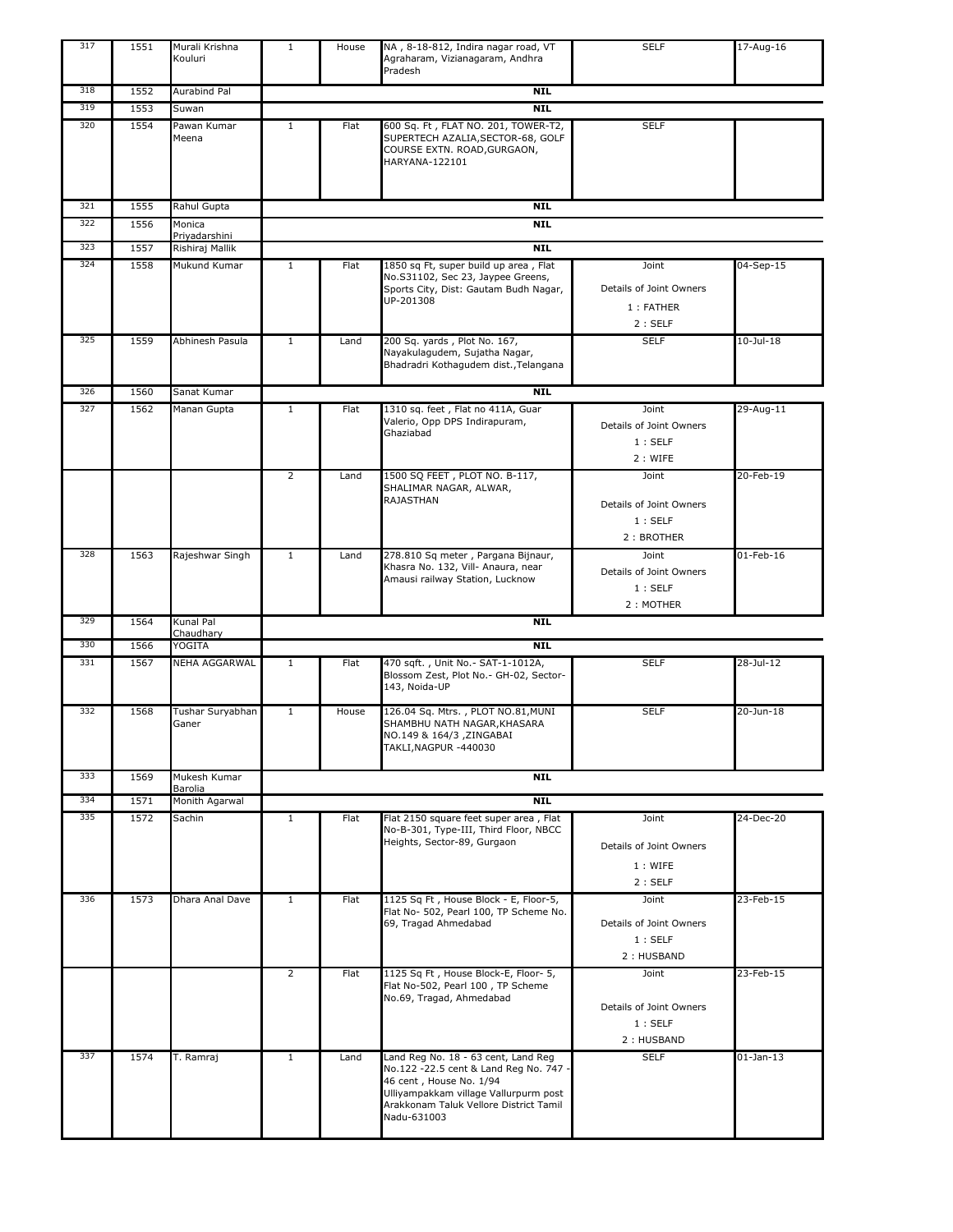|     |      |                                   | 2              | Land  | 570 Sq Ft, 61 Kumarakottam Nagar,<br>Kancheepuram                              | <b>SELF</b>                           | 14-Feb-20 |
|-----|------|-----------------------------------|----------------|-------|--------------------------------------------------------------------------------|---------------------------------------|-----------|
| 338 | 1575 | Praveen Kumar                     |                |       | <b>NIL</b>                                                                     |                                       |           |
| 339 | 1576 | Jathoth<br>Rajendra Kumar         | $\mathbf{1}$   | House | 1694.70Sq Ft, House no Sr. MIG                                                 | <b>SELF</b>                           | 21-May-18 |
| 340 | 1577 | Singh<br><b>ABHISHEK KUMAR</b>    | $\mathbf{1}$   | Flat  | 01, Pirda Raipur, C.G.<br>1650 Sq.Ft, GH-02 B,Sector-76,Noida                  | Joint                                 | 16-May-16 |
|     |      |                                   |                |       | (U.P)                                                                          | Details of Joint Owners               |           |
|     |      |                                   |                |       |                                                                                | 1:SELF                                |           |
|     |      |                                   |                |       |                                                                                | 2: FATHER                             |           |
| 341 | 1578 | Paras Khuttan                     | $\mathbf{1}$   | Flat  | 1200 sq ft, Flat No.26D, Pocket AD,<br>Shalimar Bagh, Delhi                    | Joint                                 | 13-Sep-19 |
|     |      |                                   |                |       |                                                                                | Details of Joint Owners               |           |
|     |      |                                   |                |       |                                                                                | 1:SELF                                |           |
| 342 |      |                                   |                |       |                                                                                | 2 : WIFE                              |           |
|     | 1579 | Harvinder Singh                   | $\mathbf{1}$   | Flat  | Flat 1470 Sq Ft (G7-806), 3BHK, Flat<br>No. G7-806, Nirala Greenshire, Sector  | Joint<br>Details of Joint Owners      | 31-May-19 |
|     |      |                                   |                |       | 2, Plot No. GH03, Noida-Greater Noida<br>West Link Road, Greater Noida 201306, | 1:SELF                                |           |
|     |      |                                   |                |       | <b>Uttar Pradesh</b>                                                           | 2: WIFE                               |           |
|     |      |                                   | 2              | Flat  | Flat 1470 Sq Ft (G7-806), 3BHK, Flat<br>No. G7-806, Nirala Greenshire, Sector  | Joint                                 | 03-Aug-19 |
|     |      |                                   |                |       | 2, Plot No. GH03, Noida-Greater Noida                                          | Details of Joint Owners               |           |
|     |      |                                   |                |       | West Link Road, Greater Noida 201306,<br><b>Uttar Pradesh</b>                  | 1:SELF<br>2: WIFE                     |           |
|     |      |                                   | 3              | Land  | Land - 308.531 Sq. Meters, Mouja -                                             | Joint                                 | 08-Jan-20 |
|     |      |                                   |                |       | Sudhowala, Pargana - Pachwadoon,                                               | Details of Joint Owners               |           |
|     |      |                                   |                |       | Chkrata Road, Tehsil Vikasnagar,<br>District Dehradun (Uttrakhand)             | 1:SELF                                |           |
|     |      |                                   |                |       |                                                                                | 2 : WIFE                              |           |
| 343 | 1580 | Yogendra Singh                    | $\mathbf{1}$   | Land  | Approx. 50 Bigha, Agriculture Land                                             | Joint                                 |           |
|     |      |                                   |                |       |                                                                                | Details of Joint Owners<br>1: BROTHER |           |
|     |      |                                   |                |       |                                                                                | 2: SELF                               |           |
|     |      |                                   | $\overline{2}$ | Flat  | 56 Sq Mtr., 1 BHK Flat, Rukmani Vihar,                                         | <b>SELF</b>                           |           |
|     |      |                                   |                |       | Vrindavan, Mathura                                                             |                                       |           |
|     |      |                                   | 3              | House | 150 Sq Meter, 3 BHK House, T-IIIA,<br>222, Techman City Phase - III, Mauza -   | <b>SELF</b>                           | 04-Oct-11 |
|     |      |                                   |                |       | Newada, Mathura - UP                                                           |                                       |           |
|     |      |                                   | 4              | Flat  | Builder floor at 222.11 Sq Yd., A -<br>1607, First Floor, Greenfield Colony,   | Joint                                 | 24-Jun-16 |
|     |      |                                   |                |       | Faridabad                                                                      | Details of Joint Owners               |           |
|     |      |                                   |                |       |                                                                                | 1:SELF                                |           |
|     |      |                                   |                |       |                                                                                | 2 : WIFE                              |           |
|     |      |                                   | 5              | Land  | Plot measuring - 208.11 Sqmtr., D-62,                                          | <b>SELF</b>                           |           |
|     |      |                                   |                |       | DLF Garden City, Mohanlal Ganj,<br>Lucknow                                     |                                       |           |
| 344 | 1581 | Vishal Sudesh                     |                |       | <b>NIL</b>                                                                     |                                       |           |
| 345 | 1582 | Parth Hitendra<br>Kumar Shah      |                |       | <b>NIL</b>                                                                     |                                       |           |
| 346 | 1583 | Ritesh Jaiswal                    | $\mathbf{1}$   | Flat  | 2125 sq ft - Super Area, D-1004, NBCC                                          | <b>SELF</b>                           | 24-Dec-20 |
|     |      |                                   |                |       | HEIGHTS, SEC-89, Gurgaon, Haryana                                              |                                       |           |
| 347 | 1584 | Sagar Verma                       |                |       | <b>NIL</b>                                                                     |                                       |           |
| 348 | 1585 | Ms. Shailly Garg                  | $\mathbf{1}$   | Land  | 50 Sq Metre, C-18, GOKUL                                                       | <b>SELF</b>                           | 27-Mar-15 |
|     |      |                                   |                |       | RESIDENCY, JAISINGHPURA, NEVTA,<br>JAIPUR, RAJ                                 |                                       |           |
| 349 | 1598 | Deepanker Rana                    |                |       | <b>NIL</b>                                                                     |                                       |           |
| 350 | 1599 | Savi Gupta                        |                |       | <b>NIL</b>                                                                     |                                       |           |
| 351 | 1600 | Sushil Kumar                      |                |       | <b>NIL</b>                                                                     |                                       |           |
| 352 | 1602 | Sharma<br>NISHU BANSAL            |                |       | <b>NIL</b>                                                                     |                                       |           |
| 353 | 1603 | Rahul Singh                       |                |       | <b>NIL</b>                                                                     |                                       |           |
| 354 | 1604 | NABIN                             |                |       | <b>NTL</b>                                                                     |                                       |           |
| 355 | 1605 | <b>UPADHYAYA</b><br>PARVEEN KUMAR |                |       | <b>NIL</b>                                                                     |                                       |           |
| 356 | 1606 | LYDIA CAROLINE                    |                |       | <b>NIL</b>                                                                     |                                       |           |
| 357 | 1607 | RAMYA. N                          | $\mathbf{1}$   | Land  | 1.40 acre Agriculture Land .375 acre                                           | Joint                                 |           |
|     |      |                                   |                |       | Land, Patteswaram,                                                             |                                       |           |
|     |      |                                   |                |       | Kumbakonam, Thanjavur district                                                 | Details of Joint Owners<br>1:SELF     |           |
|     |      |                                   |                |       |                                                                                | 2: BROTHER                            |           |
|     |      |                                   | 2              | House | .075 acre House, Patteswaram,<br>Vumbalzanam Thaniauur dictrict                | Joint                                 |           |
|     |      |                                   |                |       |                                                                                |                                       |           |